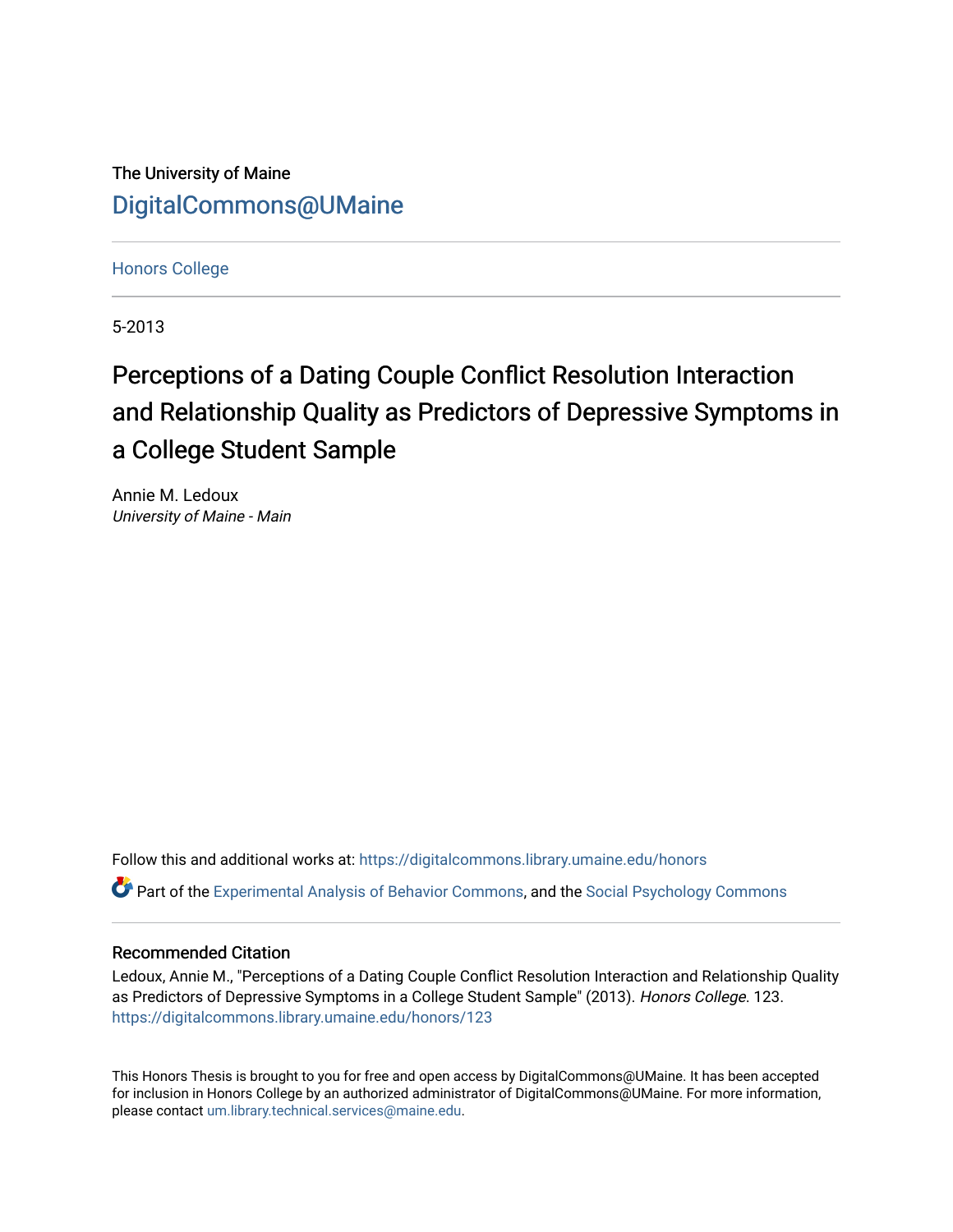### PERCEPTIONS OF A DATING COUPLE CONFLICT RESOLUTION

### INTERACTION AND RELATIONSHIP QUALITY

### AS PREDICTORS OF DEPRESSIVE SYMPTOMS

### IN A COLLEGE STUDENT SAMPLE

by

Annie M. Ledoux

 A Thesis Submitted in Partial Fulfillment of the Requirements for a Degree with Honors (Psychology and Communication)

The Honors College

University of Maine

May 2013

Advisory Committee:

 Douglas Nangle, Professor of Psychology and Director of Clinical Training, Advisor Ethan Rothstein, Doctoral Candidate for Clinical Psychology Jordan LaBouff, CLAS-Honors Preceptor of Psychology Shannon McCoy, Assistant Professor of Psychology Mimi Killinger, Rezendes Preceptor for the Arts, Honors College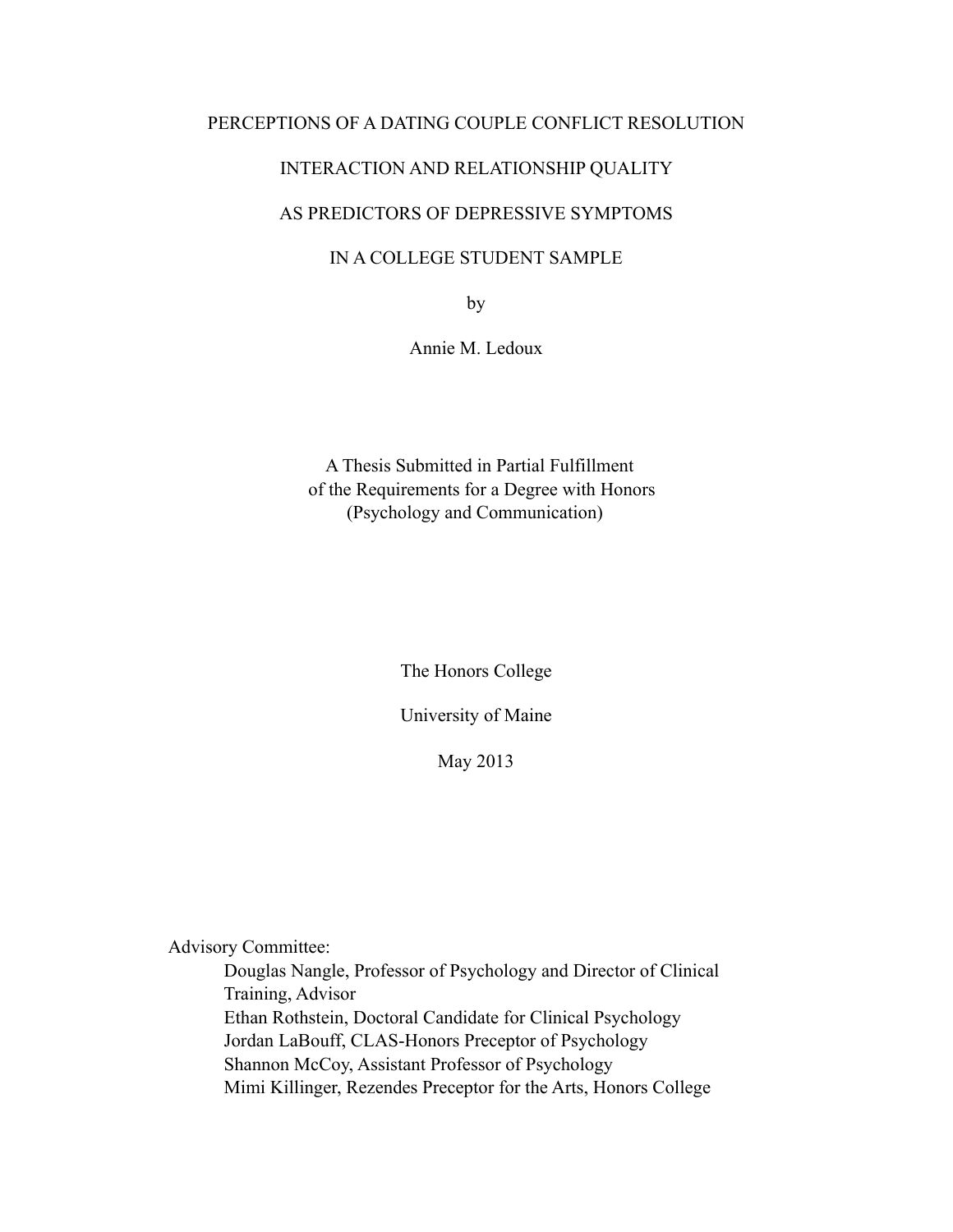Copyright 2013 Annie M. Ledoux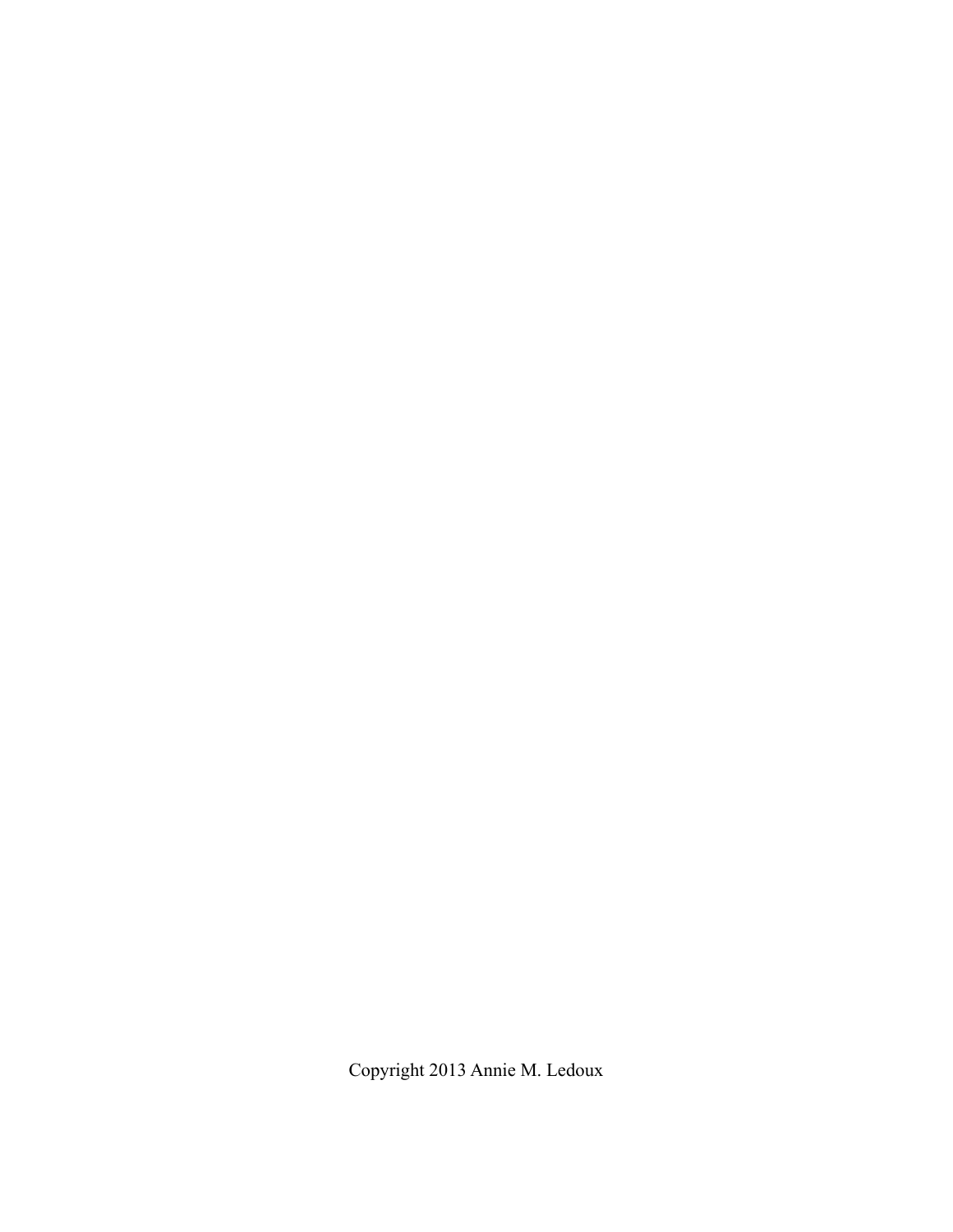#### ABSTRACT

This study examines how perceptions of a conflict resolution interaction are related to measures of relationship quality and adjustment in a college student sample. Participants included 152 college students involved in a romantic relationship. All participants completed questionnaires to assess features of their romantic relationship and to measure depression. Couples participated in a recorded conflict resolution discussion, and used a video-recall procedure to assess their subjective perceptions of the interaction. Analyses revealed that depressive symptoms were significantly correlated with both low levels of positivity and high levels of negativity during the interaction and in the relationship generally. A stepwise multiple regression analysis revealed an association between perception of the interaction and depression in males, and an association between interaction in the relationship generally and depression in females. Results indicate the importance of socially supportive interaction and conflict resolution skills in college-aged couples to establish high-quality relationships and prevent the onset of depressive symptoms.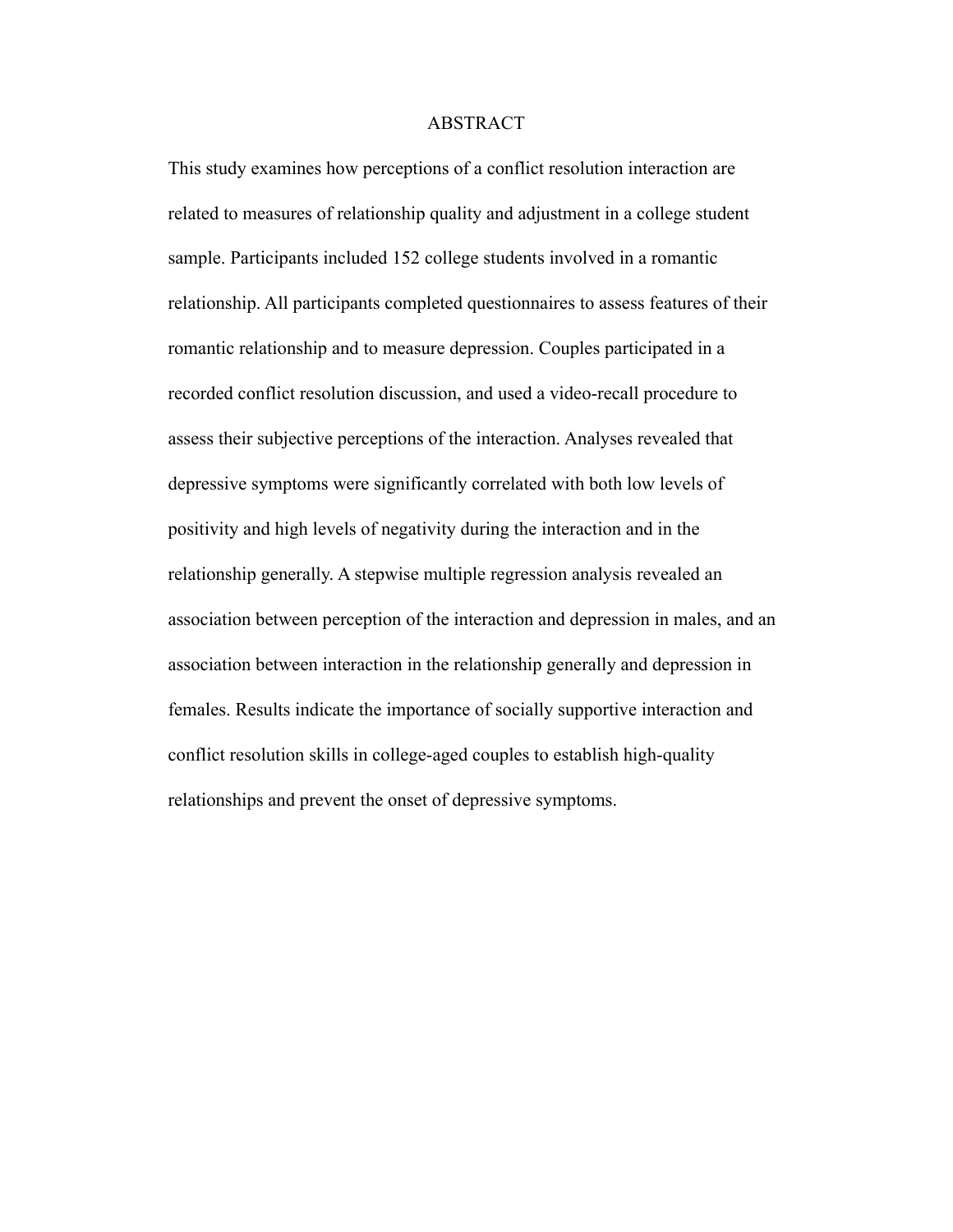| <b>TABLE OF CONTENTS</b> |  |
|--------------------------|--|
|--------------------------|--|

| Introduction |                                                              | $\mathbf{1}$             |
|--------------|--------------------------------------------------------------|--------------------------|
|              | <b>Relationship Quality</b>                                  | $\overline{2}$           |
|              | Conflict Resolution and Social Support in Adolescence        | 3                        |
|              | Conflict Resolution and Social Support in Marriage           | $\overline{3}$           |
|              | Gathering Perceptions of Interaction and Conflict Resolution | 5                        |
|              | The Present Study                                            | $\overline{\mathcal{L}}$ |
| Methods      |                                                              | 10                       |
|              | Participants                                                 | 10                       |
|              | Measures                                                     | 10                       |
|              | Demographics and Health Questionnaire                        | 10                       |
|              | <b>Relationship Quality</b>                                  | 11                       |
|              | Depression                                                   | 11                       |
|              | Lab Tasks                                                    | 12                       |
|              | <b>Interaction Task</b>                                      | 12                       |
|              | Video Recall Procedure                                       | 13                       |
|              | <b>Global Interaction Scale</b>                              | 14                       |
|              | <b>Video Recall Ratings</b>                                  | 14                       |
|              | Procedures                                                   | 16                       |
|              | <b>Telephone Screening</b>                                   | 16                       |
|              | <b>Laboratory Session</b>                                    | 16                       |
| Results      |                                                              | 17                       |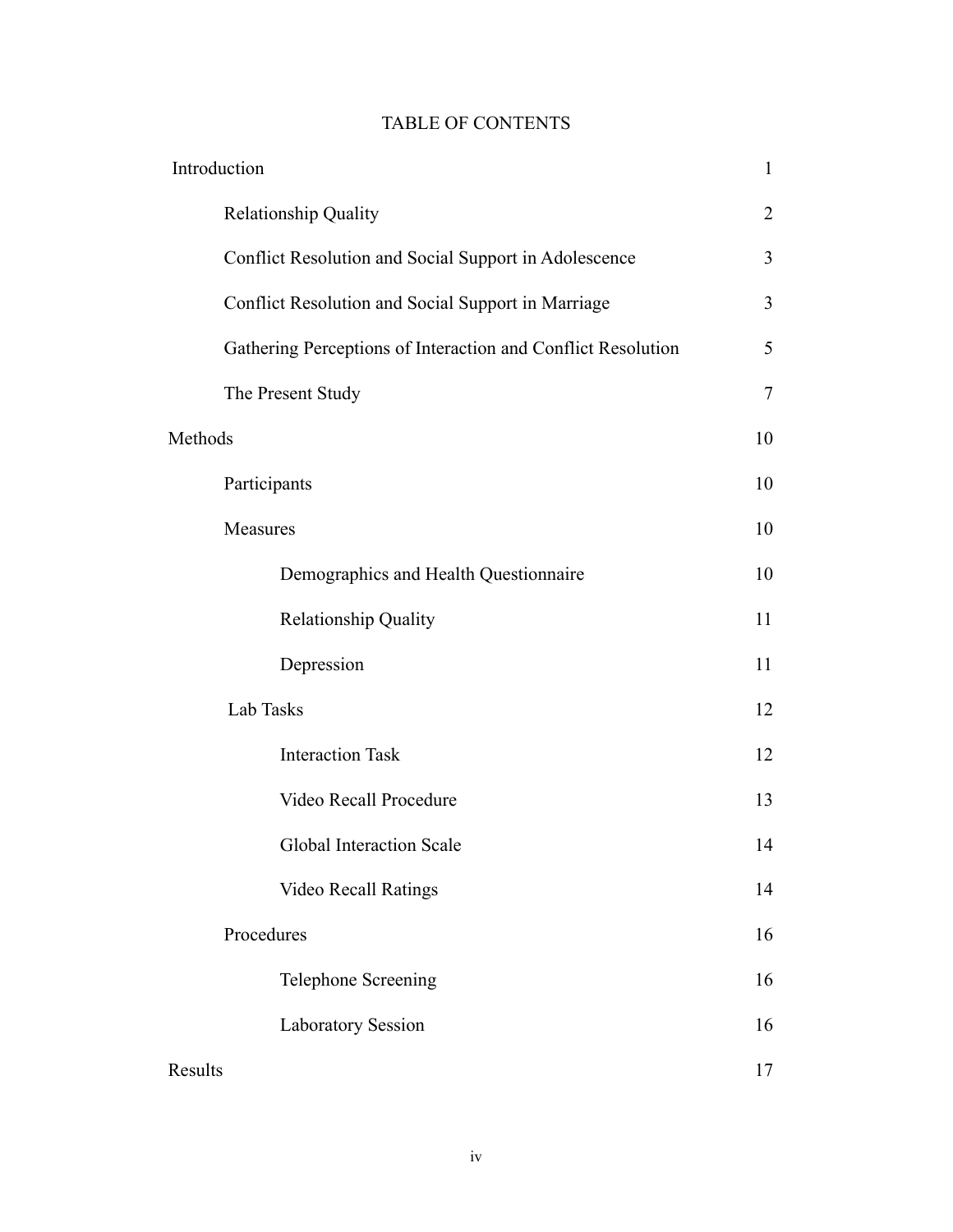| Discussion                           | 24 |
|--------------------------------------|----|
| Limitations of the Present Study     | 31 |
| References                           | 34 |
| Appendices                           | 39 |
| Demographic and Health Questionnaire | 39 |
| Network of Relationships Inventory   | 44 |
| <b>Beck Depression Inventory-II</b>  | 53 |
| Couples' Issues Checklist            | 54 |
| Global Interaction Scale             | 56 |
| <b>Informed Consent</b>              | 58 |
| Author's Biography                   | 61 |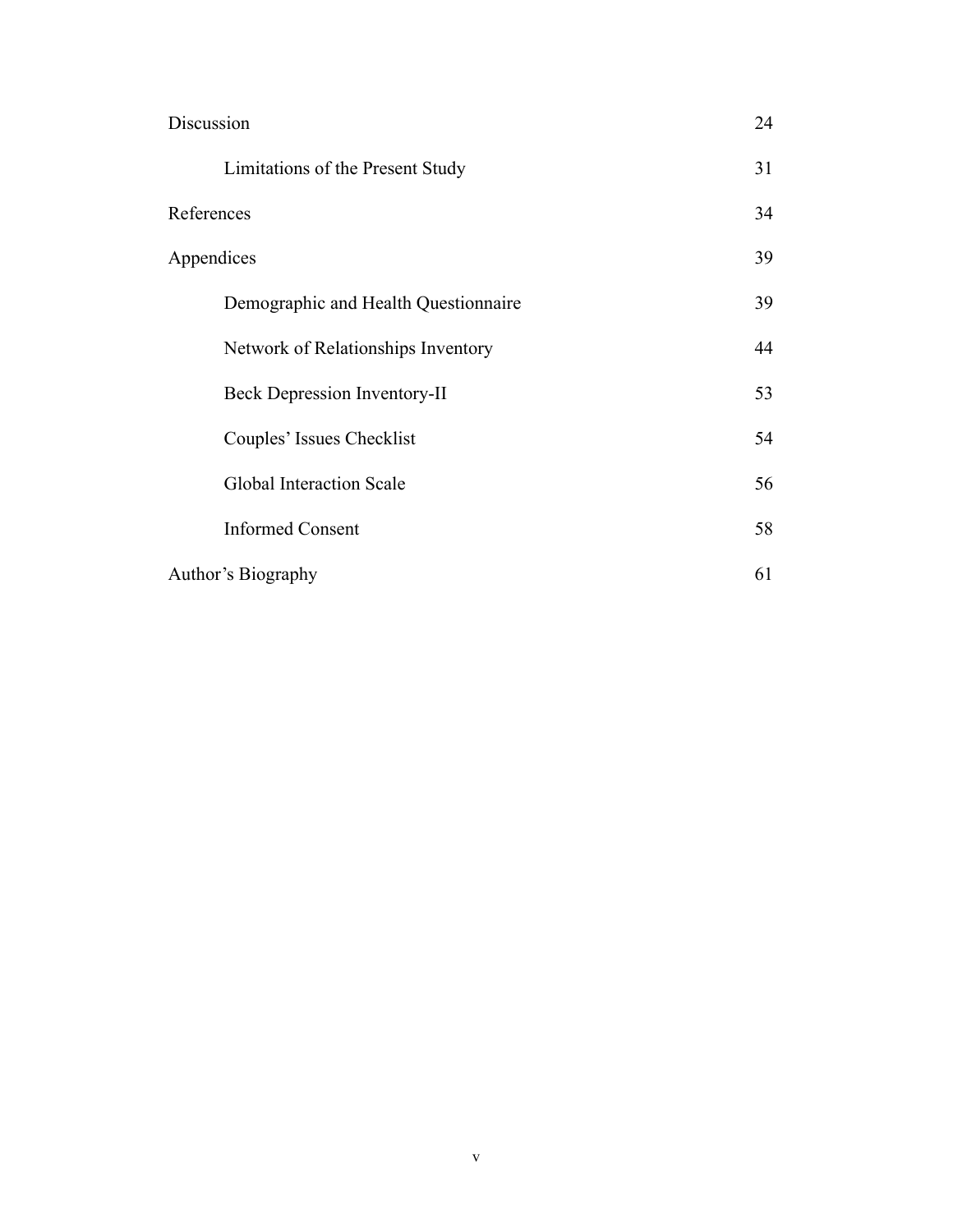# LIST OF TABLES

| Table 1 | 19 |
|---------|----|
| Table 2 | 20 |
| Table 3 | 21 |
| Table 4 | 22 |
| Table 5 | 23 |
| Table 6 | 25 |
| Table 7 | 26 |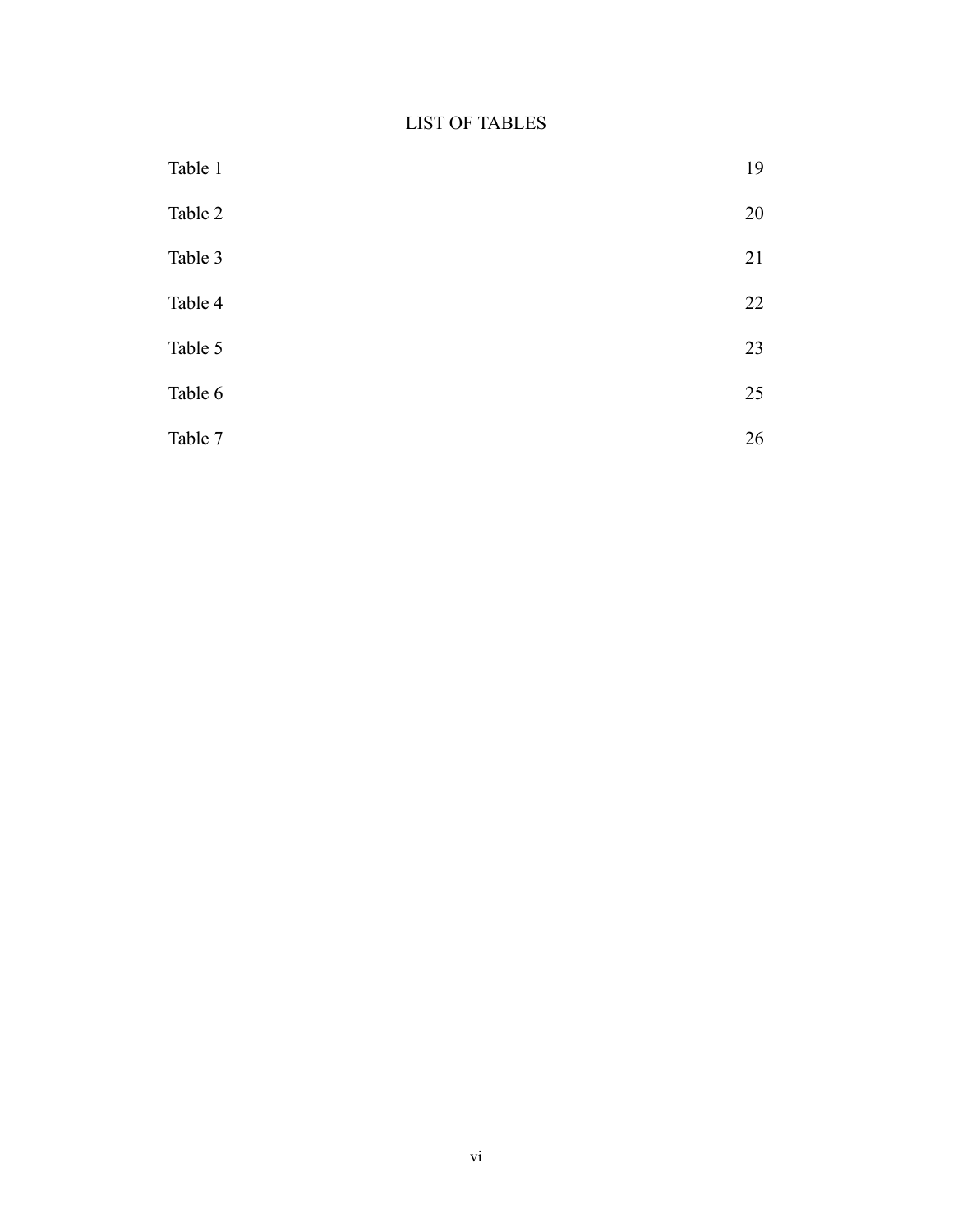Until recently, much of our knowledge regarding couples' interactions has been restricted to married partners, resulting in a relative void of knowledge concerning intimate relationships amongst adolescents. The lack of focus on adolescent couples is concerning when considering the rise in importance of peer relationships, in general, and dating relationships, in particular, during this developmental period. In their research on adolescents, Furman and Buhrmester identified changes in relationships of significance and perceived social support throughout development (1985; 1992). College-aged males identified romantic relationships as their most supportive relationship, while college-aged females reported that romantic relationships were among their most supportive relationships, in addition to those with mothers and same-sex best friends (Furman & Burhmester, 1992). Systematic study of college student romantic relationships is needed because members of this age group are more likely to be in serious, long-term relationships in which an attachment bond develops (Brown, Feiring, & Furman, 1999). These early romantic relationships often serve as a model for future relationships and it is particularly important to examine their implications for young people (Connolly, Furman, & Konarski, 2000). A growing body of evidence suggests that there is an association between relational distress and adjustment evident in dating couples (Segrin, Powell, Givertz, & Brackin, 2003). Although romantic relationships have been linked to many positive outcomes, negative psychological adjustment outcomes may result from poor quality relationships.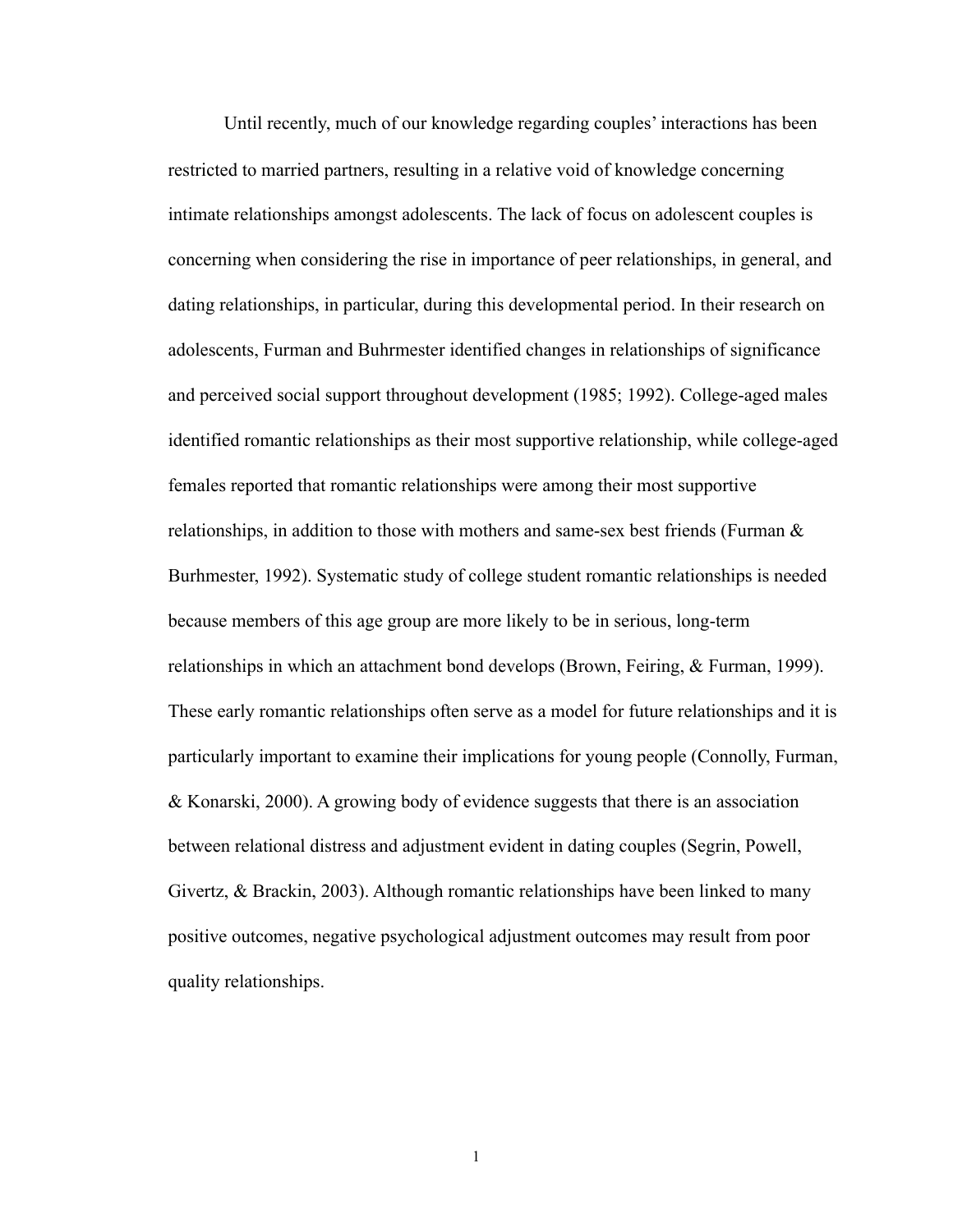### *Relationship Quality*

 Relationship quality is the degree to which partners perceive positive experiences of intimacy, affection, and nurturance, compared to negative and potentially detrimental experiences (Collins, Welsh, & Furman, 2009). Many view relationship quality as being a continuum in which one end of the spectrum is positive (high) and the other negative (low; Galliher, Welsh, Rostosky, & Kawaguchi, 2004). Furman and Buhrmester (1985) offer a more comprehensive approach that is two dimensional (i.e., both positive and negative). For instance, a couple may be high in conflict (negative), but also be high intimacy (positive). The proposed study will employ a two-dimensional approach to assessing relationship as suggested by the Furman and Buhrmester (1985).

 Previous research indicates an association between high quality relationships and measures of functioning and well-being (Collins, Welsh, & Furman, 2009). By contrast, poor relationship quality can result in relational distress and maladjustment. In dating college students, researchers have discovered a link across poor relationship quality, symptoms of depression, and feelings of loneliness (Segrin, Powell, Givertz, & Brackin, 2003). For their study, Segrin and colleagues asked college-aged romantic partners to engage in a recorded oral history interview to gather perceptions of relationship quality. Participants were also asked to complete questionnaires assessing depression and loneliness. Analyses revealed that for both males and females, negative relationship quality was associated with depression, which was in turn associated with feelings of loneliness.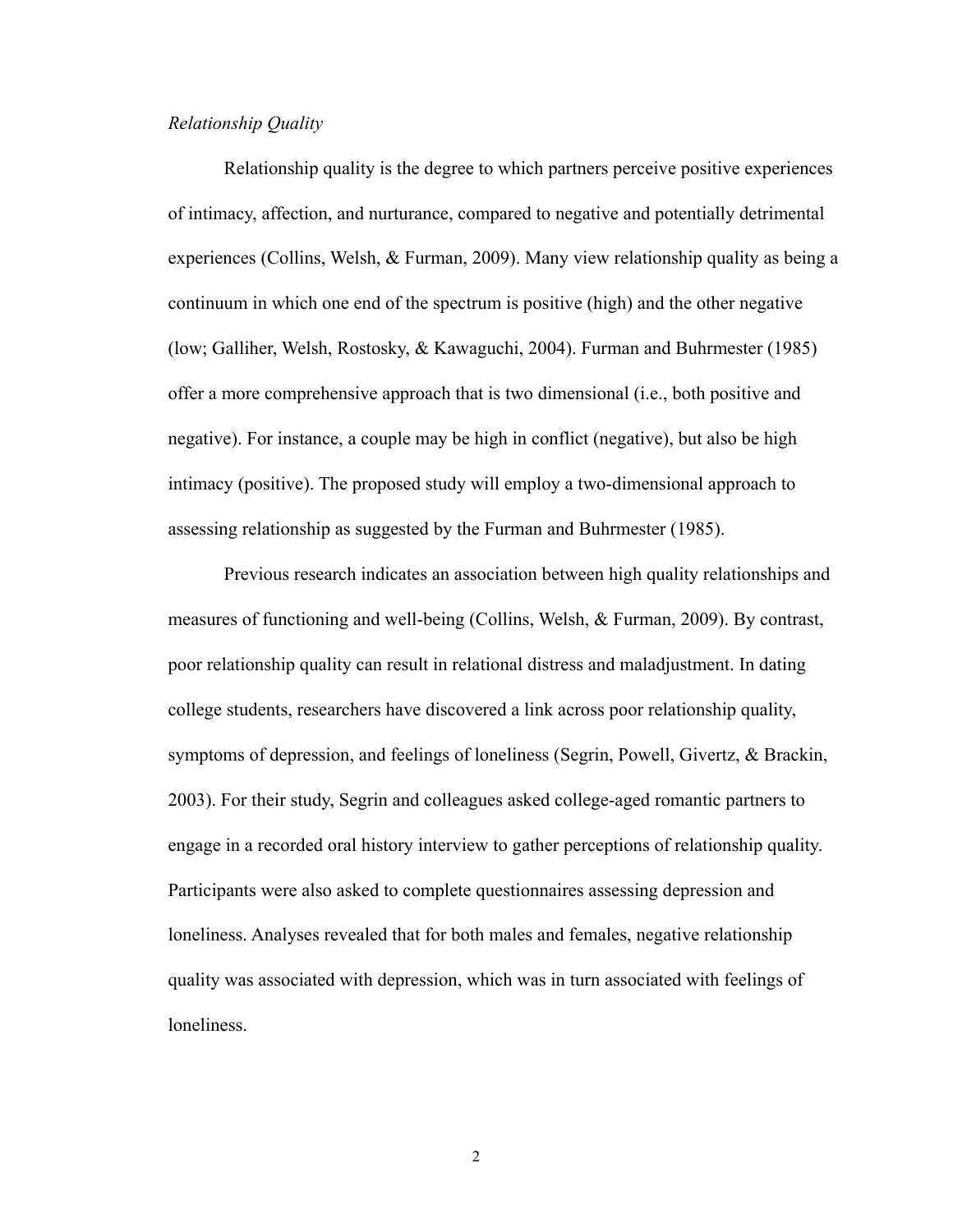#### *Conflict Resolution and Social Support in Adolescence*

High and low relationship quality may be evident in how a couple manages conflict and how the interaction is perceived by both partners. As discussed above, a highly conflictual relationship may not necessarily be 'negative' and low in quality. Unlike relationships with peers, romantic partners engage in distinct pattenrs of interaction that may be higher in conflict than in other relationships (Collins, Welsh, & Furman, 2009). Researchers have demonstrated that negative interactions reported in both peer and early romantic relationships predict negative interactions in later romantic relationships (La Greca & Harrison, 2005). One such study examined the peer networks of adolescents aged 14 to 19, and the effects of peer networks on adolescence (La Greca & Harrison, 2005). The investigators found that stress in friendships was associated with stress in romantic relationships. Since romantic relationships take on prominence during adolescence and into adulthood, researchers have recently begun to investigate the relationship between interaction, support, and adjustment in young couples.

### *Conflict Resolution and Social Support in Marriage*

Most existing research examining interaction and adjustment outcomes has involved observation of married couples. However, given that interaction styles tend to be consistent across relationships, signs of relational distress are often evident premaritally (Segrin, Powell, Givertz, & Brackin, 2003). Therefore, findings from marital studies likely have some "reverse" predictive power in the nature of young adult relationships. Systematic study of interactions in married couples has shown that the maintenance or dissolution of relationships is related to interaction behaviors and support.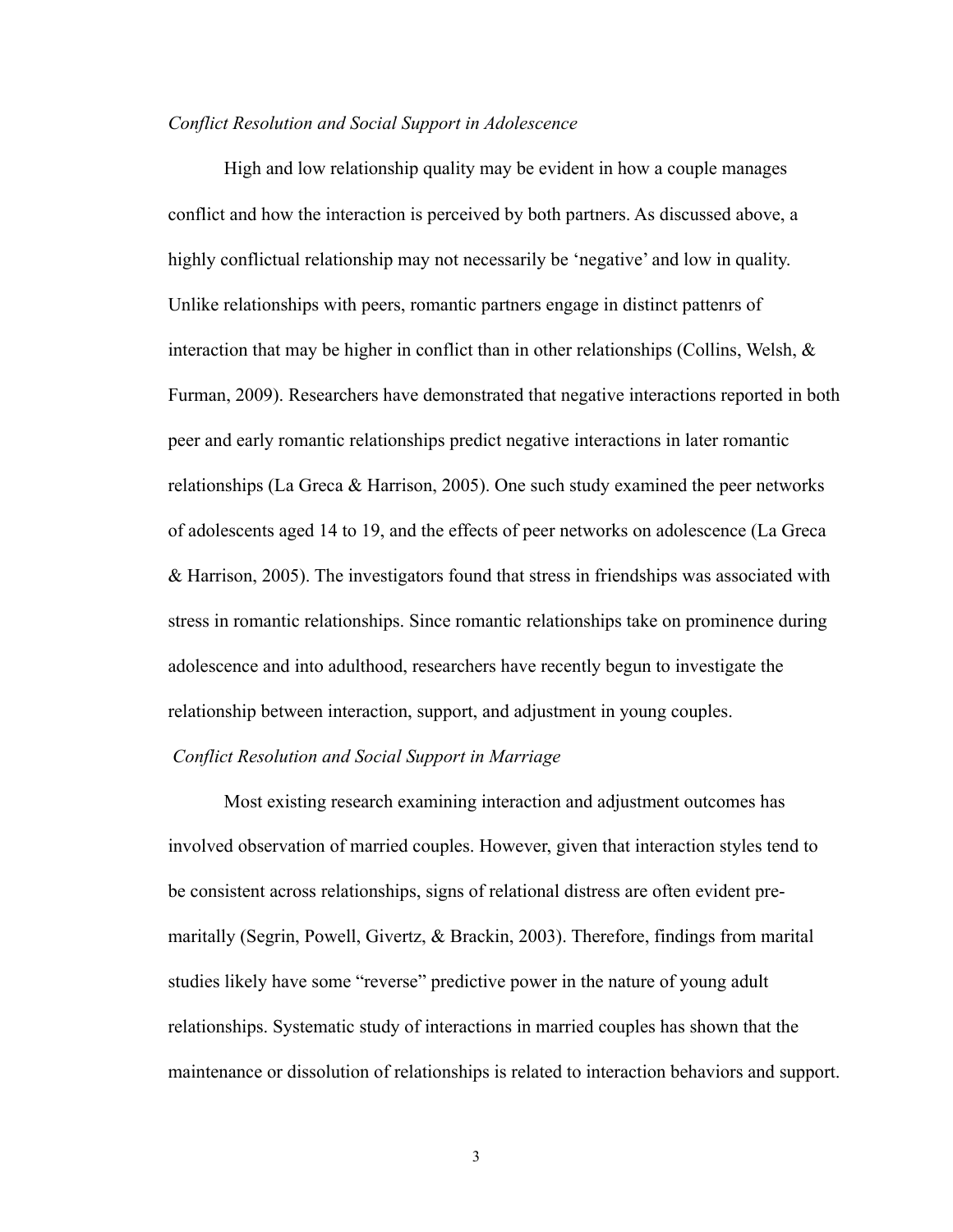In a two-year longitudinal study, researchers investigated social support, conflict, and development of marital dysfunction in newlywed couples (Pasch & Bradbury, 1998). Participating couples were asked to discuss issues in their relationship, and their conversations were coded by observers for affect and supportive behaviors. Supportive behaviors predicted marriage survival, while those relationships lacking support were more likely to dissolve after two years (Pasch & Bradbury, 1998). From these results it may be inferred that support and positive behaviors during conflict resolution predict relationship longevity.

 Links among interaction style, support, and relationship maintenance have been found in other longitudinal studies that are even longer in duration. For example, researchers found a strong connection between interaction styles and marital success during a ten-year longitudinal study of 172 couples (Sullivan, Pasch, Johnson, & Bradbury, 2010). Similar to the process described above, couples engaged in recorded conflict resolution conversations, which were later coded for affect, positivity, and negativity. Couples that demonstrated lower levels of support were less happy and more likely to divorce within ten years. Those displaying strong support skills were less negative during the problem-solving task, and low levels of positive affect and high levels of negative affect predicted relationship dissolution within a ten-year period. These findings indicate a strong relationship between partner support and perceived quality of interaction in predicting relational success. This evidence suggests that traces of negativity in conflict resolution between partners can lead to impressions of poor partner support, and eventually distressed relationships. Drawing from knowledge acquired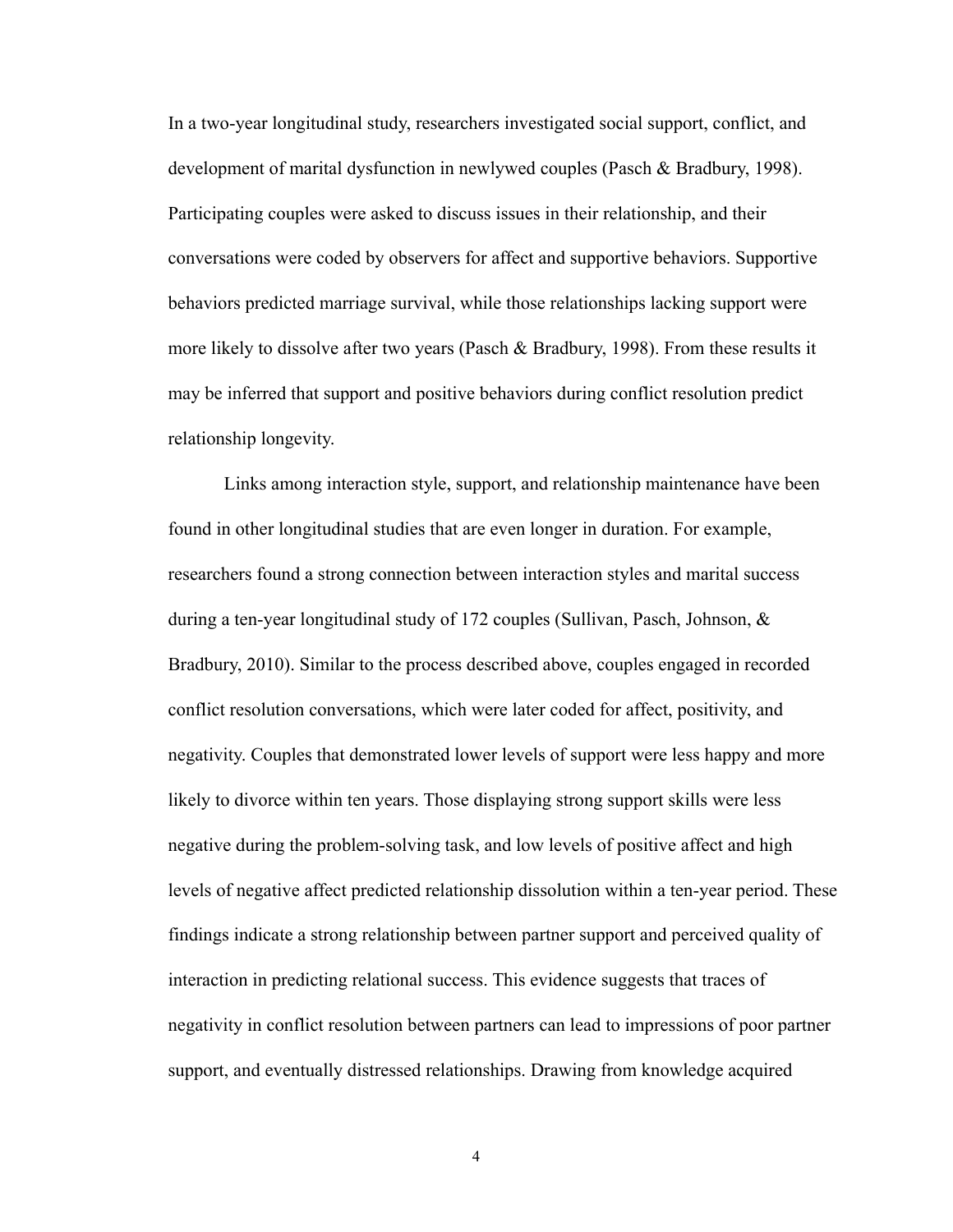through marital research, it is plausible that similar results can be found in college-aged dating partners.

#### *Gathering Perceptions of Interaction and Conflict Resolution*

 In recent years, researchers have begun to rely less heavily on the observations by those outside the relationship, and more upon the subjective interpretations of interaction reported by the partners involved. As a result, video recall and similar observational procedures for examining couples have become more popular (Collins, Welsh, & Furman, 2009). This method involves recording interactions, and then asking the participants to review the recordings in order to provide feedback about the meaning and emotional experiences that resulted from the conversation (Welsh  $\&$  Dickson, 2005). Rather than relying on self-reports alone, researchers can utilize video recall to gather multiple perspectives of adolescent interactions (Welsh & Shulman, 2008). One advantage to using video recall is the ability to capture subjective understandings of behavior, as defined by the persons engaged in the interaction. Previous research of subjective ratings indicates that each member of a romantic relationship has unique experiences, beliefs, and expectations that not only shape their interaction behaviors, but also their interpretations of interactions (Galliher, Welsh, Rostosky, & Kawaguchi, 2004).

 Although some of the naturalistic elements of conflict resolution between partners are lost in laboratory settings, even small, just detectable negative aspects may be representative of interaction styles typically demonstrated by couples. For example, in laboratory settings, it is easy for observers to distinguish unhappy couples from happy ones because negativity is still detectable - even when couples are trying to project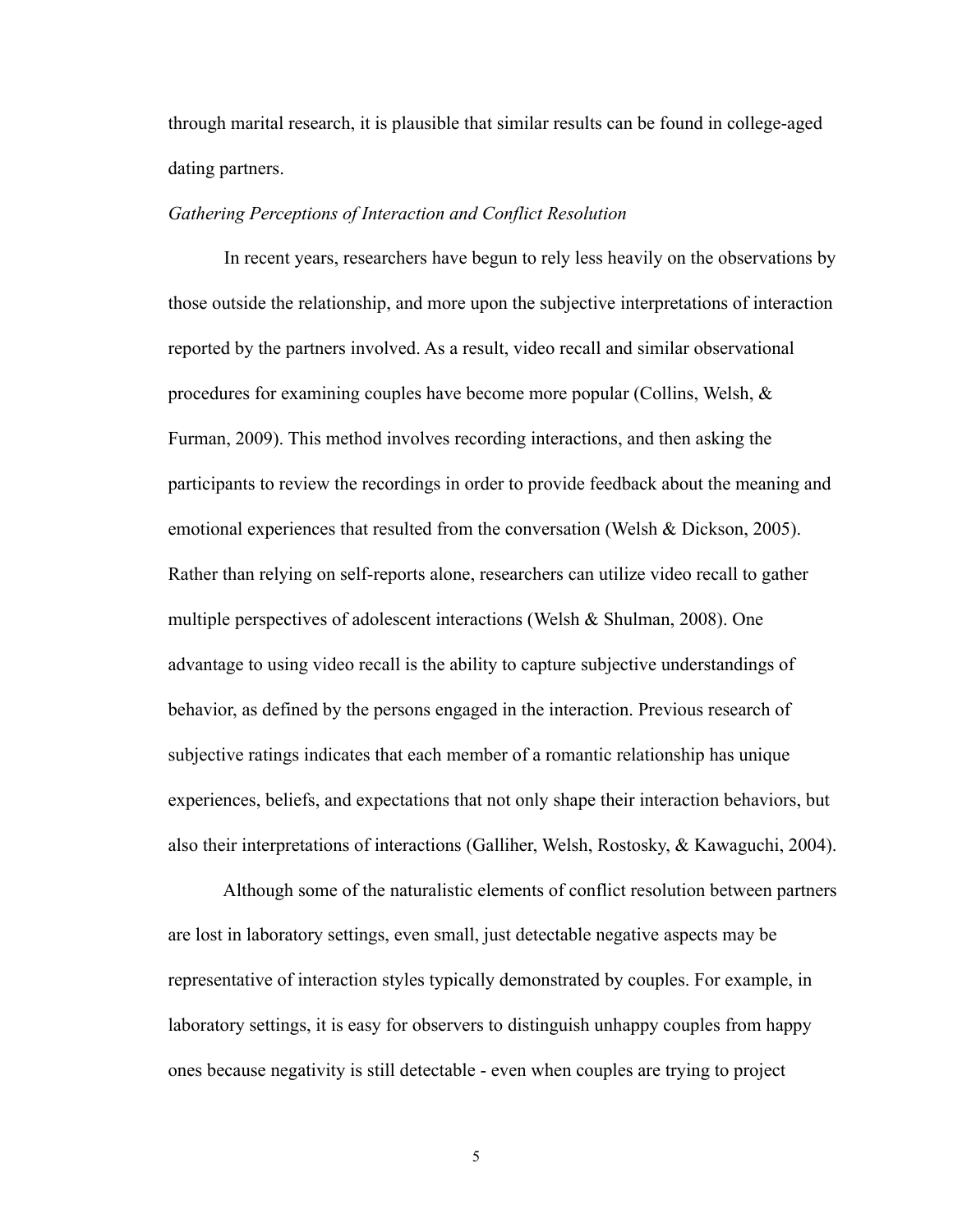happiness during conflict resolution (Heyman, 2001). In a study by Gottman and Krokoff (1989), married couples were asked to engage in a conflict resolution task both at home, and in a laboratory setting. Couples' interactions at home, without an observer present, contained more negative affect and negative affect reciprocity than their interactions in the lab. Additionally, detectable levels of negativity were present in laboratory conversations, especially for those couples rated higher in negativity during the home interaction (Gottman & Krokoff, 1989). From this study, we can conclude that interaction in laboratory settings may be representative of typical conversations between couples.

 More recently, Welsh developed code-specific video recall procedures in which recordings are paused at set intervals to allow participants to rate their subjective understanding of an interaction on a variety of specific dimensions (Welsh & Dickson, 2005). For example, participants in the present study were asked to evaluate video clips on various dimensions related to relationship quality and depression. In a similar study with late adolescents, couples engaged in an interaction task while being recorded (Galliher, Welsh, Rostosky, & Kawaguchi, 2004). Using a video recall procedure, participants evaluated multiple 25-second recordings based on dimensions of support, conflict, humor, frustration, giving in, and persuasion. Afterwards, participants were asked to fill out a survey measuring the quality of their relationship. Investigators determined that less conflict in the interaction predicted overall better relationship quality, and that low quality relationships were characterized by irritation, antagonism, and notably high levels of conflict (Galliher, Welsh, Rostosky, & Kawaguchi, 2004).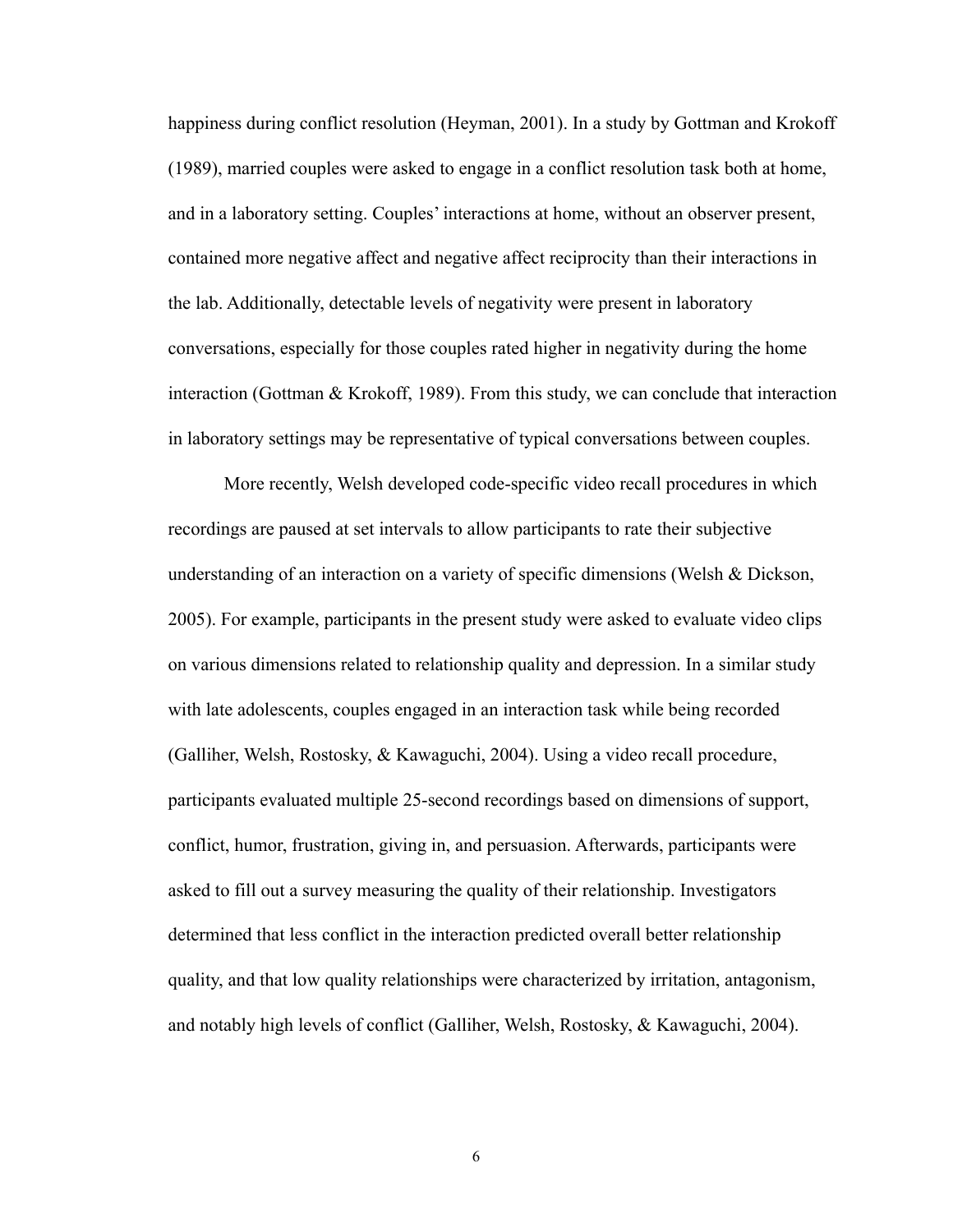#### *The Present Study*

The present study sought to examine the relationship between conflict resolution interactions, relationship quality, and adjustment in college aged romantic partners. Participants rated the quality of their romantic relationships and completed several questionnaires assessing their own adjustment. A video recall procedure was used to gather participant's own perceptions of a conflict resolution discussion. These perceptions were expected to correlate with measures of relationship quality, as well as depression.

 In addition to relationship quality and support, previous research has found that there is a strong relationship between interaction styles and symptoms of depression, although the causal direction of this association is unclear (Cramer, 2004). Coyne's study of conversations between depressed and non-depressed females revealed that interaction with a depressed person results in feelings of depression, anxiety, hostility and rejection (Coyne, 1976). His seminal study laid the foundation for understanding the interaction style of depressed individuals, and the effects of their behavior on others. This is particularly relevant to the present study, as there is clearly something different about the way people with depressive symptoms interact.

 Interestingly, previous research has demonstrated that relationship quality is particularly associated with depression in females. Daley and Hammen (2002) found that dysphoric female adolescents tend to view the quality of relationships with best friends and romantic partners quite negatively. In their study, dysphoric females were asked to complete surveys assessing depression, relationship stress, and quality of emotional support received from both best friends and romantic partners. Chronic stress in the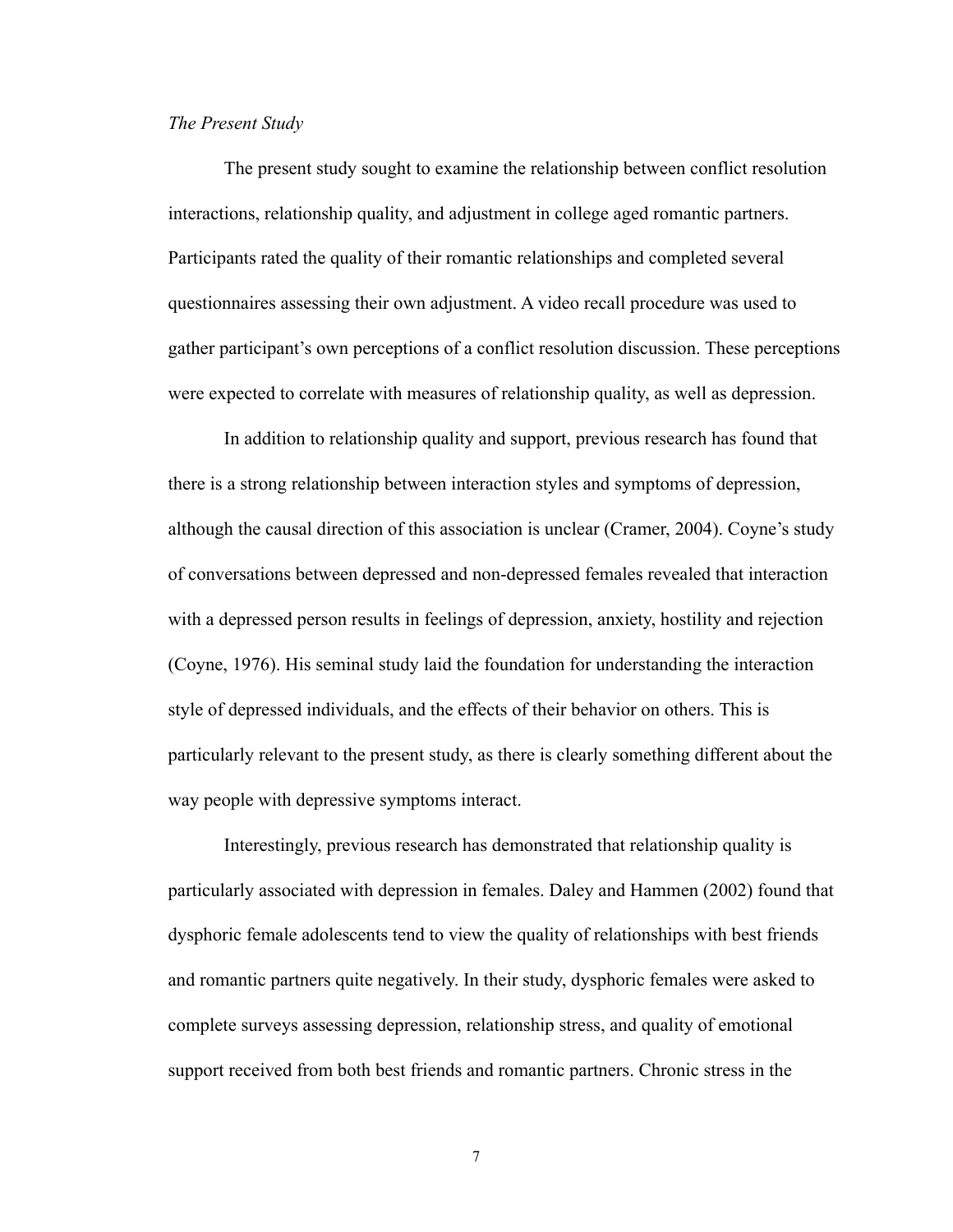relationships reported by participants was associated with depressed mood (Daley  $\&$ Hammen, 2002). This relationship may be partially explained by females' increased susceptibility to depression compared to males (Rudolph, 2002). A growing body of research has demonstrated that females consider interpersonal conflict to be more stressful than males, and that these gender differences increase throughout development (for a review see Rudolph, 2002). One goal of the present study is to understand how features of interaction during a conflict resolution discussion may contribute to perceptions of relationship quality and adjustment in college student couples.

 Given the significant amount of interaction between romantic partners, it is plausible that negativity can create a cycle of negative interaction that leaves one or both partners feeling depressed. In fact, a history of marital distress can lead to depressive symptoms for both husbands and wives (Gabriel, Beach, & Bodenmann, 2010). Observation of married couple interactions revealed that depressed wives showed the highest levels of negative behaviors, while depressed husbands displayed the lowest levels of positive behaviors (Gabriel et al., 2010). Previous research has also demonstrated a connection between perceived low positivity and high negativity with the presence of depression in couples. For example, researchers have examined problemsolving interactions in couples with a depressed wife and the impact of these interactions on each spouse (McCabe & Gotlib, 1993). In their study, McCabe and colleagues examined the relation between observational interaction data and self-reported spousal perceptions of their partners. Husbands in the depressed group perceived their family environment to be more negative than did either member of the non-depressed couples,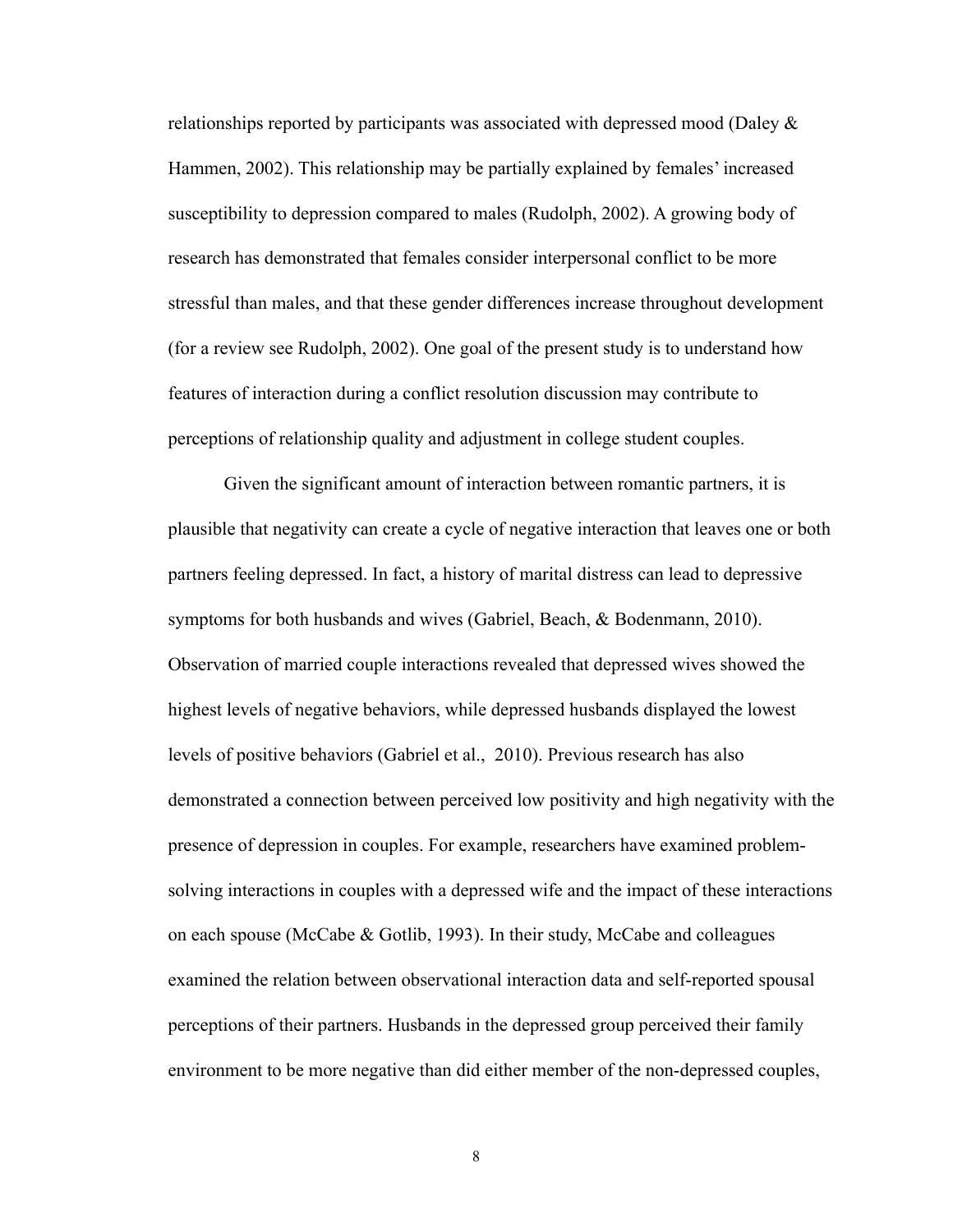and depressed couples perceived their spouses to be more dominating, hostile, and less friendly.

 Importantly, college students have been identified as an at-risk population for depressive disorders (ACHA-NCHA, 2009). Perhaps this is because college students experience significant life transitions during their college years, and begin to rely more heavily on social support beyond their parent/guardian relationships. Since romantic relationships are associated with a variety of positive and negative psychological outcomes, it is particularly necessary to examine the impact of relationships in late adolescence. Relationship dissolution has been associated with the onset of depression in adolescents because to them, a break-up is considered a major life event (Monroe et al., 1999). Even when controlling for other life stresses, recent break-ups predicted the first onset of depression in a 13-month longitudinal study of adolescents (Monroe et al., 1999). Therefore, it is important to understand the role of romantic partners whom college-aged individuals may turn to when in need of social support, because college students are particularly vulnerable to the onset of depressive symptoms.

 For the present study, it is hypothesized that there will be a correlational relationship between how romantic partners evaluate the conflict and the perceived support received from each partner. It is hypothesized that positive evaluations of the conflict discussion will be positively correlated with social support, but inversely correlated with depression. Negative evaluations of the conflict discussion are predicted to positively correlate with depression, but inversely correlate with social support. Negative interaction in the relationship generally, as reported in the NRI, is expected to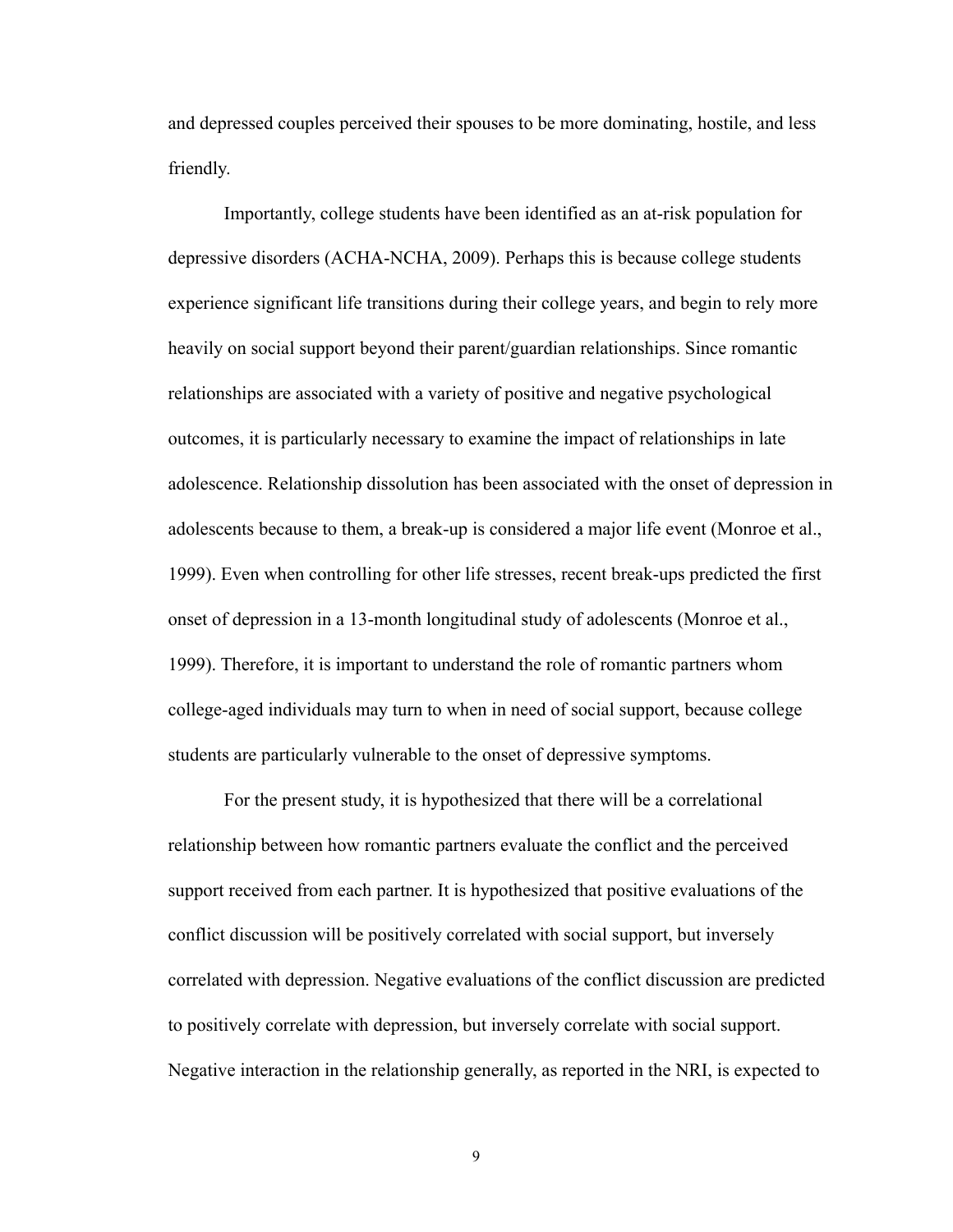positively correlate with negative evaluations of the conflict discussion. By contrast, negative interaction in the relationship generally is expected to inversely correlate with positive evaluations of the conflict discussion. Additionally, the study will examine how these constructs relate to the mental health of college students to demonstrate that poor romantic relationships can possibly lead to maladjustment and depressive symptoms. Lastly, it is predicted that there will be some difference between how the conflict resolution interaction variables relate to depressive symptoms and relationship quality based on gender. It is hypothesized that these correlations will be stronger for females than males. This hypothesis is based upon previous research that indicates females are more vulnerable to the onset of depressive symptoms due to stressors and conflict in their interpersonal relationships (Rudolph, 2002).

#### Method

#### *Participants*

Participants included 152 college students involved in a romantic relationship at the University of Maine between the ages of 18 and 27 ( $M = 19.45$ ,  $SD = 1.46$ ). All couples had been dating for at least four weeks, with 97.4% of participants identifying as being in exclusive dating relationships ( $M = 15.16$  months;  $SD = 13.42$ ; *Median* = 11 months; *Range* 6 weeks to 5 years). For their participation in the experiment, subjects received either research credit or a gift card to a local store. Upon arrival, all participants read and signed an informed consent document.

### *Measures*

#### *Demographic and Health Questionnaire.*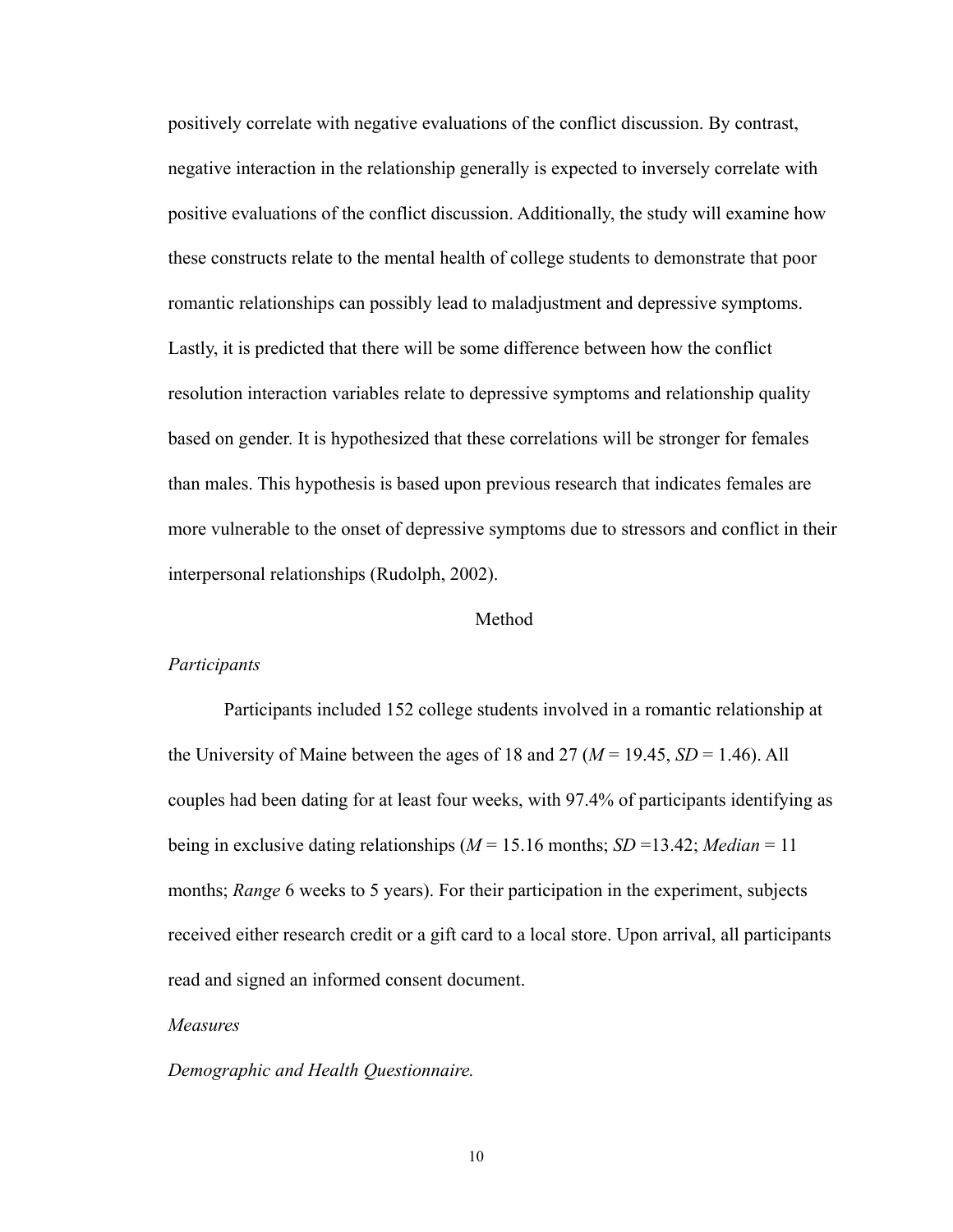Information about participant characteristics (e.g., age, sex, ethnicity, sexual orientation), their romantic relationship (e.g., length of relationship, living arrangements), and health-related factors (e.g., exercise, medication and substance use, weight) were assessed using a self-report demographic questionnaire designed specifically for the dissertation study from which this research is based (see Appendix A). The data used in this study was taken from a larger dissertation study examining college student dating relationships. The demographic information was used to describe the sample. *Relationship Quality*

The *Network of Relationships Inventory* (NRI; Furman & Buhrmester, 1985) is used to measure the positive and negative features of social relationships (see Appendix B). For the present study, participants reported on the quality of their relationships with their dating partner. Several versions of this questionnaire exist; the version that was used for this study consists of 30 items that load onto the following 10 subscales: companionship, instrumental aid, intimacy, nurturance, affection, enhancement of worth, reliable alliance, conflict, punishment, and annoyance. Participants rated the extent that a statement (e.g., "How much do you talk about everything with this person?") applies to their relationship with their dating partner on a 5-point scale ranging from 1 (*little or none*) to 5 (*the most*). Items load onto broadband factors of social support (positive quality; 21 items) and negative interactions (negative quality; 9 items). The measure is scored by summing and averaging the items that comprise the broadband scales to create an item-average score for both dimensions that ranges from 1 to 5. Higher scores are indicative of greater levels of social support or negative interactions within a particular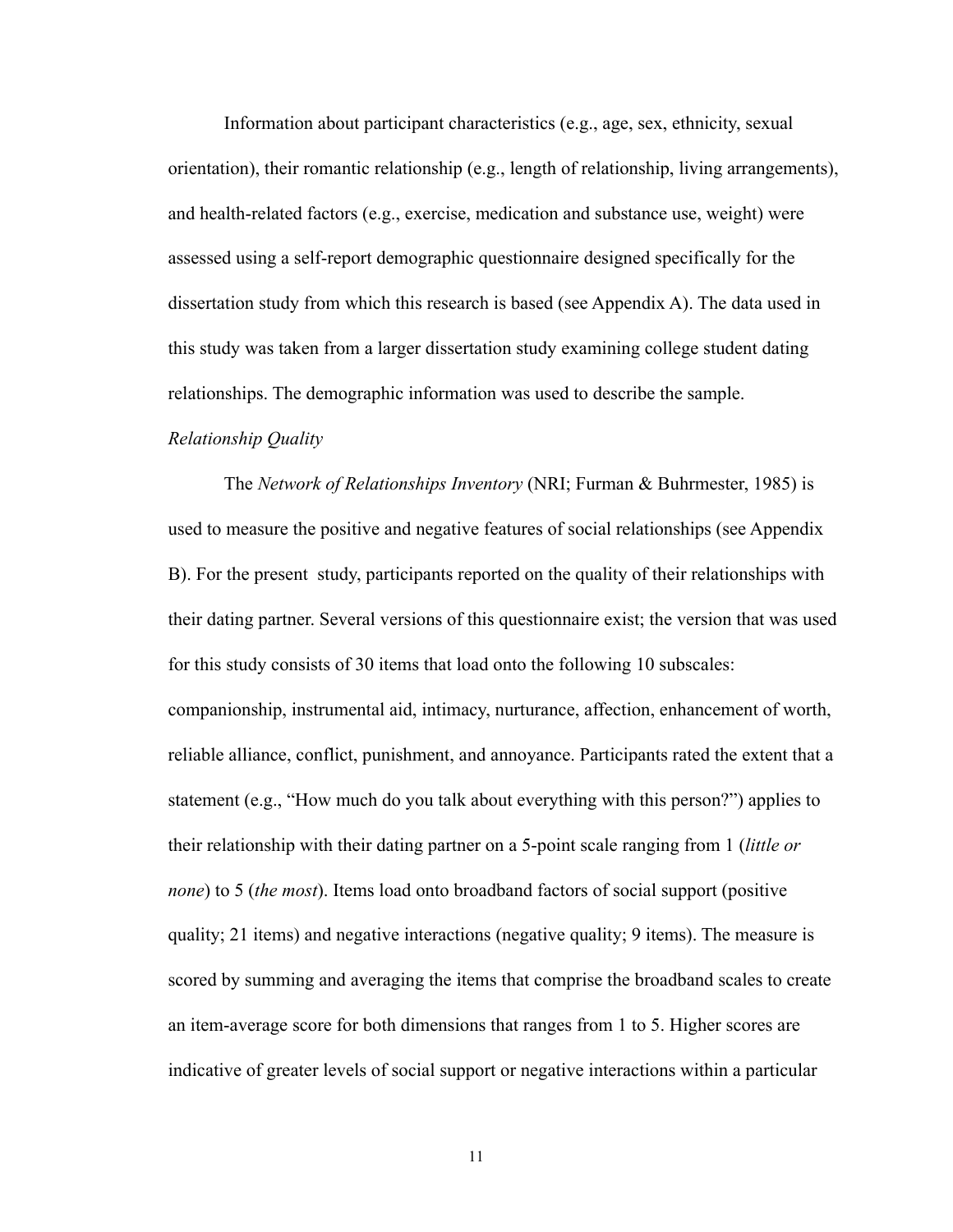relationship. Although the NRI was developed for use with children, it has also been used with adolescent and college student populations (Furman & Buhrmester, 1992). In the present study, internal consistencies (Cronbach's  $\alpha$ ) ranged from .91 to 96 across relationship types and the broadband scales.

#### *Depression*

The *Beck Depression Inventory-Second Edition* (BDI-II; Beck, Steer, & Brown, 1996) is a 21-item self-report screening questionnaire designed to assess the severity of depressive symptoms in clinical and non-clinical populations (see Appendix C). Each item is rated on a four-point scale ranging from 0 to 3 where 0 reflects no symptoms and 3 reflects severe symptoms. Participants are asked to choose the one statement from each group that best describes the way they have felt for the past two weeks (e.g., "I have not lost interest in other people or activities," "I am less interested in other people or things than before," "I have lost most of my interest in other people or things," or "It's hard to get interested in anything"). The item assessing suicidality was dropped from the measure of the present study, resulting in a total of 20 items. This practice is consistent with previous studies examining depressive symptoms in adolescents (see Williams, Connolly, & Segal, 2001). The total score for this measure is calculated by summing item responses, with possible total scores ranging from 0 to 60. Higher scores on the BDI-II indicate more severe depressive symptoms. Internal consistency for this measure was strong in the present study (Cronbach's  $\alpha = .85$ ).

Lab Task

#### *Interaction Task*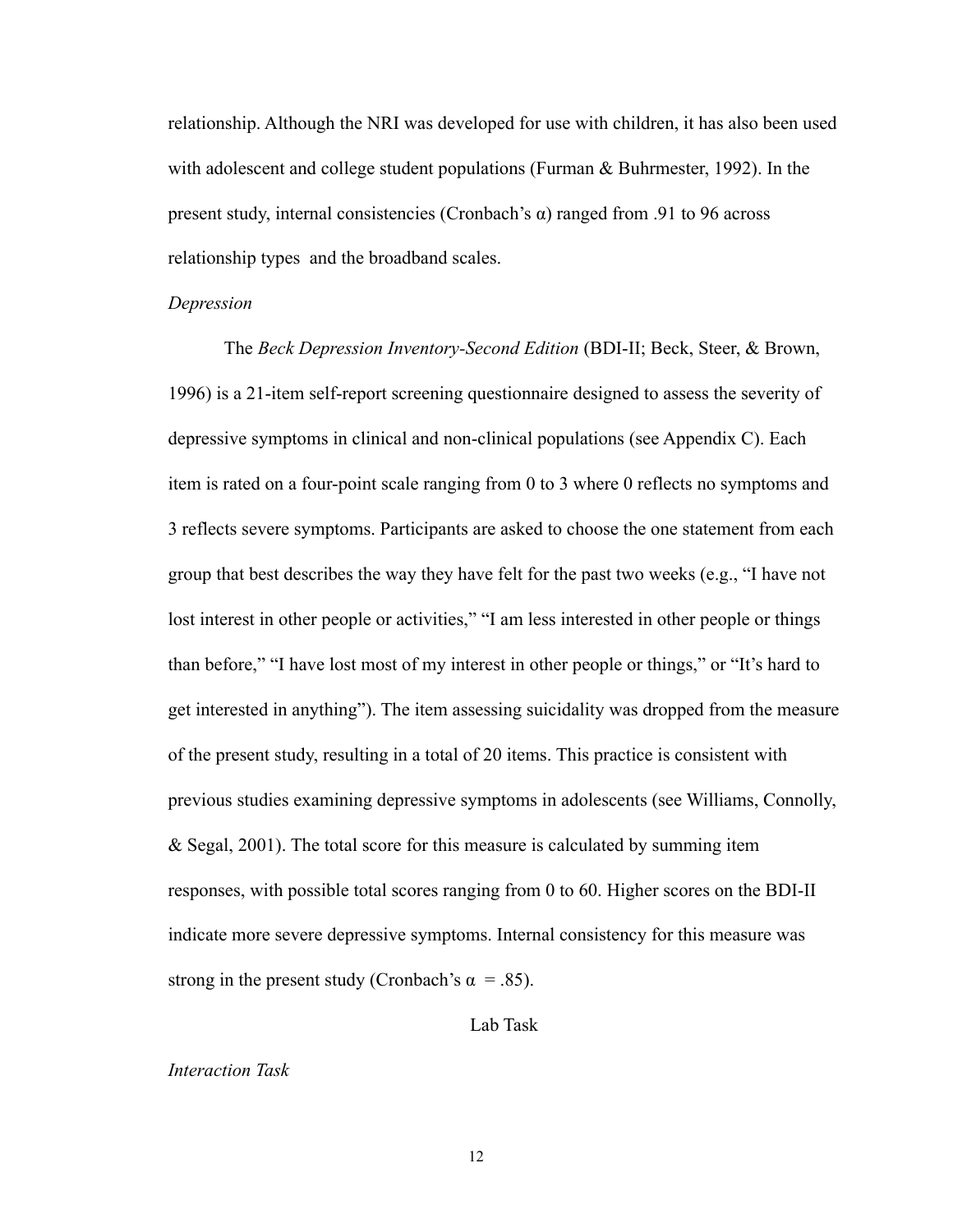Prior to the conversation tasks, each participant was asked to complete the *Couples' Issues Checklist* in order to identify potential sources of conflict in the relationship (see Appendix D). For the purposes of this study, the checklist was created by combining and slightly modifying Capaldi, Wilson, and Collier's (1994) *Partner Issue Checklist* and Welsh, Grello, Dickson, and Harbor's (2001) *Adolescent Partner Couples' Issues Checklist* to be appropriate for college student dating couples. The resulting checklist consisted of 25 items, with the option to write-in an issue that was not on the list. From the list, participants were asked to select three issues that they have had with their dating partner, and to star the issue that they most wanted to discuss with their partner during the videotaped interaction. The checklist includes some items that are fairly neutral (e.g., "Not having a car or other transportation for dates") while others are more emotive (e.g., "Partner being jealous if you talk to other men/women"). Once the participants selected the three topics they most wished to discuss, they rated these items on a Likert-type scale of 1-10 to indicate how much they were bothered by that particular issue from 1 (*not at all)* to 10 (*extremely*). The purpose of this checklist was to identify potential topics for the conflict discussion, and was not used in the data analysis.

### *Video Recall Procedure*

During the study, couples were recorded via computer while having three brief conversations with each other. The interaction task is completely automated and based on a procedure developed by Capaldi and Wilson (1992) and later modified by Welsh and Dickson (2005). The purpose of the first conversation was to allow the couples time to become comfortable interacting while being recorded. For this interaction, couples were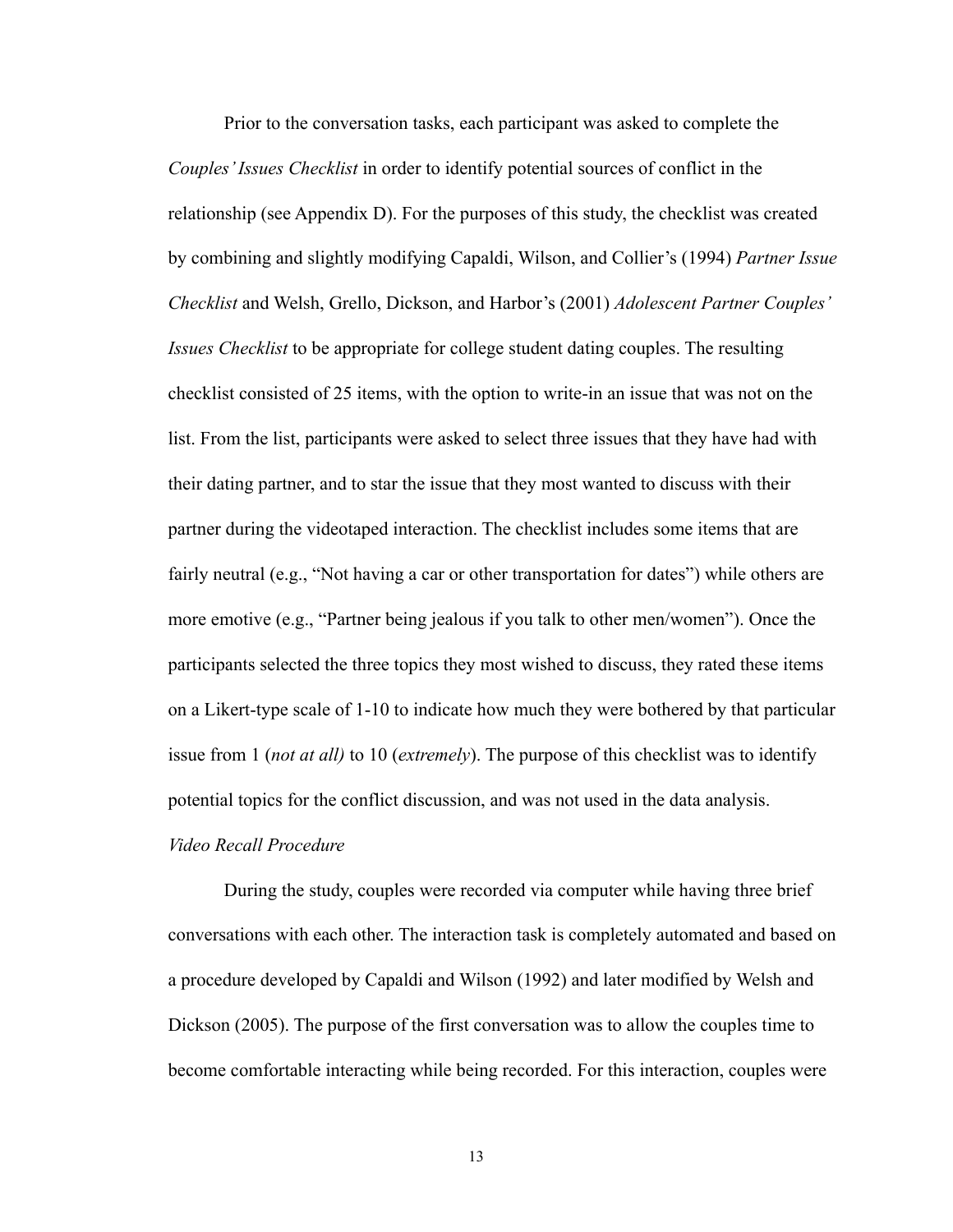instructed to plan a party together for five minutes. Suggested points to discuss included who to invite and what food/drinks to serve. After completing this initial task, the couples were then instructed to discuss topics selected by researchers based on their responses to the *Couples' Issues Checklist*. These "Issues" conversations were eight minutes in length, and were counterbalanced across dyads participating in the study (e.g., male's problem was discussed first then female's problem was discussed first). Upon completion of these conversations, the couples were led to separate rooms to independently complete the *Global Interaction Scale.*

#### *Global Interaction Scale*

The *Global Interaction Scale* (GIS; Welsh, Grello, Dickson, & Harper (2001) was developed by researchers who examined partner interaction with a video-recall procedure. It consists of 17 statements about the interaction that the participants rate on a 5-point scale ranging from 0 (*never*) to 4 (*always;* see Appendix E). Eight of the questions assess the participants' genuineness during the interaction (e.g., "Was your partner trying to hide something from you," "Were you able to express your true thoughts and feelings?*"*). The remaining questions assess global feelings of connectivity, withdrawal, and hostility during the interaction (e.g., "Did you feel connected to your partner," "Did you withdraw from your partner?"). This measure was previously used to assess the internal validity of the interaction task and to determine whether the laboratory conversation resembled typical conversations between participants. In the present study, the positive and negative dimensions of the GIS are used to gather perceptions of overall positivity (Cronbach's  $\alpha$  = .70) and negativity (Cronbach's  $\alpha$  = .82) ratings by each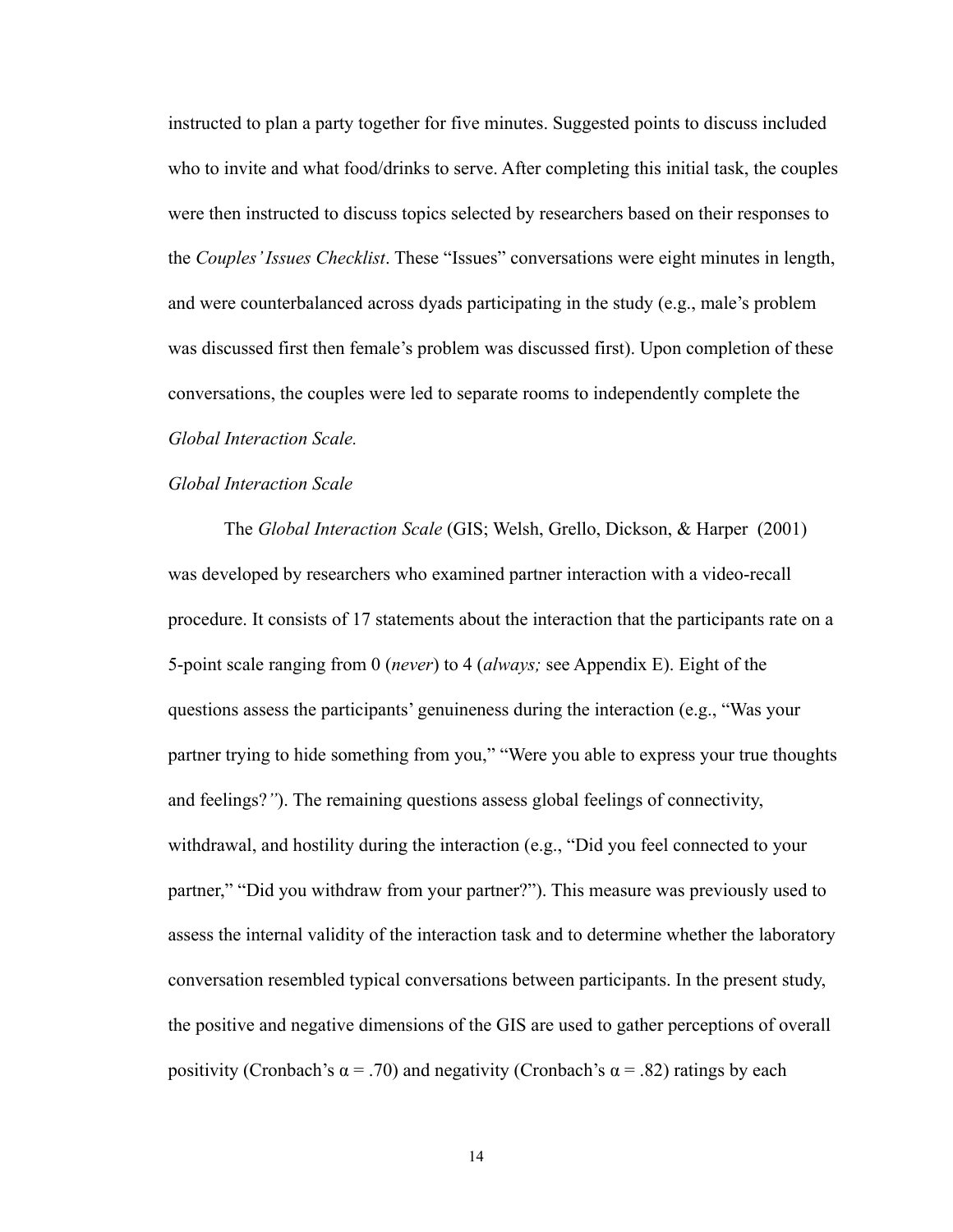partner immediately following the conflict resolution task. The positive dimension was constructed by averaging scores from items that assessed honesty, laughter, and connectedness (GIS Positive). Similarly, the negative dimension included items assessing concealment, bullying, and withdrawal (GIS Negative).

#### *Video Recall Ratings*

After completing the GIS, participants each received instructions (via computer) for the interaction recall procedure. For this part of the study, each partner independently viewed and rated their two "Issues" interactions twice. Ratings were collected simultaneously on two separate computers that were located in two different rooms. During the first viewing, the participant rated 40 twenty-second segments of their own thoughts and feelings; the second time they rated 40 twenty-second segments of their perceptions of their partner's thoughts and feelings. For the purposes of this study, only the assessments of the participant's own thoughts and feelings were analyzed. The computer program is set to select half of the observations from the second conversation and the remainder from the third conversation. In prior testing for this procedure, it was determined that 20 seconds is the optimum segment length for rating thoughts and feelings (Welsh & Dickson, 2005). For this recall, participants rate their interaction with their partner along seven dimensions on a 5-point rating scale ranging from 0 (*not at all*) to 4 (*very much*). These dimensions were chosen on the basis of Joiner et al.'s (1993) theory about how the interacting partner might react to a depressed person's interactional style (e.g., feelings of frustration, annoyance, guilt, hostility). Coyne proposed that depressed people engender feelings of frustration, hostility, and guilt in their interactions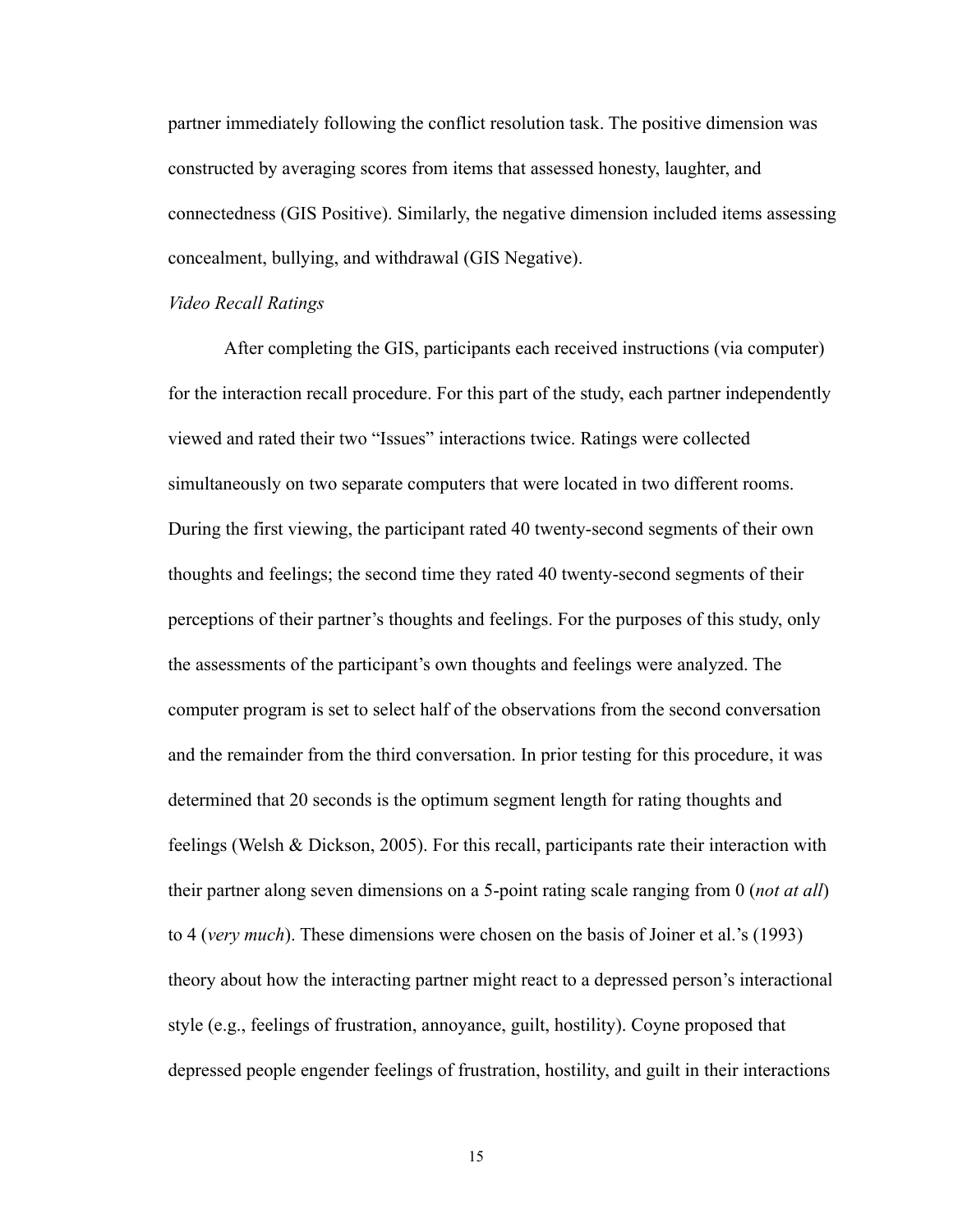with others (Coyne, 1976). For this recall, additional items were included to assess positive features of interpersonal interactions (e.g., connectedness and support). The support and connectedness dimensions were retained from the original video recall procedure task developed by Welsh (Welsh & Dickson, 2005; Smith, Welsh, & Fite, 2010). For the purposes of this study, ratings of support and connectedness were averaged to create a composite positive score (Video Recall Positive). The items assessing frustration, annoyance, guilt and hostility were averaged to create a composite negative score (Video Recall Negative). Upon completion of the experiment, participants were given a brief statement regarding the nature and goals of the study, as well as an opportunity to ask any questions. They were also asked to indicate whether they felt participating in the study would impact their relationship. All couples were provided with a copy of their consent form and a list of resources should they experience distress as a result of their participation. No participants indicated experiencing distress upon completion of the study.

#### Procedures

#### *Telephone Screening*

Participants were able to sign up for the study using the web-based scheduling program Experimetrix. Those who signed up were contacted by phone to determine eligibility for participation, and asked a few general questions regarding the nature of their relationship. Questions included their own and their partner's ages, how long they have been dating their partner, and if their partner knew about the study and was willing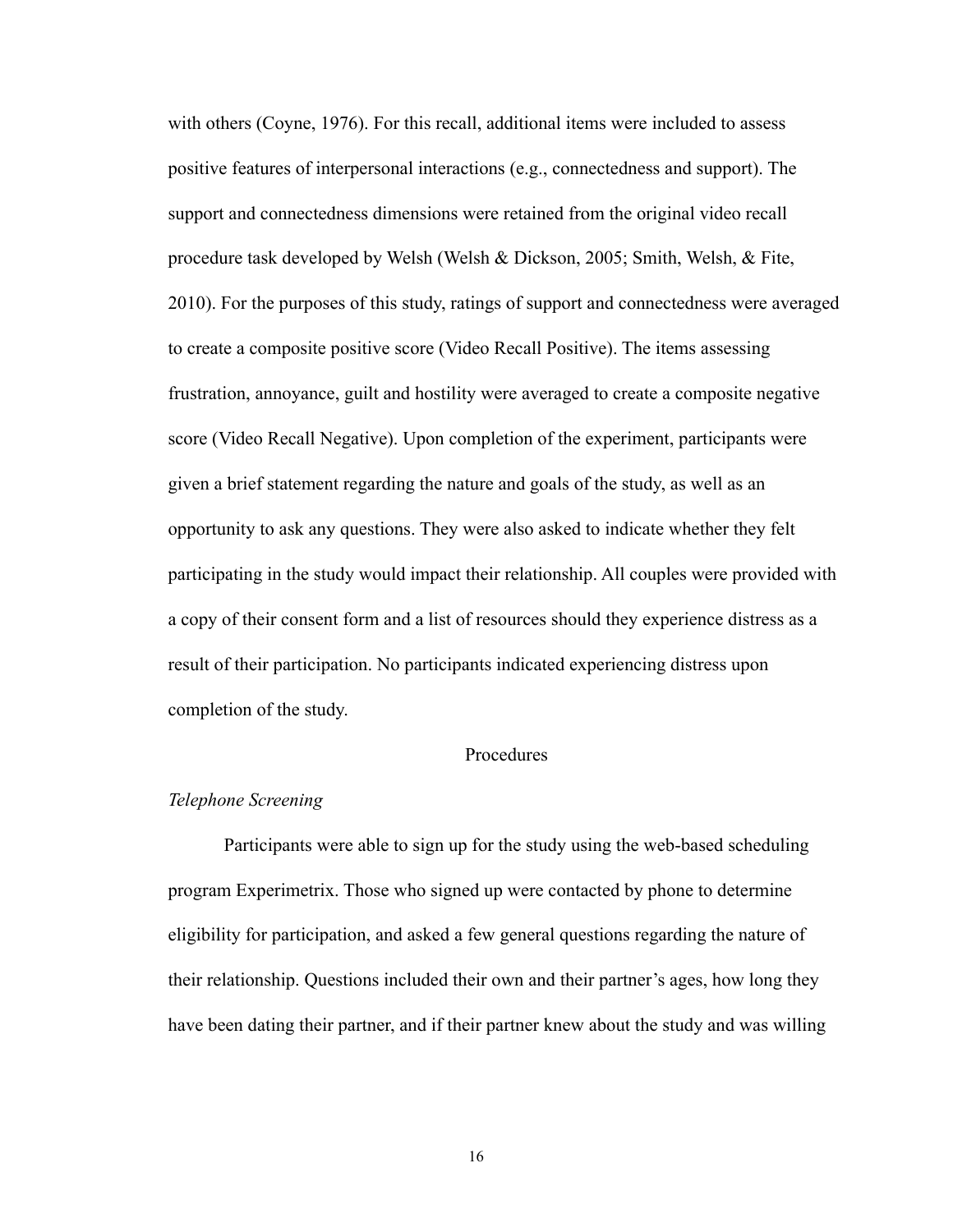to participate. Eligible couples were scheduled for a three-hour laboratory session, and received reminder emails three days prior to, and the day of, their scheduled session. *Laboratory Session*

 Upon arrival to the laboratory, participants were greeted by a trained research assistant who completed the informed consent process and outlined the study for them in more detail. The participants then completed the *Couples' Issues Checklist*, which was collected by research assistants to later determine the "Issues" conversation topics. Participants then were left to complete the major study questionnaires on SurveyMonkey, which took approximately thirty minutes to complete. Once both partners had completed their questionnaires on SurveyMonkey, they were led into the observation room to complete the interaction tasks. In the observation room, couples were seated at a table within touching distance of each other and facing a small, but visible, video camera that recorded them as they engaged in the three short conversations. Before the task, a research assistant briefly explained their instructions and provided the participants with their *Couples' Issues Checklist*. The issues identified by each participant had been highlighted by the research assistant. The research assistant then started the computer program that runs the interaction task and left the couple alone together in the observation room. Once alone, the couples participated in the interaction procedure that was described in more detail above. After the conversations were complete, the participants were separated to complete the video recall portion of the study. Upon completion of their assessments, participants were fully debriefed and provided with a list of local resources should they experience distress from participating in the study.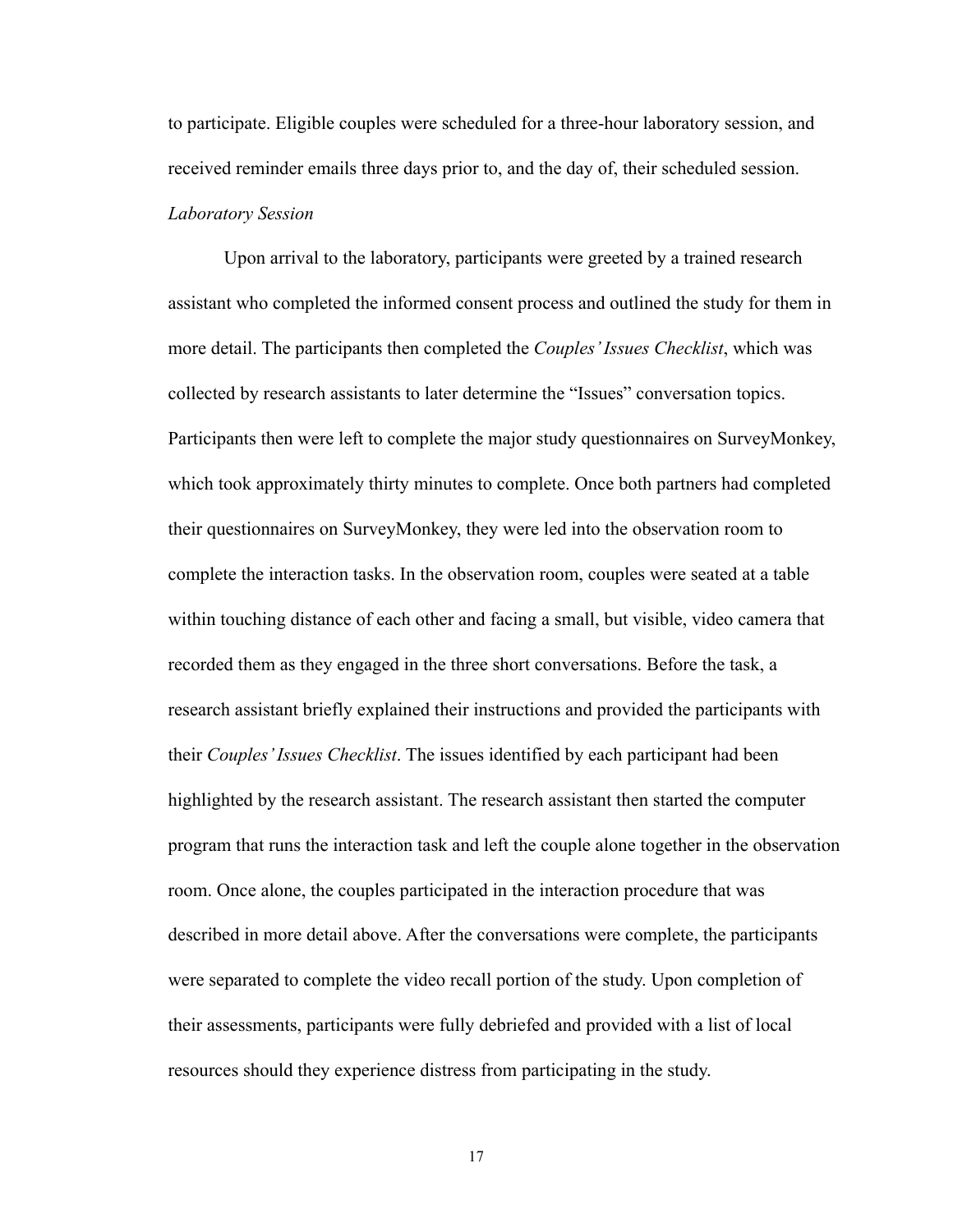Results

 To examine the relationships among perceptions of the conflict resolution task, and measures of support and depression, correlation analyses were first conducted (see Table 1 descriptives, Table 2 for correlations). Analyses revealed a significant association between NRI Support and GIS Positive. Likewise, there was a strong association between NRI Negative Interaction, GIS Negative, and Video Recall Negative. These initial analyses also revealed that ratings of GIS Negative and Video Recall Negative positively correlated with NRI Negative Interaction. Both the GIS Positive and Video Recall Positive ratings were inversely associated with social support. As expected, GIS Negative and Video Recall Negative positively correlated with self-reports of depression.

 Next, to further investigate the relationship between the conflict resolution variables, relationship quality, and depressive symptoms, stepwise multiple regression analyses were conducted to determine which of the interaction and relationship quality variables best predicted depressive symptoms (see Table 3). GIS Positive ( $\beta$  = -.22, *p*<. 05) and NRI Negative Interaction ( $\beta$  = .21,  $p$ <.05) emerged as significant predictors of depression (F  $(2,148) = 10.97$ ,  $p<0.001$ ). Specifically, GIS Positive and NRI Negative Interaction predicted increased depressive symptoms, accounting for 12.9% of the variance.

 Finally, interrelationships amongst all study variables were examined separately by gender. As expected, all conflict resolution interaction variables (i.e. Video Recall Positive, Video Recall Negative, GIS Positive, GIS Negative) were correlated with ratings from the NRI and BDI-II for both genders (see Table 4 for descriptives, Table 5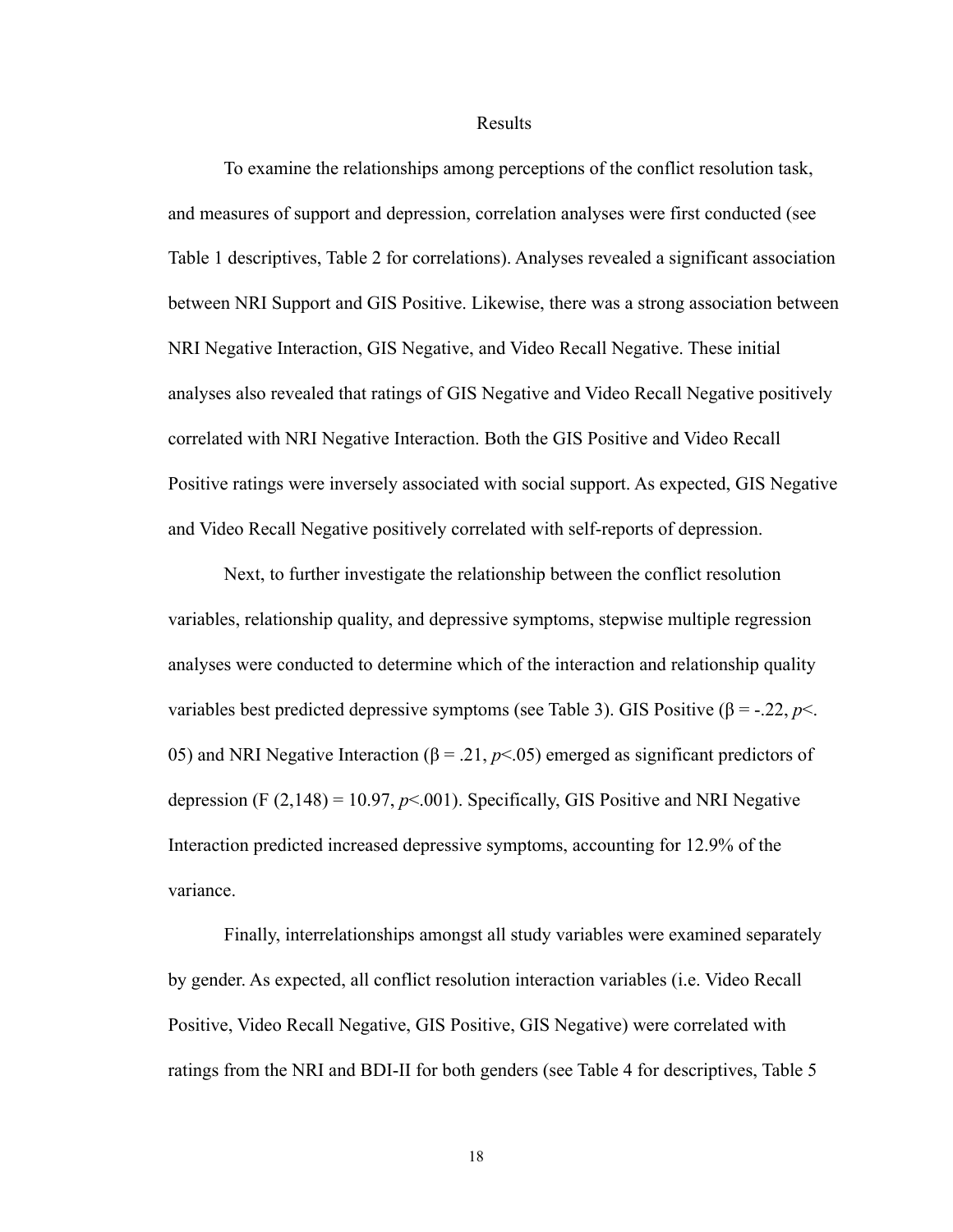| 25.28<br>2.38<br>0.57<br>2.15<br>2. Video Recall Negative<br>I. Video Recall Positive<br>4. GIS Negative<br>3. GIS Positive | 0.58<br>3.66<br>0.99 |  |
|-----------------------------------------------------------------------------------------------------------------------------|----------------------|--|
|                                                                                                                             |                      |  |
|                                                                                                                             |                      |  |
|                                                                                                                             |                      |  |
|                                                                                                                             | 3.31                 |  |
| 4.22<br>5. NRI Support                                                                                                      | 0.63                 |  |
| 1.77<br>6. NRI Negative Interaction                                                                                         | 0.70                 |  |
| 5.63<br>7. Depression                                                                                                       | 5.12                 |  |

Table 1

Note: NRI = Network of Relationships Inventory, GIS = Global Interaction Scale. *Note*: NRI = Network of Relationships Inventory, GIS = Global Interaction Scale.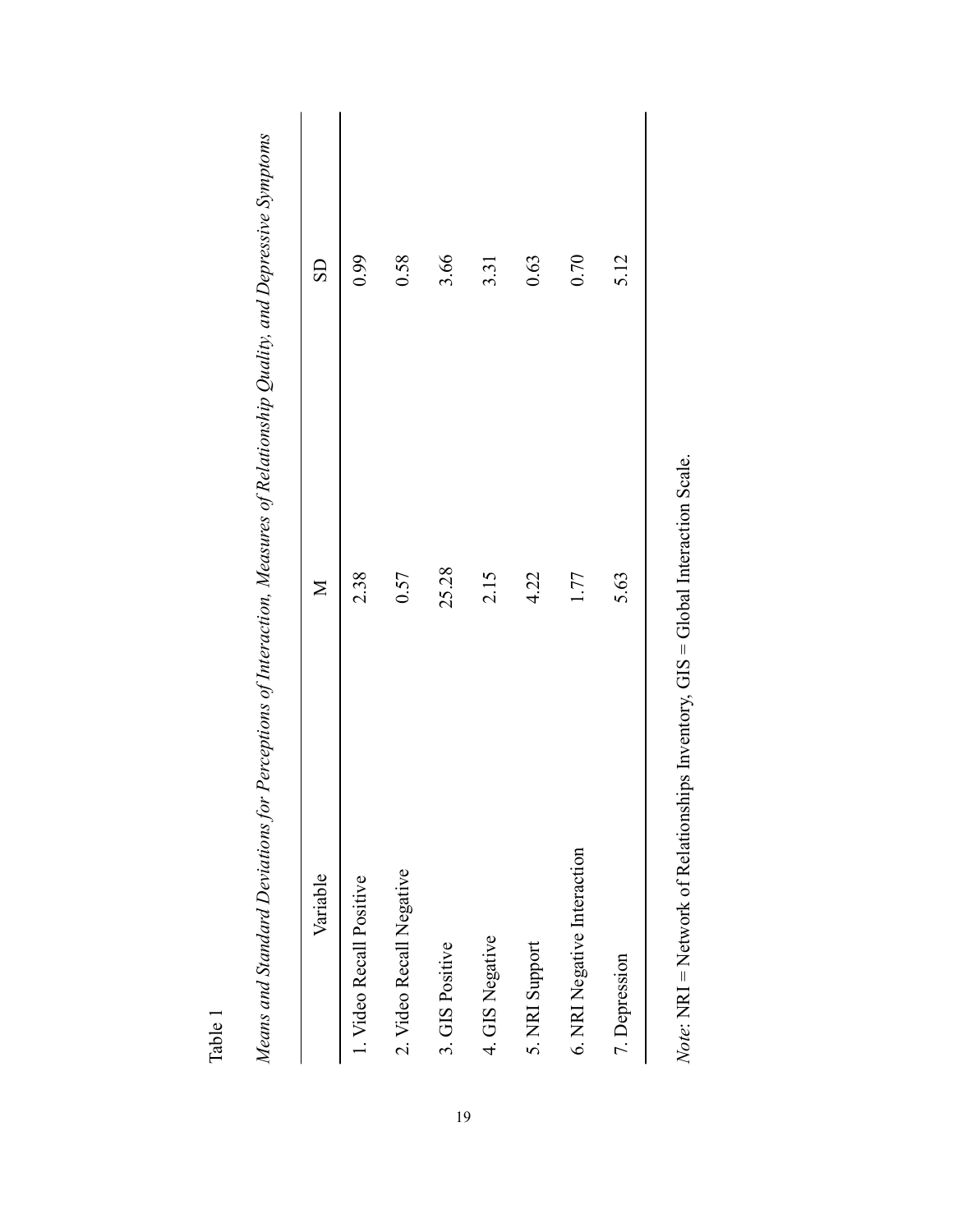| υ |  |
|---|--|
| r |  |
| z |  |
|   |  |

| ľ<br>Ì<br>ľ<br>Í<br>l      |  |
|----------------------------|--|
| くうさ<br>ì<br>J<br>l         |  |
| j<br>ĺ                     |  |
| í<br>Ì                     |  |
| ļ                          |  |
| f                          |  |
| ļ<br>l<br>l uəəl<br>l<br>I |  |
|                            |  |

| I<br>Ľ<br>$0.29**$<br>I<br>$-0.23**$<br>$-0.12$<br>I<br>$-0.22**$<br>$0.22**$<br>$0.47**$<br>ł<br>$-0.30**$<br>$-0.41**$<br>$-0.67**$<br>$0.29**$<br>I<br>$-0.54**$<br>$0.58**$<br>$0.38**$<br>$0.17*$<br>$-0.14$<br>ł<br>$-0.30**$<br>$-0.40**$<br>$-0.46**$<br>$0.47**$<br>$0.26***$<br>$-0.09$<br>I<br>6. NRI Negative Interaction<br>1. Video Recall Positive<br>Variable<br>7. Depression |                          |  |  |  |  |
|------------------------------------------------------------------------------------------------------------------------------------------------------------------------------------------------------------------------------------------------------------------------------------------------------------------------------------------------------------------------------------------------|--------------------------|--|--|--|--|
|                                                                                                                                                                                                                                                                                                                                                                                                |                          |  |  |  |  |
|                                                                                                                                                                                                                                                                                                                                                                                                |                          |  |  |  |  |
|                                                                                                                                                                                                                                                                                                                                                                                                | 2. Video Recall Negative |  |  |  |  |
|                                                                                                                                                                                                                                                                                                                                                                                                | 3. GIS Positive          |  |  |  |  |
|                                                                                                                                                                                                                                                                                                                                                                                                | 4. GIS Negative          |  |  |  |  |
|                                                                                                                                                                                                                                                                                                                                                                                                | 5. NRI Support           |  |  |  |  |
|                                                                                                                                                                                                                                                                                                                                                                                                |                          |  |  |  |  |
|                                                                                                                                                                                                                                                                                                                                                                                                |                          |  |  |  |  |

*Note*: NRI = Network of Relationships Inventory, GIS = Global Interaction Scale. *Note:* NRI = Network of Relationships Inventory, GIS = Global Interaction Scale.<br>  $* = p < .05$ ,  $** = p < .01$ .  $* = p \lt .05, ** = p \lt .01.$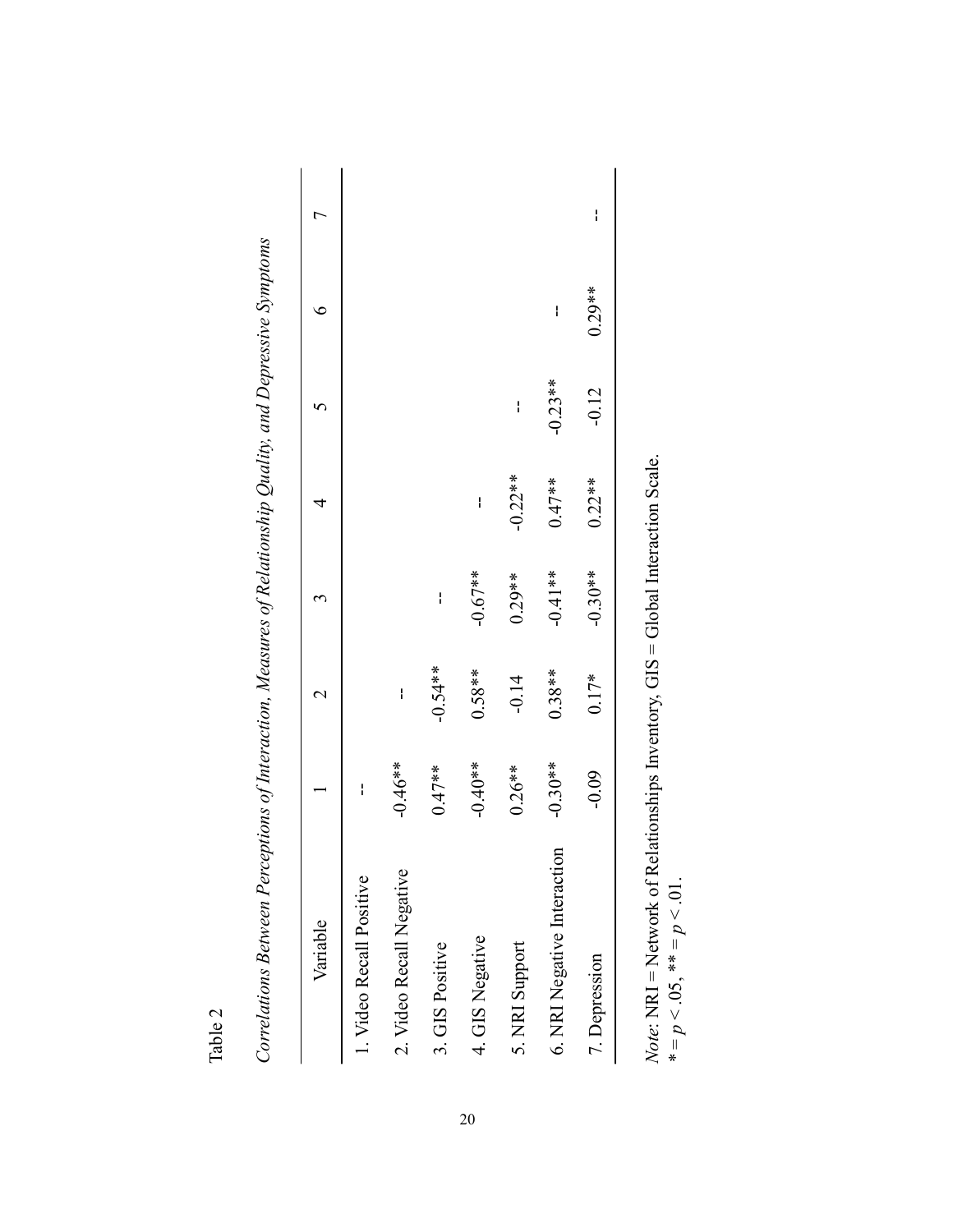|                          | ١       |         | $\sigma$ |
|--------------------------|---------|---------|----------|
| <b>GIS Positive</b>      | 0.21    | 2.53    | 50 >     |
| NRI Negative Interaction | $-0.22$ | $-2.56$ | 50       |
|                          |         |         |          |

Note: NRI = Network of Relationships Inventory, GIS = Global Interaction Scale. *Note*: NRI = Network of Relationships Inventory, GIS = Global Interaction Scale.

Table 3

*Multiple Regression: Depression Model*

Multiple Regression: Depression Model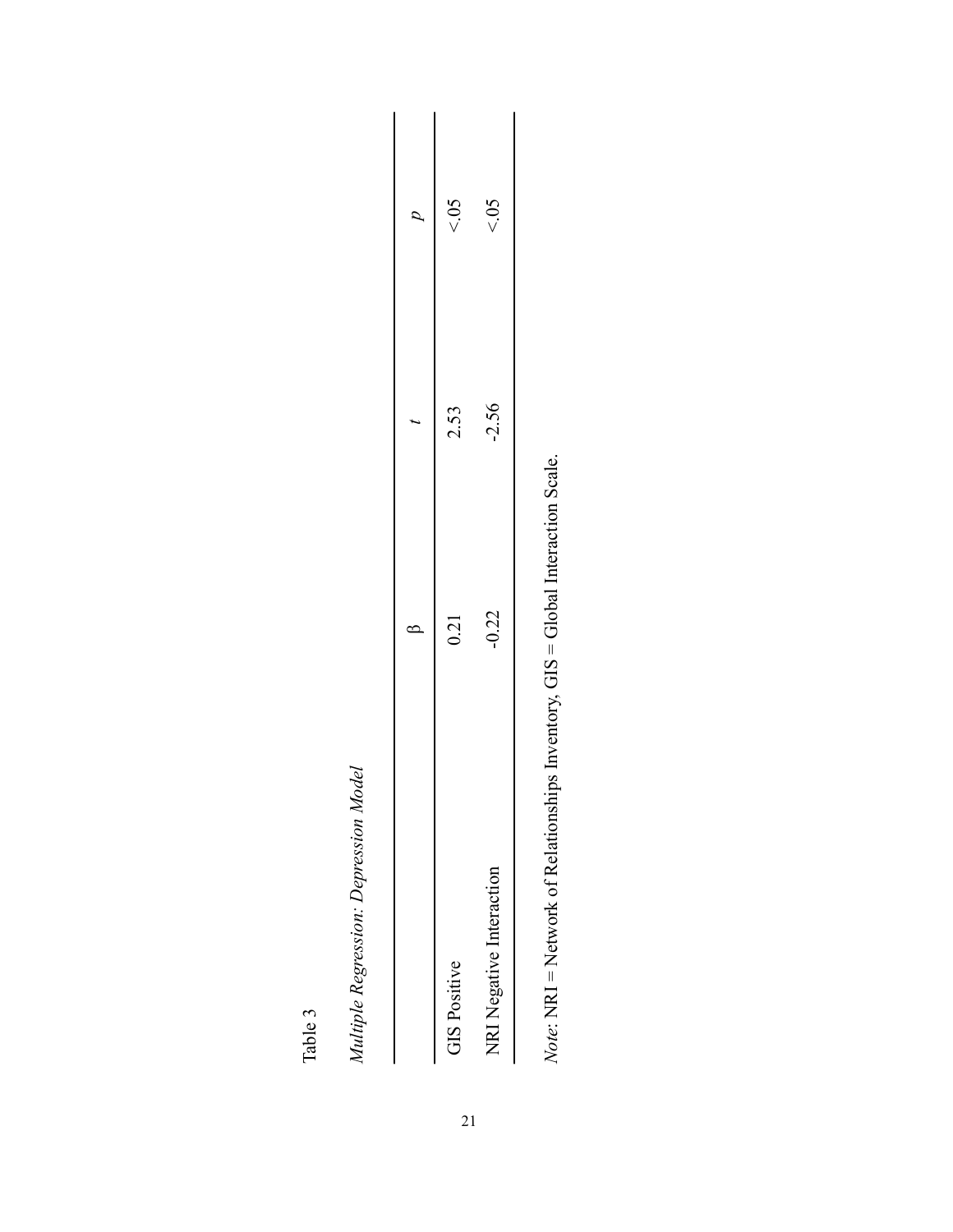Table 4

| :<br>)<br>ane and Standard Dovintions<br>בית באו ושי שוני שני וני של בי די ויי<br>ייני אייני- איי<br>. שאינט<br>ĺ<br>Ī |  |
|------------------------------------------------------------------------------------------------------------------------|--|
|                                                                                                                        |  |
|                                                                                                                        |  |
|                                                                                                                        |  |
|                                                                                                                        |  |
|                                                                                                                        |  |
|                                                                                                                        |  |
|                                                                                                                        |  |
|                                                                                                                        |  |
|                                                                                                                        |  |
|                                                                                                                        |  |
|                                                                                                                        |  |
|                                                                                                                        |  |
|                                                                                                                        |  |
|                                                                                                                        |  |
|                                                                                                                        |  |
|                                                                                                                        |  |
|                                                                                                                        |  |
|                                                                                                                        |  |
|                                                                                                                        |  |
|                                                                                                                        |  |
|                                                                                                                        |  |

|                          | Male         |           | Female |                        |
|--------------------------|--------------|-----------|--------|------------------------|
|                          | $\mathbb{N}$ | <b>GS</b> | $\geq$ | $\overline{\text{SD}}$ |
| Video Recall Positive    | 2.33         | ē         | 2.43   | 0.97                   |
| Video Recall Negative    | 0.61         | 0.61      | 0.54   | 0.55                   |
| <b>GIS Positive</b>      | 25.19        | 3.78      | 25.37  | 3.56                   |
| <b>GIS Negative</b>      | 2.27         | 3.28      | 1.93   | 2.98                   |
| NRI Negative Interaction | 1.86         | 0.72      | 1.68   | 0.67                   |
| NRI Support              | 4.13         | 0.64      | 4.30   | 0.61                   |
| Depression               | 5.16         | 4.99      | 5.97   | 4.71                   |
|                          |              |           |        |                        |

Note: NRI = Network of Relationships Inventory, GIS = Global Interaction Scale. *Note*: NRI = Network of Relationships Inventory, GIS = Global Interaction Scale.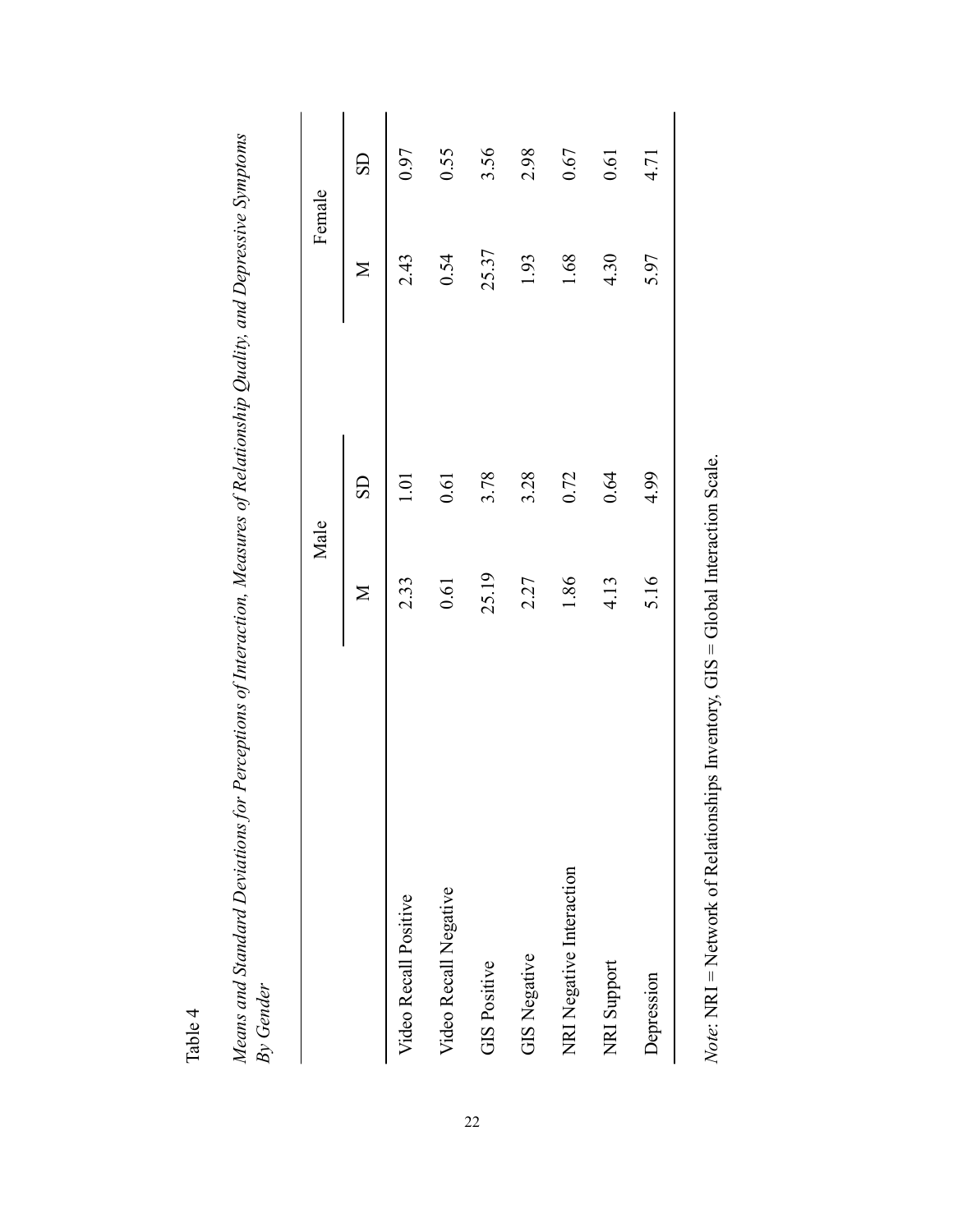| Variable                    |           | $\mathbin{\sim}$ | 3         | 4         |          | €         | r         |
|-----------------------------|-----------|------------------|-----------|-----------|----------|-----------|-----------|
| 1. Video Recall Positive    | ł         | $-0.40**$        | $0.42**$  | $-0.31**$ | $0.33**$ | $-0.27*$  | $-0.09$   |
| 2. Video Recall Negative    | $-0.52**$ | I                | $-0.50**$ | $0.51**$  | $-0.11$  | $0.52**$  | $0.36**$  |
| 3. GIS Positive             | $0.52**$  | $-0.59**$        | ł         | $-0.69**$ | $0.33**$ | $-0.48**$ | $-0.37**$ |
| 4. GIS Negative             | $-0.50**$ | $0.66***$        | $-0.69**$ | I         | $-0.22$  | $0.53**$  | $0.27*$   |
| 5. NRI Support              | 0.18      | $-0.15$          | $0.25*$   | $-0.22$   | ł        | $0.33**$  | $-0.22$   |
| 6. NRI Negative Interaction | $-0.32**$ | 0.22             | $-0.33**$ | $0.53**$  | $-0.21$  | ł         | $0.28*$   |
| 7. Depression               | $-0.10$   | $-0.04$          | $-0.23*$  | 0.18      | $-0.22$  | $0.34**$  | I         |
|                             |           |                  |           |           |          |           |           |

Table 5

Note: Correlations for males are reported above the diagonal; those for females, below the diagonal. *Note*: Correlations for males are reported above the diagonal; those for females, below the diagonal. NRI = Network of Relationships Inventory, GIS = Global Interaction Scale. NRI = Network of Relationships Inventory, GIS = Global Interaction Scale.  $* = p < .05, ** = p < .01.$  $* = p < 0.05, ** = p < 0.01$ .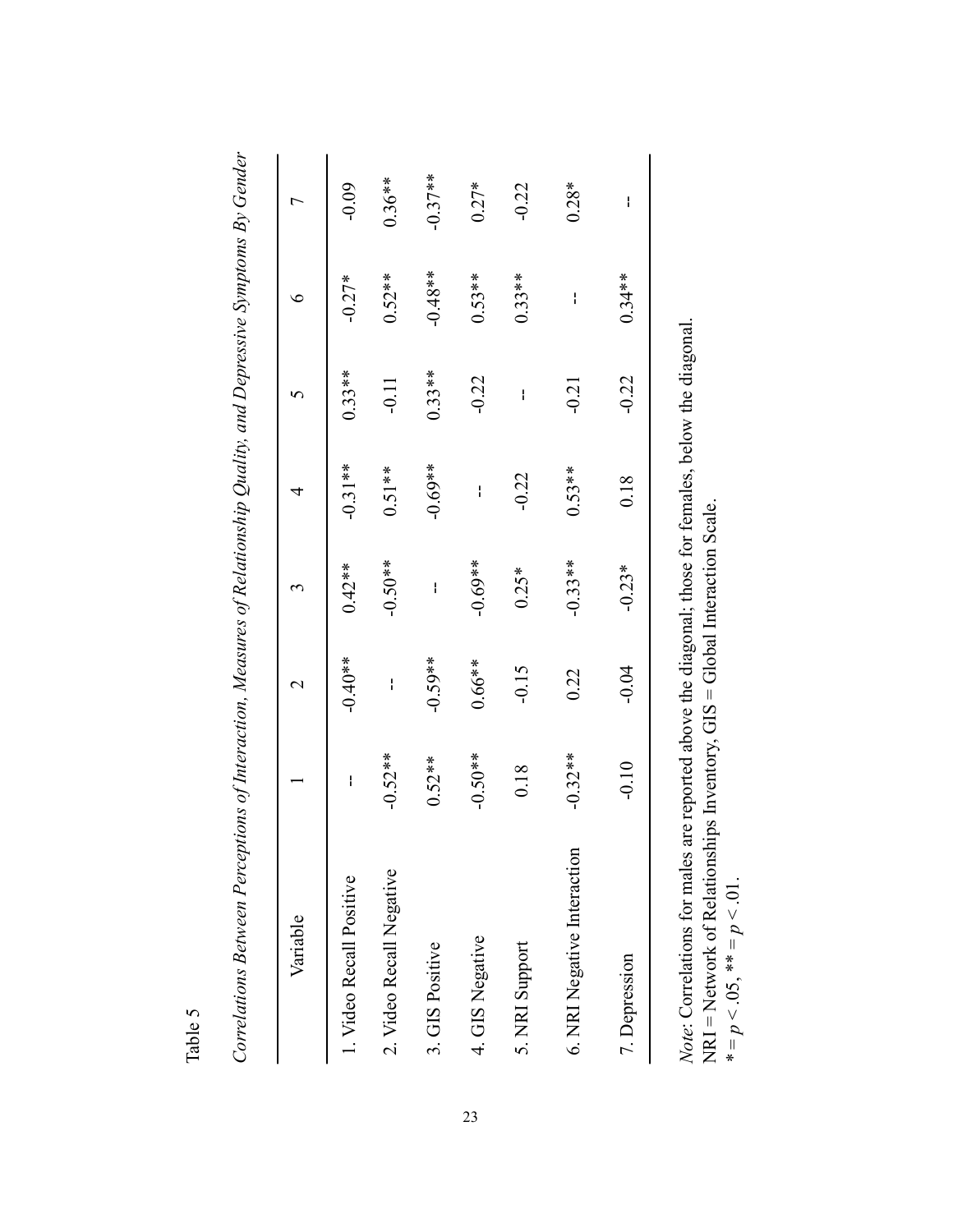for correlations). Follow-up independent samples *t*-tests revealed no significant differences between groups. Similar to that described above, a stepwise multiple regression analysis was conducted for each gender using the conflict resolution interaction variables, relationship quality, and depression. For each gender, one predictor variable was retained in each regression model as the unique predictor of depressive symptoms. For males, low levels of positivity from GIS Positive significantly predicted depressive symptoms  $[R^2 = .14, F(1,73) = 11.70, p<.001; \beta = -.37]$ . For females, NRI Negative Interaction significantly predicted symptoms of depression  $\mathbb{R}^2 = .12$ , F (1,74) = 9.65,  $p < 01$ ;  $\beta = .34$ ] (for multiple regression models please see Tables 6 and 7).

#### Discussion

 The goal of this study was to examine the relationship between perceptions of conflict resolution interaction, relationship quality, and depression in college student couples. A significant association between self-reports of relationship quality and perceptions of interaction was discovered in this college student sample. Likewise, perceptions of interaction were linked with depressive symptoms uniquely for both males and females. These findings suggest the importance of utilizing self-reports of conflict resolution interaction perception as they relate to relationship quality and adjustment, particularly by gender.

As expected, results supported the hypothesis that perceptions of conflict resolution interaction would be associated with reports of relationship quality. Consistent with the understanding of relationship quality suggested by Furman and Buhrmester (1985; 1992), the present study investigated general relationship quality in terms of two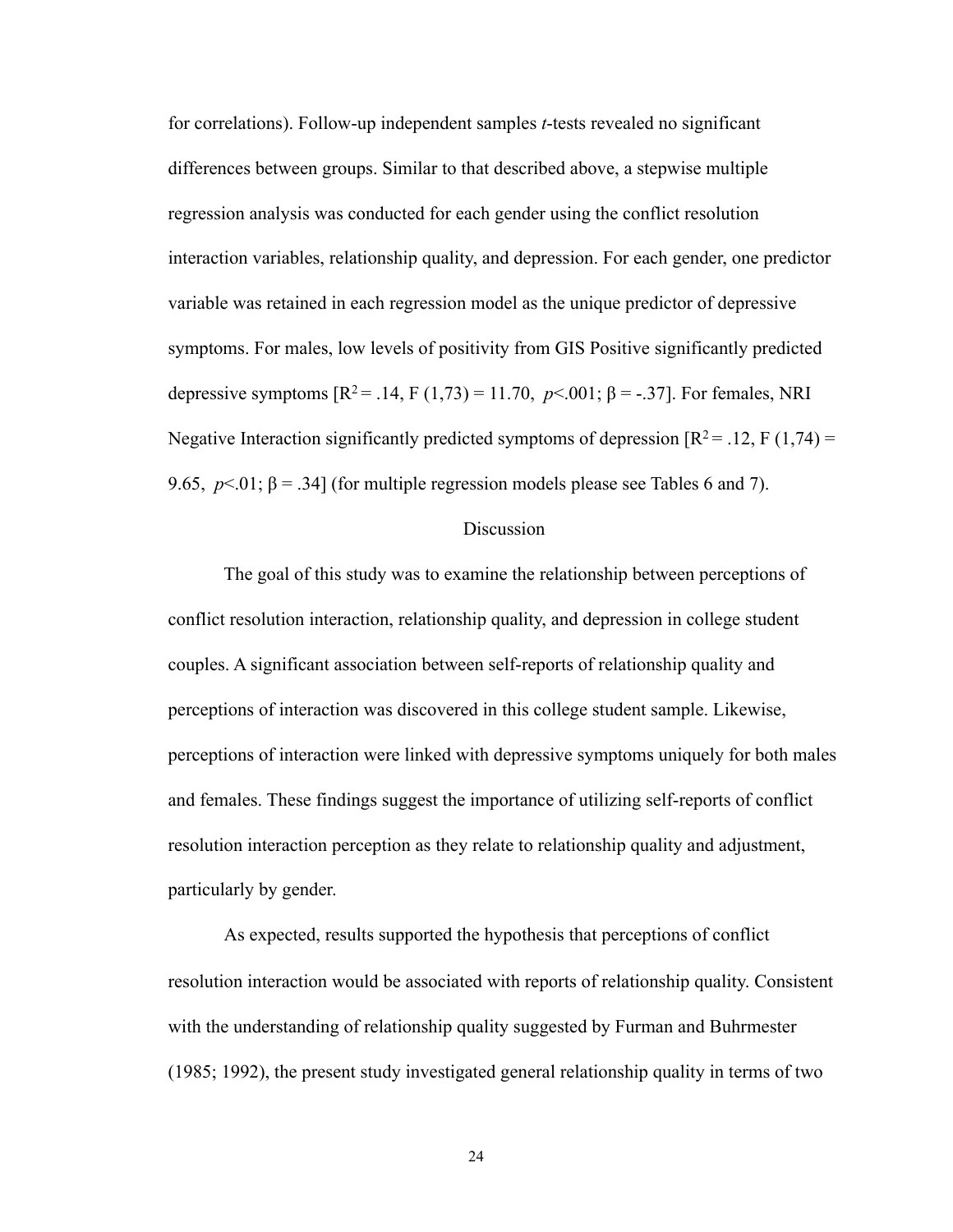Table 6

Multiple Regression: Depression Model for Males *Multiple Regression: Depression Model for Males*

|                     | ť<br>١  |         | 2   |
|---------------------|---------|---------|-----|
| <b>GIS Positive</b> | $-0.37$ | $-3.42$ | 001 |

 $Note: GIS = Global Integration Scale.$ *Note*: GIS = Global Interaction Scale.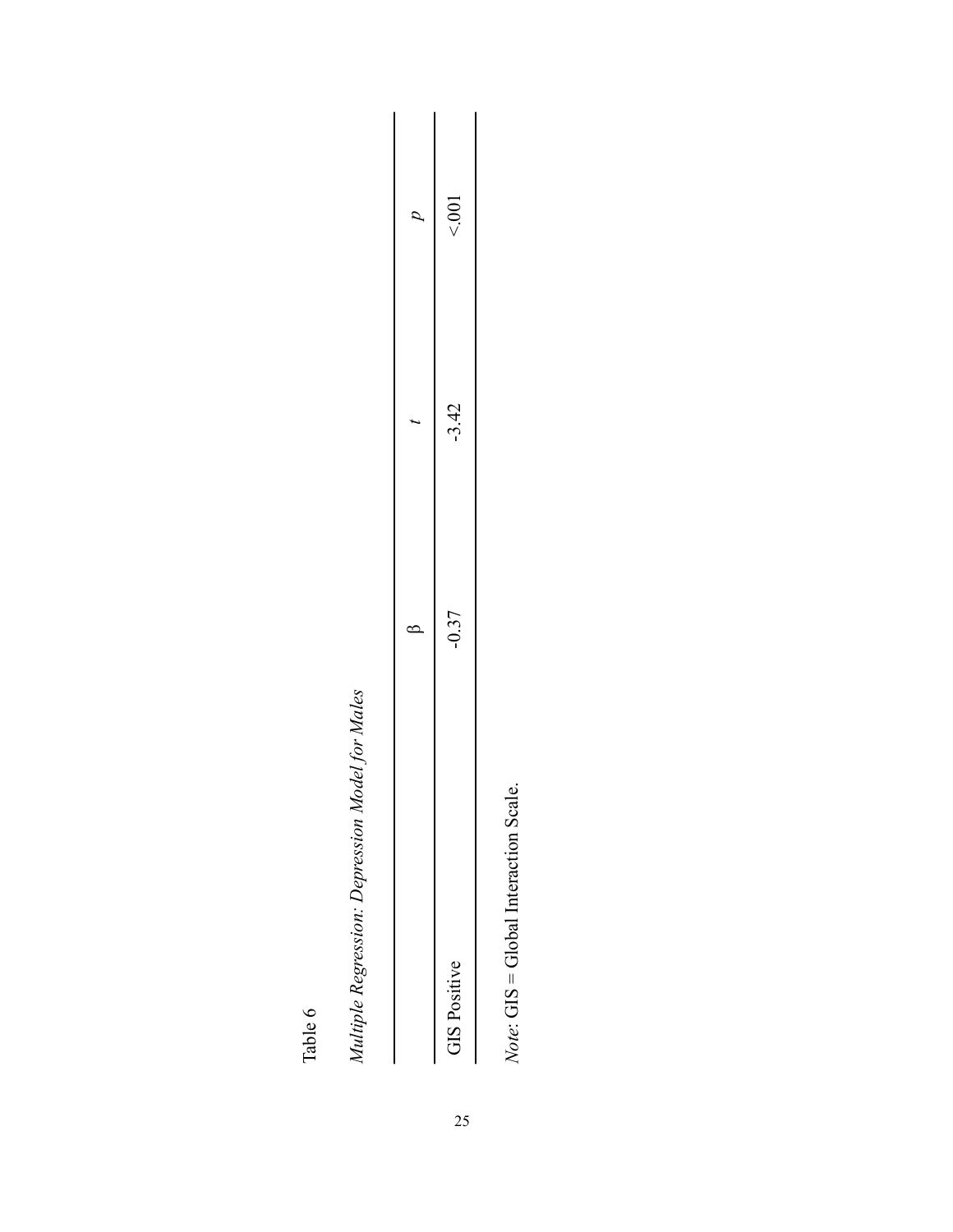Table 7

Multiple Regression: Depression Model for Females *Multiple Regression: Depression Model for Females*

| $\sigma$ | $\leqslant$                                        |
|----------|----------------------------------------------------|
|          | 3.11                                               |
| נ<br>ŕ   | 0.34                                               |
|          | $\sum_{i=1}^{n}$<br>ntara ni<br>Jegative I<br>NRI. |

Note: NRI = Network of Relationships Inventory. *Note*: NRI = Network of Relationships Inventory.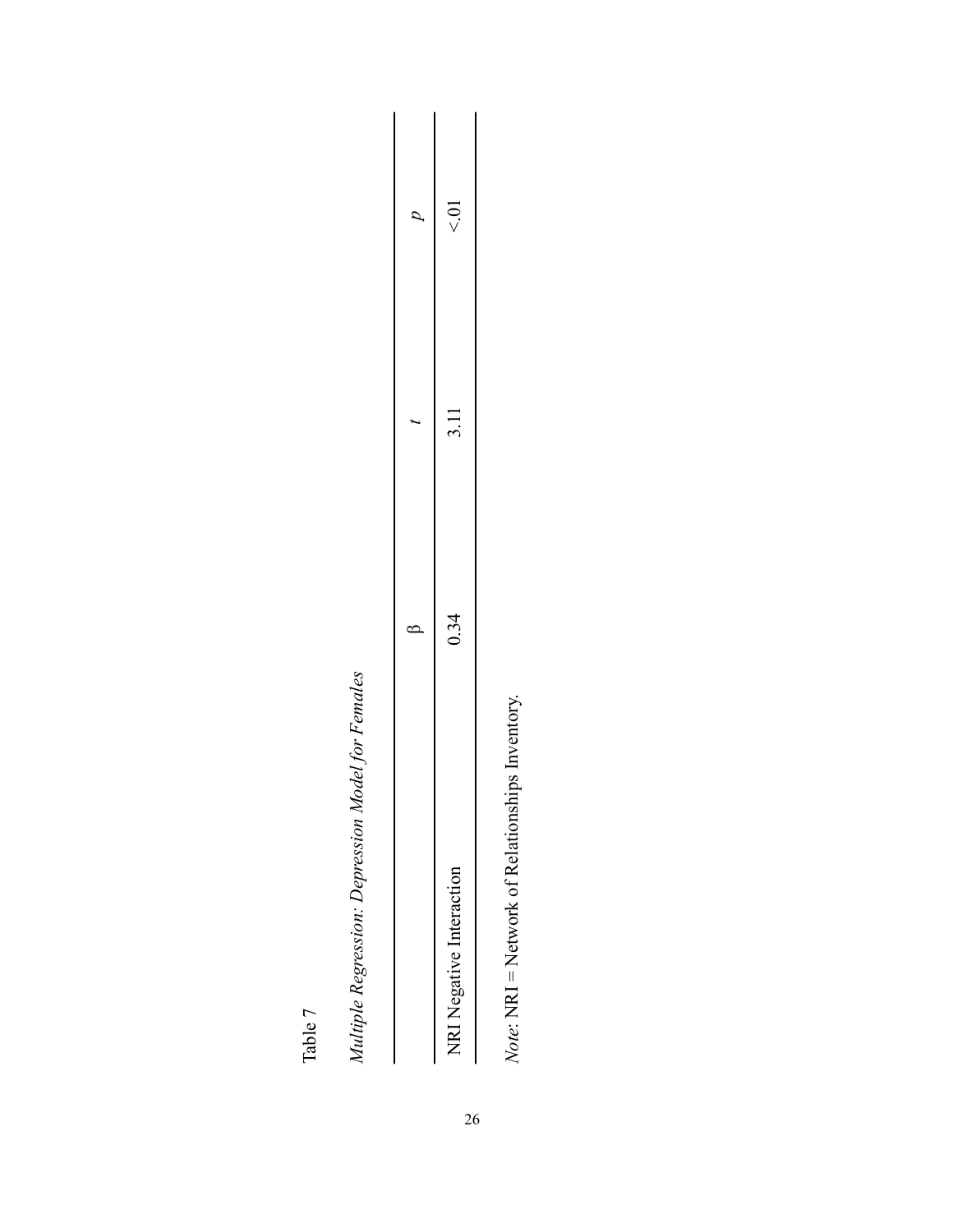domains: social support and negative interaction. Significant correlations between positive evaluations of the interaction and social support were found. Conversely, significant correlations emerged between negative evaluations of the interaction and negative interaction present in the relationship generally. By and large, these findings replicate existing previous research that has examined the association between interaction and relationship quality (Pasch & Bradbury, 1998; see Collins, Welsh, & Furman, 2009 for a review). However, unlike most previous research on romantic partners, this study expanded upon current knowledge by utilizing perceptions of the conflict resolution interaction obtained through self-reports rather than by outside observers (Gottman  $\&$ Krokoff, 1989).

 Ratings of the conflict resolution interaction (i.e. GIS Positive, GIS Negative, Video Recall Positive, and Video Recall Negative) were significantly correlated with negative interaction reported in the relationship generally. Negative items, which included GIS Negative and Video Recall Negative, were associated with NRI Negative Interaction. These results suggest a strong relationship between negativity present in the conflict resolution interaction, and negativity present in the relationship generally. Similarly, positive conflict resolution items, which included the GIS Positive and Video Recall Positive, were inversely associated with NRI Negative Interaction. This means that positivity present in the conflict resolution discussion predicted more positivity in the relationship outside of the laboratory task. These results are particularly interesting given the specificity of the conflict resolution variables, and that the GIS was originally designed to evaluate the internal validity of a video-recorded task. As such, one may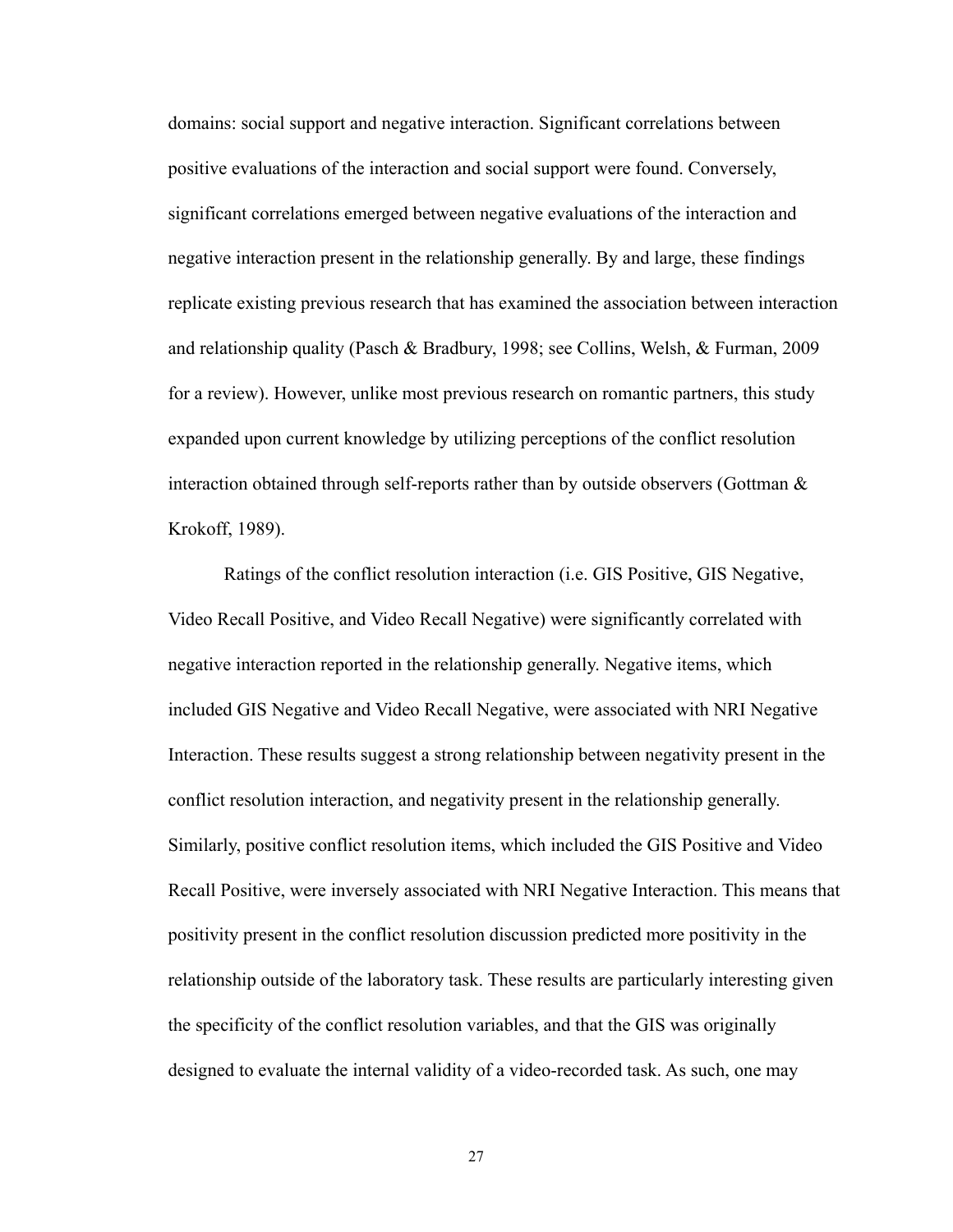conclude that the measures of interaction evaluation used in this study accurately capture perceptions of conflict resolution discussion in a way that is consistent with more global measures (i.e. NRI Negative Interaction).

 In terms of the second hypothesis, it was expected that perceptions of the conflict resolution interaction and measures of relationship quality would be significantly associated with depression. One way that perceptions were gathered was through the GIS, which included items assessing honesty, laughter, connectedness, concealment, bullying, and withdrawal. The GIS items which researchers considered positive (i.e. honesty, laughter, and connectedness) were significantly and inversely associated with depression. As expected, the GIS items considered negative (i.e. concealment, bullying, and withdrawal) were positively associated with depression as well. Likewise, the 'Video Recall Negative' perception dimensions assessed the extent to which a participant experienced frustration, annoyance, guilt, and hostility. These items were selected on the basis of Coyne's (1976) findings that those feelings emerge as a result of interacting with a depressed person. Coyne's interpersonal theory of depression suggests that depressed individuals make conversation partners uncomfortable if their depression becomes apparent to others (Coyne, 1976). This uncomfortableness may manifest as feelings of frustration or annoyance in response to the depressed individual.

 Negative interaction dimensions (i.e. GIS Negative, NRI Negative Interaction and Video Recall Negative) all demonstrated a significant positive correlation with depression. These results are consistent with Coyne's (1976) findings that depression is connected to interaction style. It is especially interesting that these associations emerged,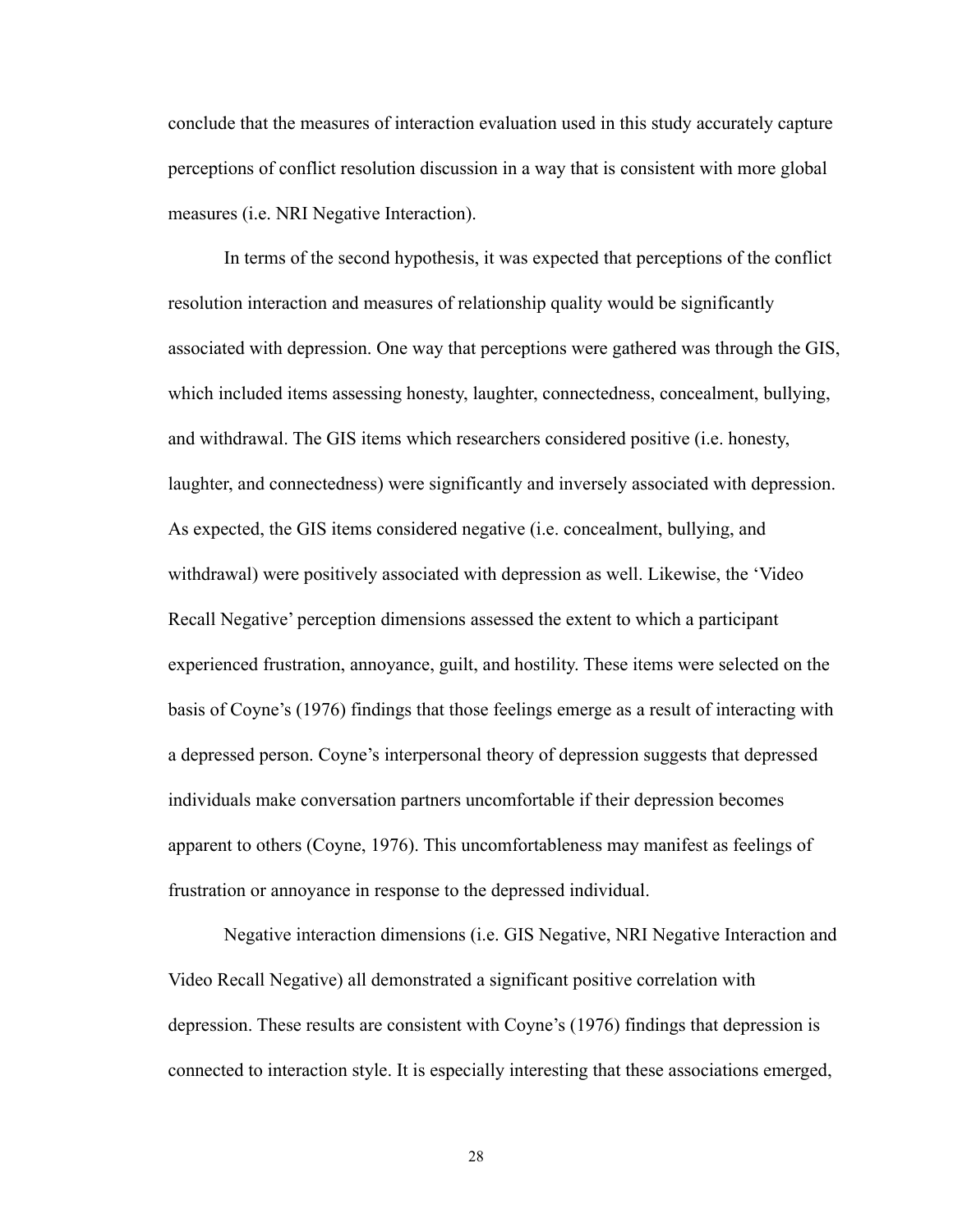even though very few individuals in the sample were depressed. Coyne (1976) suggests that even mild symptoms of depression may result in maladaptive social processes, which is probably why these associations emerged in the present sample. The findings suggest that interaction styles and perceptions of interaction are so closely related to adjustment in dating individuals, that an association emerges even for those who exhibit very few symptoms of depression. The stepwise multiple regression analysis was conducted to determine which variables in the study were unique predictors of depression. The results of the regression analysis demonstrate that perceptions of general interactions, as well as interactions during a conflict resolution, are both strong predictors of depressive symptoms in dating, college-aged individuals.

 To examine how perceptions of interaction, relationship quality, and depression differ by gender, researchers conducted analyses similar to those described above. An initial correlational analysis revealed that the primary variables of interest were still significantly related for both genders. In general, the conflict resolution interaction variables were better predictors of relationship quality and adjustment for males than for females (see Table 5). This is inconsistent with the previous literature that indicates females are more susceptible to depression after engaging in conflict or interpersonal stress (Rudolph, 2002). It is possible that these results were inconsistent with previous literature because the measure significantly associated with males (GIS Positive) was a better predictor of depressive symptoms than that which was associated with females (NRI Negative Interaction) in this particular sample.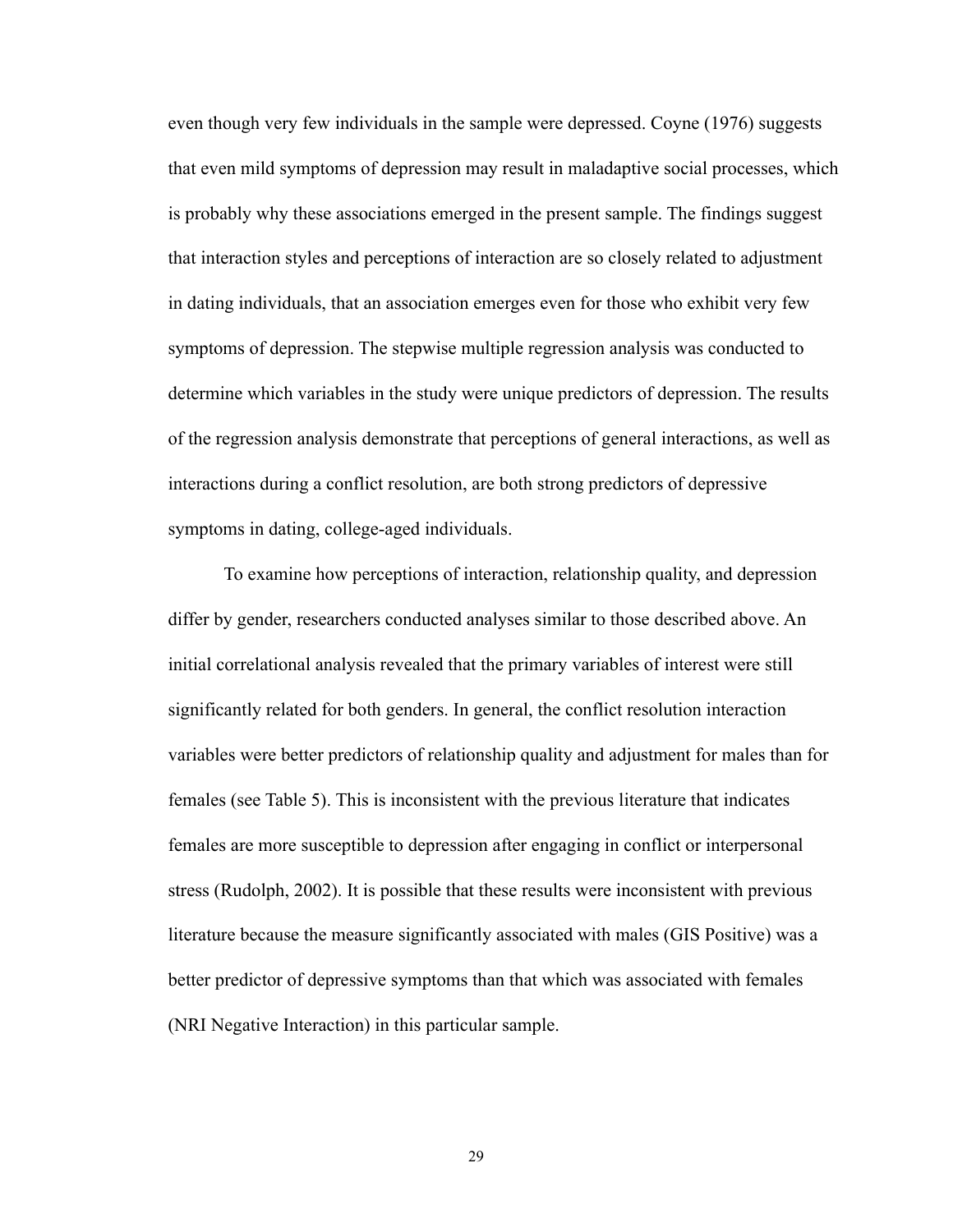Interestingly, the stepwise multiple regression analysis by gender revealed a unique predictor of depressive symptoms for both males and females. The GIS Positive measure was significantly and inversely associated with depression for males. For females, negative interactions in the relationship generally, as reported in the NRI, significantly predicted depressive symptoms. Again, the interaction variable was slightly more predictive of depressive symptoms for males than for females. Perhaps these results demonstrate that unique aspects of interactions affect males and females differently. For males, it was low levels of honesty, laughter, and connectedness during conflict resolution that was associated with depression. For females, it was conflict, punishment, and annoyance present in the relationship generally that predicted depressive symptoms. That males are affected by lower levels of positivity, while females by higher levels of negativity, is consistent with a previous study conducted by Gabriel and colleagues (2010) examining interaction between romantic partners. This may be due to the strong resemblance that college student dating relationships have to marital relationships. If that is the case, then this finding highlights the relative significance that college student dating relationships have. However, unlike the study conducted by Gabriel and colleagues (2010) this research examined interaction in a relatively non-depressed sample. From these conclusions, one suggestion for future research is to emphasize the different aspects of interaction that contribute to poor relationship quality and depressive symptoms for each gender (i.e. honesty and connectedness for males, conflict, punishment and relative power for females). Additionally, future research involving romantic partners could investigate positive and negative interaction qualities as unique predictors of depressive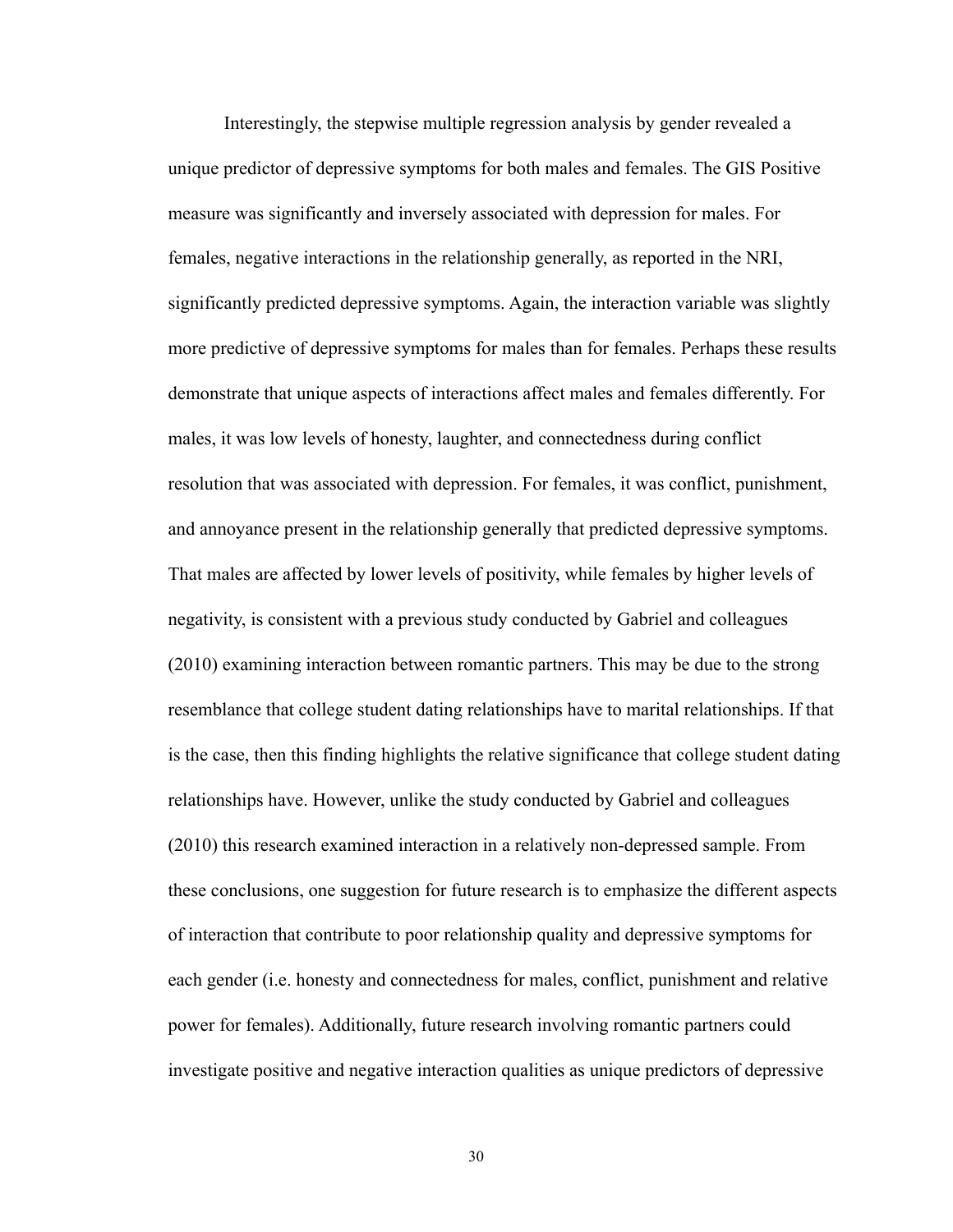symptoms based upon gender. It is possible that males may be slightly more sensitive to individual occurrences of conflict in the short-term, while females may be more affected by interpersonal stressors gradually and over time.

#### *Limitations of the Present Study*

 Contrary to expectations, the positive ratings of the video recall and social support were not significantly (negatively) associated with depression in the analysis of the entire sample. It is possible that lack of social support was not an accurate predictor of depression in this particular sample, because very few individuals in the study were depressed. Although previous research indicates a strong connection between social support and psychological outcomes, like depression (Galliher, et al., 2004), perhaps a relationship was not found in this study due to the small sample size. Another reason may be that unlike 'Video Recall Negative,' 'Video Recall Positive' only included two items to assess the interaction, and therefore may not have been a comprehensive measure of interaction perception, particularly to predict depressive symptoms. Finally, some selfselection bias may have played a role, since supportive couples may have been more likely to participate in the experiment in the first place. As a result, it is difficult to determine whether the couples that participated are an accurate representation of collegestudent couples. Couples with poorer relationship quality may be less willing to engage in a recorded conflict resolution discussion with their partner, particularly in a research setting.

 Given that the sample of participants consisted of predominantly Caucasian, and generally well-adjusted college-aged individuals, it is also possible that these results will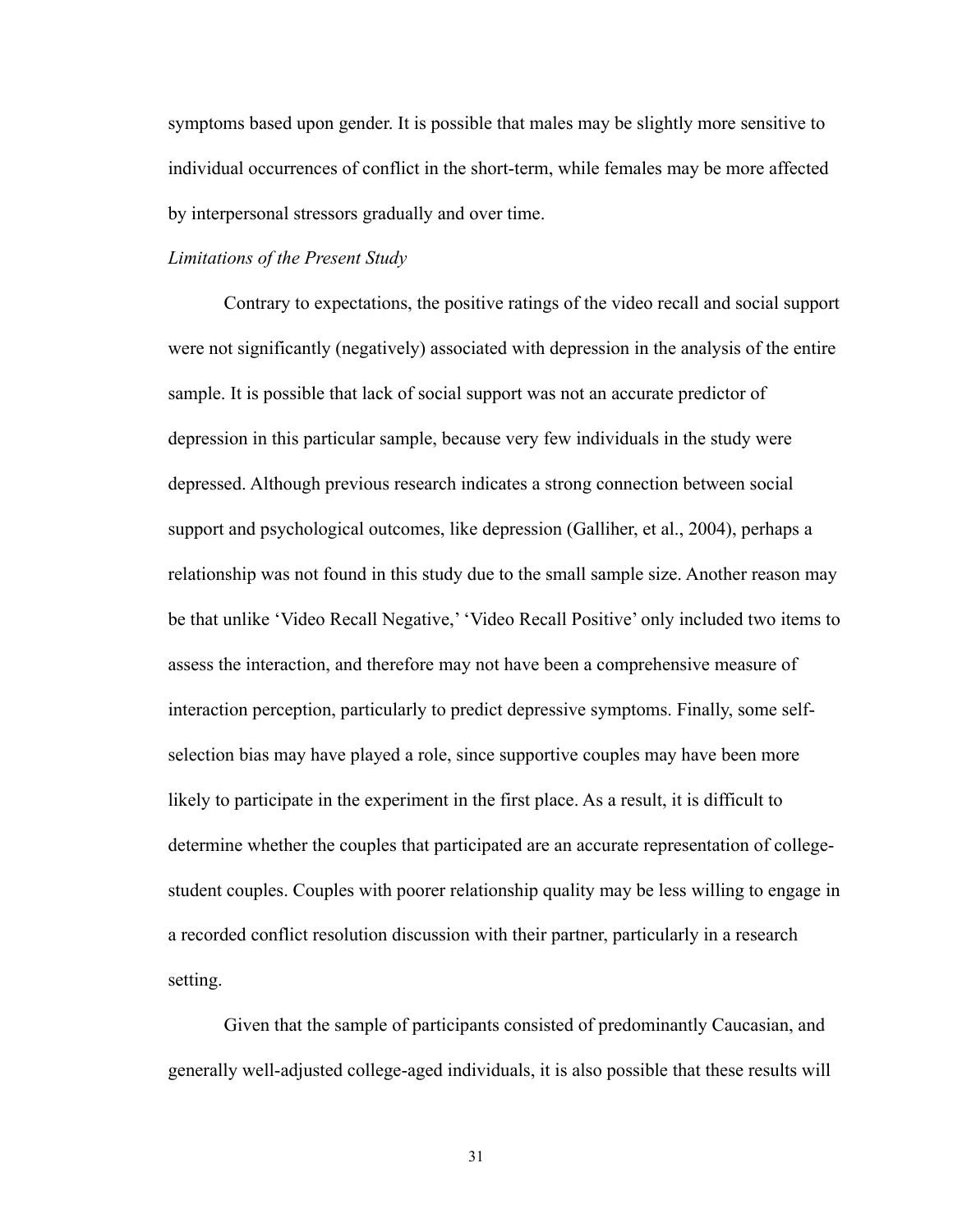not generalize to more diverse and clinically-depressed populations. Coyne (1976) suggests that people with higher levels of depressive symptoms tend to elicit greater negative feelings from those they interact with. Though it is important to understand these findings in well-adjusted samples, future research should seek to replicate these results in couples with one or two depressed partners. A different relationship between the interaction variables, relationship quality, and depression may emerge. Contrary to the results of this study, more significant relationships may emerge for females in relationships with one depressed partner, especially if the female partner is depressed.

 An additional limitation of the present study is that the causal direction of the correlational relationships is unknown. Since data were collected during a single laboratory session, it is impossible to know whether poor relationship quality and depressive symptoms were a result of negative perceptions of interactions, or vice-versa (Cramer, 2004). However, it is necessary to understand how these variables covary since they have significant implications for the psychosocial well-being of college student in romantic relationships.

 This study expanded upon the existing body of knowledge of couples' interaction by examining self-reports of interaction perceptions by gender. Though a great deal of attention has been devoted to married couples in years past, the findings of this study demonstrate depressive symptoms may result from interaction patterns and poor relationship quality in dating individuals. Unexpectedly, interaction perceptions were generally a better predictor of depressive symptoms for males than for females. However, analyses revealed that differences between genders arose from perception of a conflict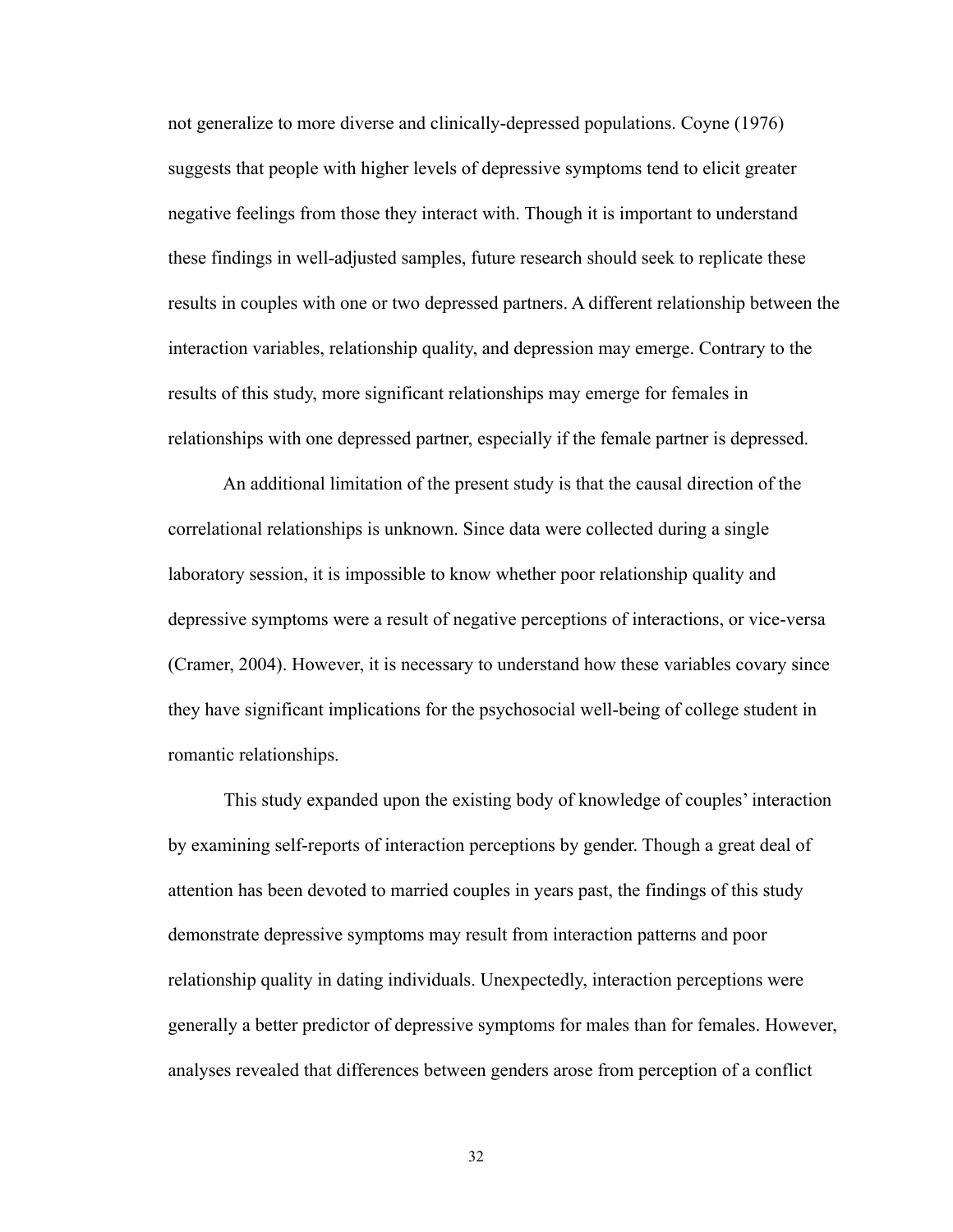resolution interaction, or interaction in the relationship generally. These findings highlight the significant, though relatively unexplored, impact that perceptions of interaction may have on males in heterosexual dating couples.

 Regardless of gender, it is clear that one's perception of interactions with a romantic partner can have significant psychological implications. To help alleviate the effects of negative, or less positive interaction with a romantic partner, clinicians should be aware of the potential consequences to both males and females. Just as with married couples, perhaps interaction and conflict resolution trainings can be implemented to improve relationship quality and help prevent the onset of low depressive symptoms in college-aged dating populations.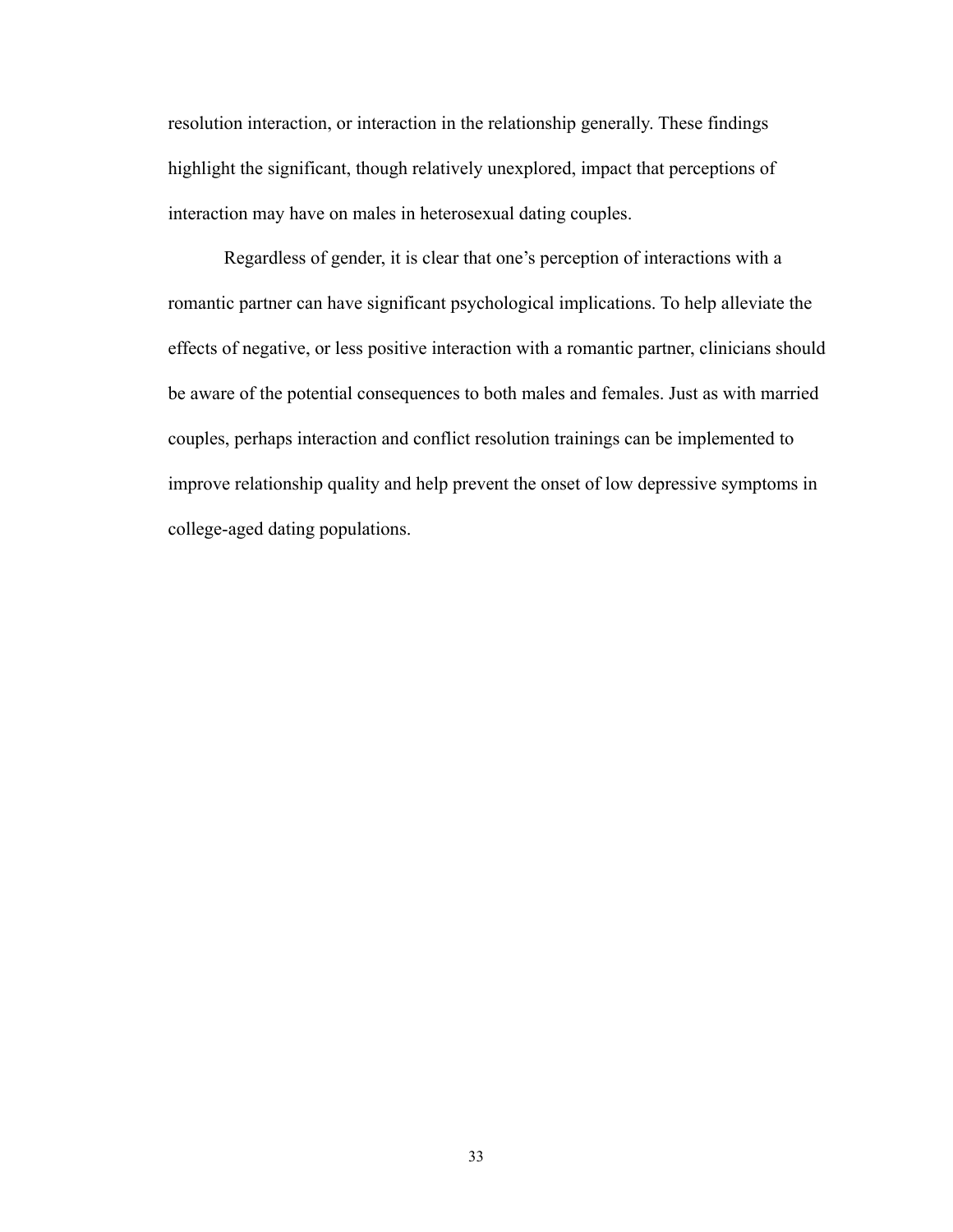#### References

- American College Health Association-National College Health Assessment Spring 2008 Reference Group Data Report (Abridged). (2009). *Journal of American College Health*, *57*(5), 477-488. doi:10.3200/JACH.57.5.477-488
- Beck, A. T., Steer, R. A., & Brown, G. K. (1996). *Manual for the Beck Depression Inventory-II*. San Antonio, TX: Psychological Corporation.
- Brown, B., Feiring, C., & Furman, W. (1999). Missing the Love Boat: Why researchers have shied away from adolescent romance. In W. Furman, B. Brown, C. Feiring (Eds.), *The development of romantic relationships in adolescence* (pp. 1-16). New York, NY US: Cambridge University Press.
- Capaldi, D. M., & Wilson, J. (1992). *The Partner's Issues Checklist*. Unpublished questionnaire, Oregon Social Learning Center, Eugene, OR.
- Capaldi, D. M., Wilson, J., & Collier, M. (1994). *The Partner Issues Checklist*. Unpublished questionnaire, Oregon Social Learning Center, Eugene OR.
- Collins, W., Welsh, D. P., & Furman, W. (2009). Adolescent romantic relationships. *Annual Review Of Psychology*, 60631-652.

doi:10.1146/annurev.psych.60.110707.163459

- Connolly, J., Furman, W., & Konarski, R. (2000). The role of peers in the emergence of heterosexual romantic relationships in adolescence. *Child Development*, *71*(5), 1395-1408.
- Coyne, J. C. (1976). Depression and the response of others. *Journal Of Abnormal Psychology*, *85*(2), 186-193. doi:10.1037/0021-843X.85.2.186,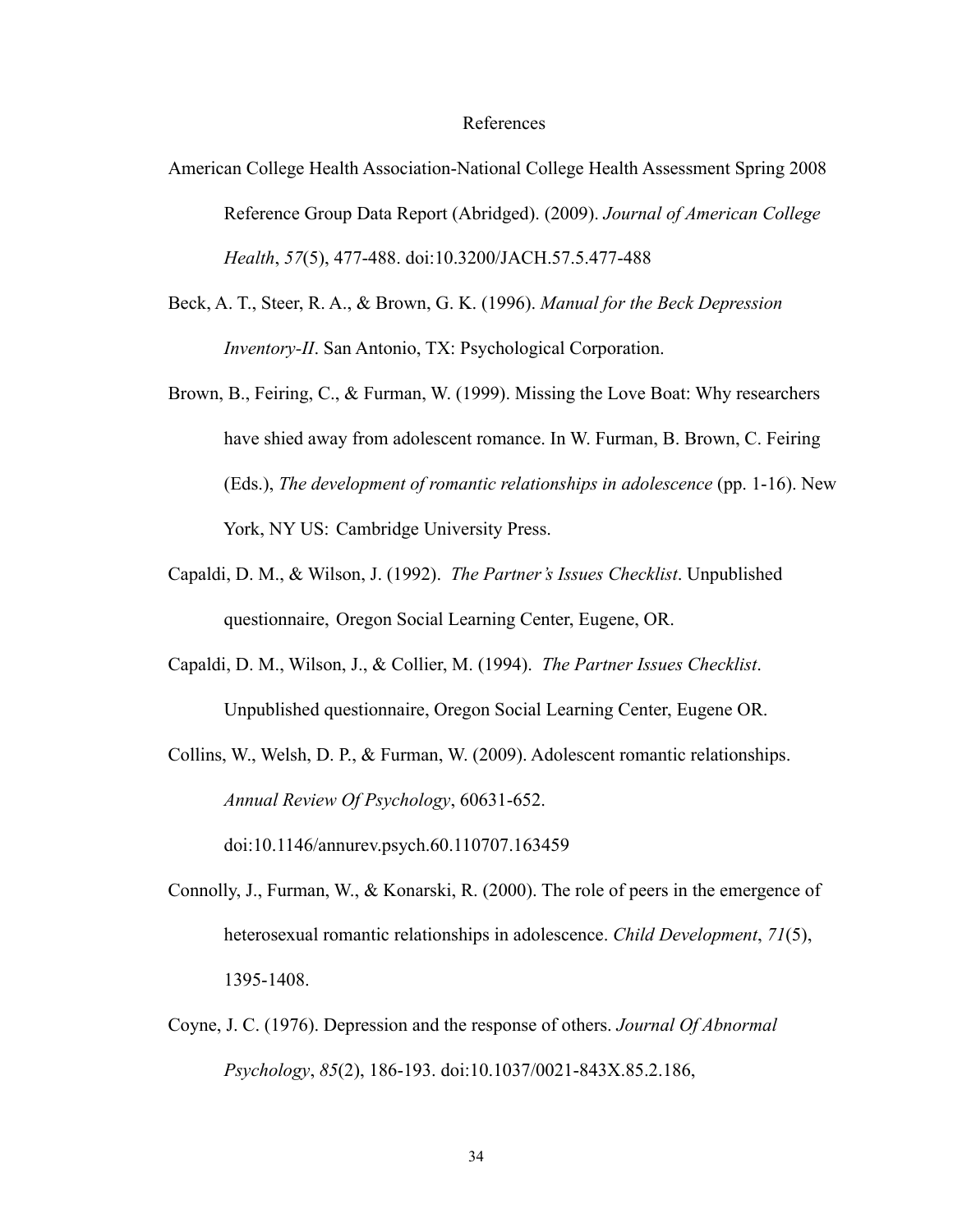- Cramer, D. (2004). Satisfaction with a romantic relationship, depression, support and conflict. *Psychology And Psychotherapy: Theory, Research And Practice*, *77*(4), 449-461. doi:10.1348/1476083042555389
- Daley, S. E., & Hammen, C. (2002). Depressive symptoms and close relationships during the transition to adulthood: Perspectives from dysphoric women, their best friends, and their romantic partners. *Journal of Consulting and Clinical Psychology*, *70*(1), 129-141.
- Furman, W. (1996). The measurement of friendship perceptions: Conceptual and methodological issues. In W. M. Bukowski, A. F. Newcomb, & W. W. Hartup (Eds.), *The company they keep: Friendship in childhood and adolescence* (pp. 41-65). New York, NY: Cambridge University Press.
- Furman W., & Buhrmester, D. (1985). Children's perceptions of the personal relationships in their social networks. *Developmental Psychology, 21*(6), 1016-1024.
- Furman, W., & Buhrmester, D. (1992). Age and sex differences in perceptions of networks of personal relationships. *Child Development*, *63*(1), 103-115. doi:10.2307/1130905
- Gabriel, B., Beach, S. H., & Bodenmann, G. (2010). Depression, marital satisfaction and communication in couples: Investigating gender differences. *Behavior Therapy*, *41*(3), 306-316. doi:10.1016/j.beth.2009.09.001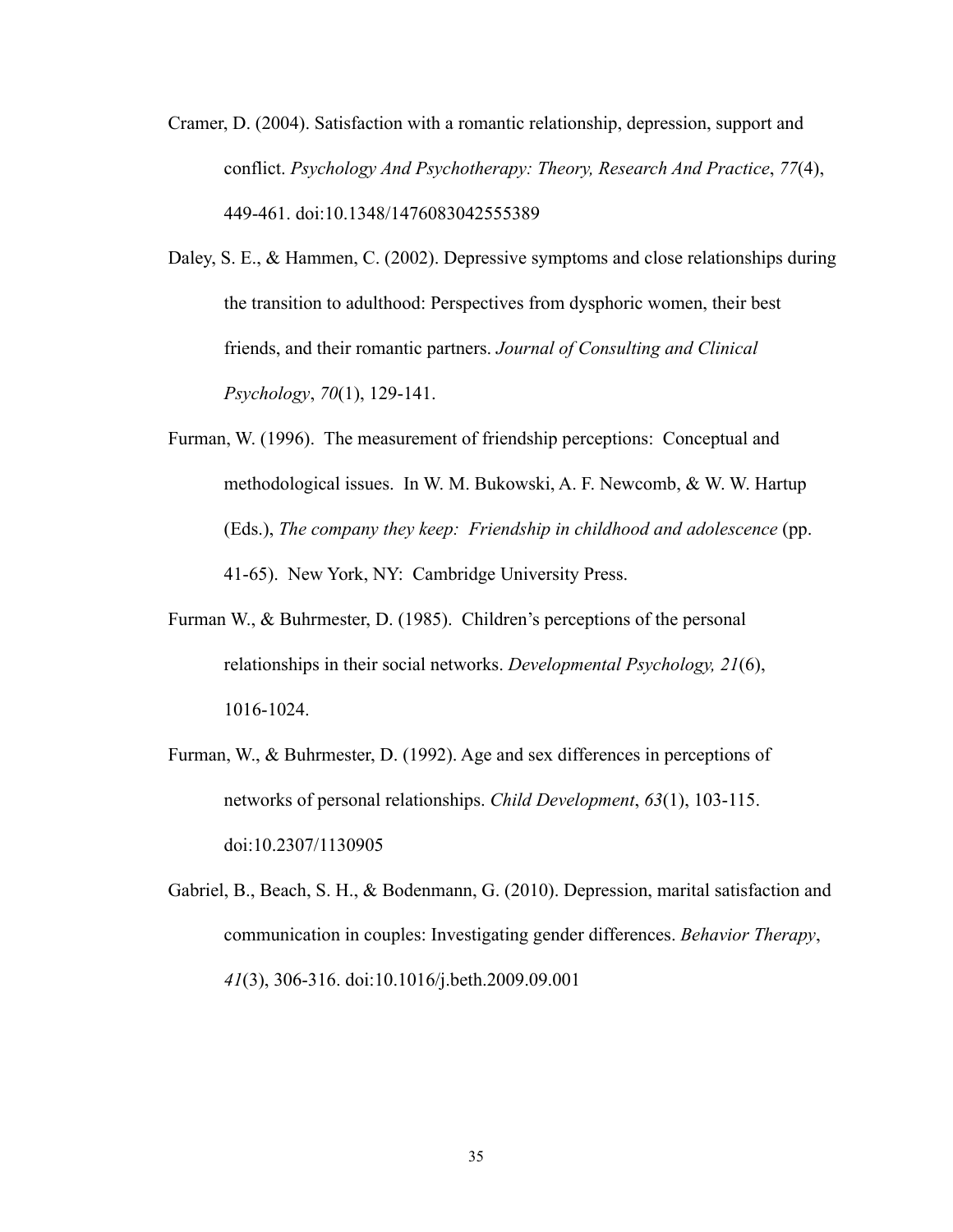- Galliher, R. V., Welsh, D. P., Rostosky, S. S., & Kawaguchi, M. C. (2004). Interaction and relationship quality in late adolescent romantic couples. *Journal Of Social And Personal Relationships*, *21*(2), 203-216. doi:10.1177/0265407504041383
- Gottman, J. M., & Krokoff, L. J. (1989). Marital interaction and satisfaction: A longitudinal view. *Journal Of Consulting And Clinical Psychology*, *57*(1), 47-52. doi:10.1037/0022-006X.57.1.47
- Heyman, R. E. (2001). Observation of couple conflicts: Clinical assessment applications, stubborn truths, and shaky foundations. *Psychological Assessment*, *13*, 5-35.2001-00177-00110.1037/1040-3590.13.1.5. [10.1037/1040-3590.13.1.5](http://dx.doi.org.prxy4.ursus.maine.edu/10.1037/1040-3590.13.1.5) .
- Joiner, T. E., Alfano, M. S., & Metalsky, G. I. (1993). Caught in the crossfire: Depression, self- consistency, self-enhancement, and the response of others. *Journal of Social and Clinical Psychology, 12*, 113-134.
- Kuttler, A., & La Greca, A. M. (2004). Linkages among adolescent girls' romantic relationships, best friendships, and peer networks. *Journal Of Adolescence*, *27*(4), 395-414. doi: 10.1016/j.adolescence.2004.05.002
- La Greca, A., & Harrison, H. M. (2005). Adolescent peer relations, friendships, and romantic relationships: Do they predict social anxiety and depression? *Journal of Clinical Child and Adolescent Psychology, 34*(1), 49-61.

McCabe, S. B., & Gotlib, I. H. (1993). Interactions of couples with and without a depressed spouse: Self-report and observations of problem-solving situations. *Journal Of Social And Personal Relationships*, *10*(4), 589-599. doi:10.1177/0265407593104007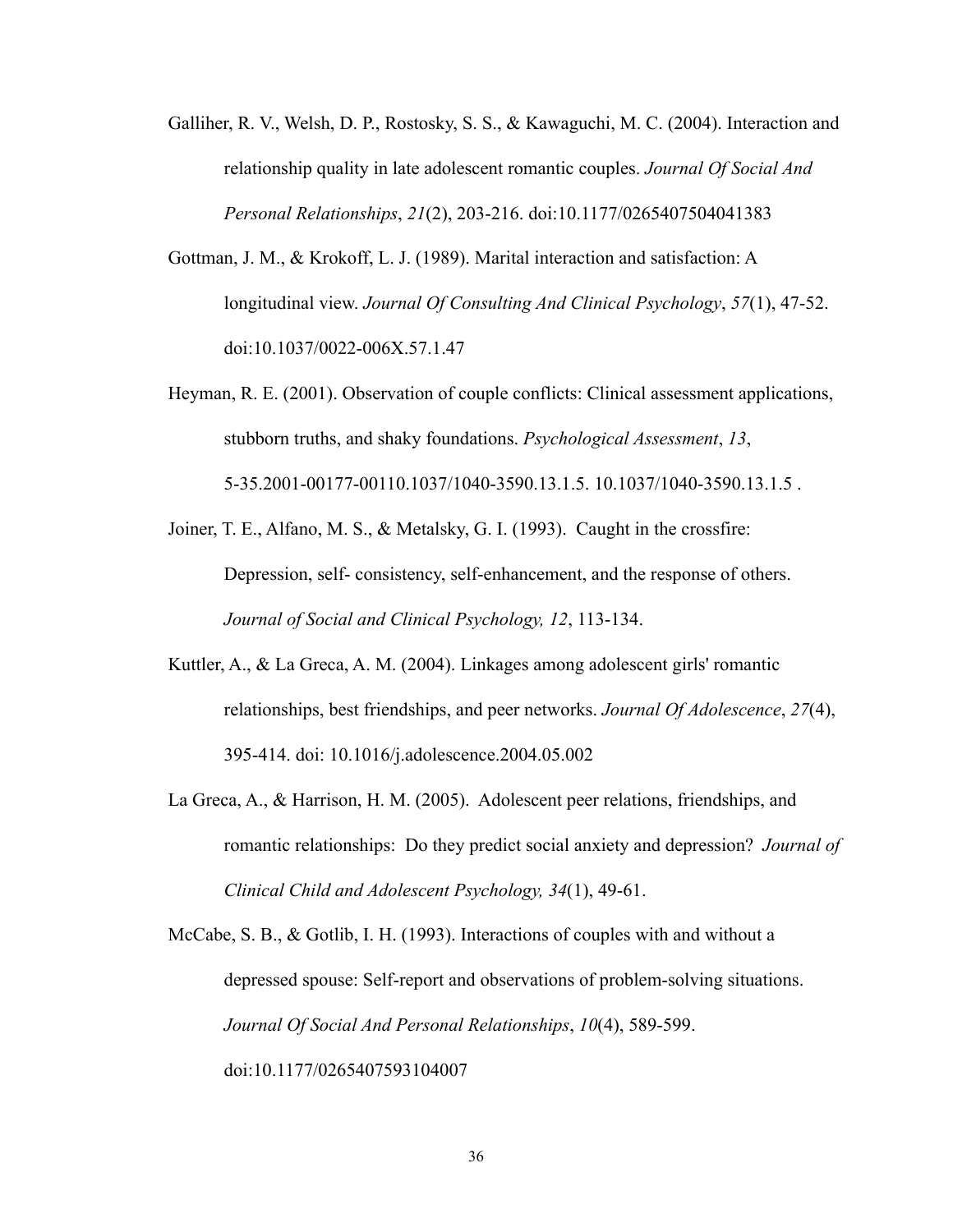- Monroe, S. M., Rohde, P., Seeley, J. R., & Lewinsohn, P. M. (1999). Life events and depression in adolescence: Relationship loss as a prospective risk factor for first onset of major depressive disorder. *Journal Of Abnormal Psychology*, *108*(4), 606-614. doi:10.1037/0021-843X.108.4.606
- Pasch, L. A., & Bradbury, T. N. (1998). Social support, conflict, and the development of marital dysfunction. *Journal Of Consulting And Clinical Psychology*, *66*(2), 219-230. doi:10.1037/0022-006X.66.2.219
- Rudolph, K. D. (2002). Gender differences in emotional responses to interpersonal stress during adolescence. *Journal of Adolescent Health*, *30*(4), 3-13.
- Russell, D. W. (1996). UCLA Loneliness Scale (Version 3): Reliability, validity, and factor structure. *Journal Of Personality Assessment*, *66*(1), 20-40. doi:10.1207/s15327752jpa6601\_2
- Segrin, C., Powell, H. L., Givertz, M., & Brackin, A. (2003). Symptoms of depression, relational quality, and loneliness in dating relationships. *Personal Relationships*, *10*(1), 25-36. doi:10.1111/1475-6811.00034
- Smith, J. D., Welsh, D. P., & Fite, P. J. (2010). Adolescents' relational schemas and their subjective understanding of romantic relationship interactions. *Journal Of Adolescence*, *33*(1), 147-157. doi:10.1016/j.adolescence.2009.04.002
- Sullivan, K. T., Pasch, L. A., Johnson, M. D., & Bradbury, T. N. (2010). Social support, problem solving, and the longitudinal course of newlywed marriage. *Journal Of Personality And Social Psychology*, *98*(4), 631-644. doi:10.1037/a0017578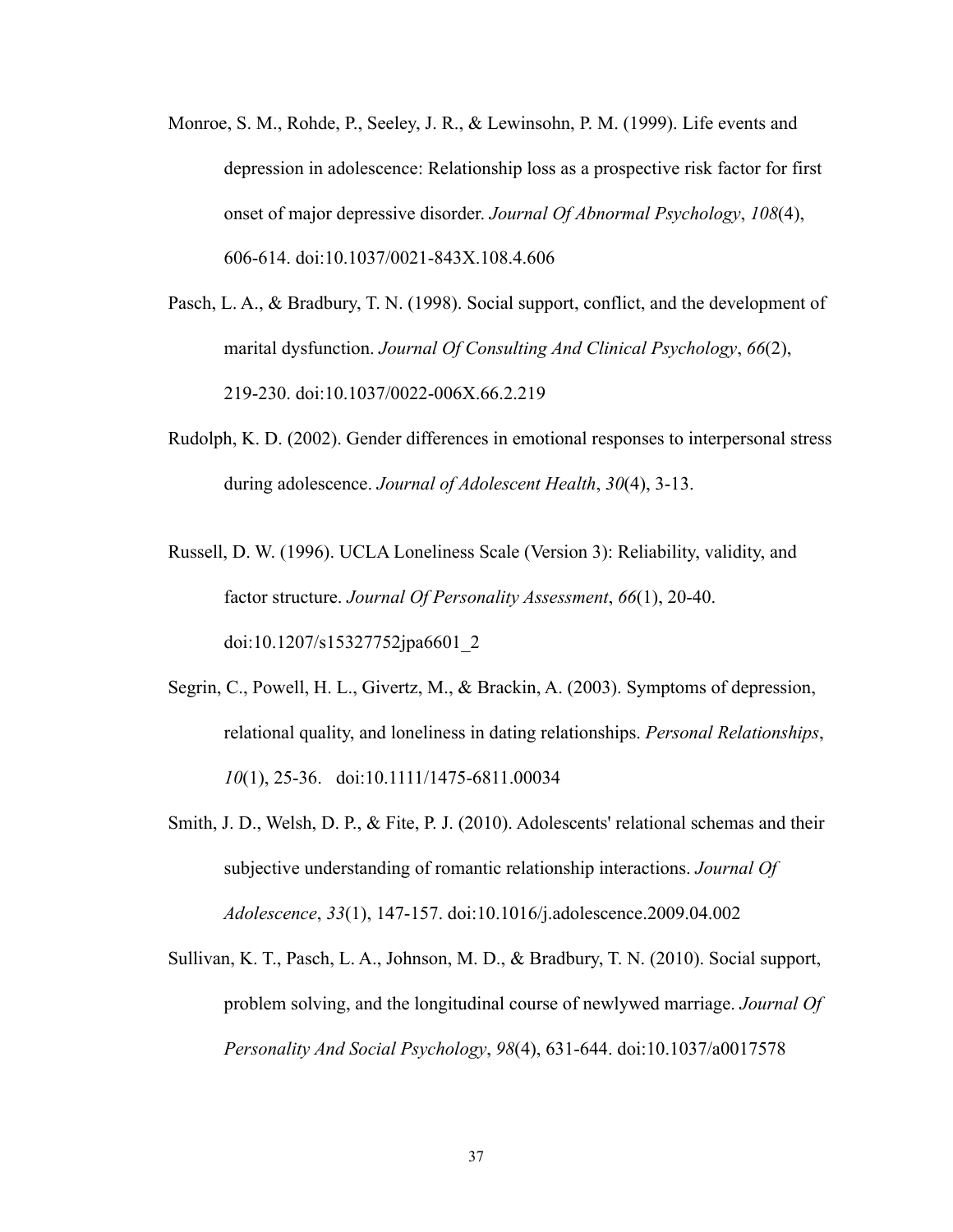- Welsh, D. P., & Dickson, J. W. (2005). Video-recall procedures for examining subjective understanding in observational data. *Journal of Family Psychology, 19*(1), 62-71.
- Welsh, D. P., Grello, C. M., Dickson, J. W., & Harper, M. S. (2001). The Adolescent Couples' Issues Checklist. (Unpublished questionnaire available from the Department of Psychology, University of Tennessee, Knoxville, TN 37996-0900).
- Welsh, D. P., & Shulman, S. (2008). Directly observed interaction within adolescent romantic relationships: What have we learned?. *Journal Of Adolescence*, *31*(6), 877-891. doi:10.1016/j.adolescence.2008.10.001
- Williams, S., Connolly, J., & Segal, Z. V. (2001). Intimacy in relationships and cognitive vulnerability to depression in adolescent girls. *Cognitive Therapy and Research, 25*(4),477-496.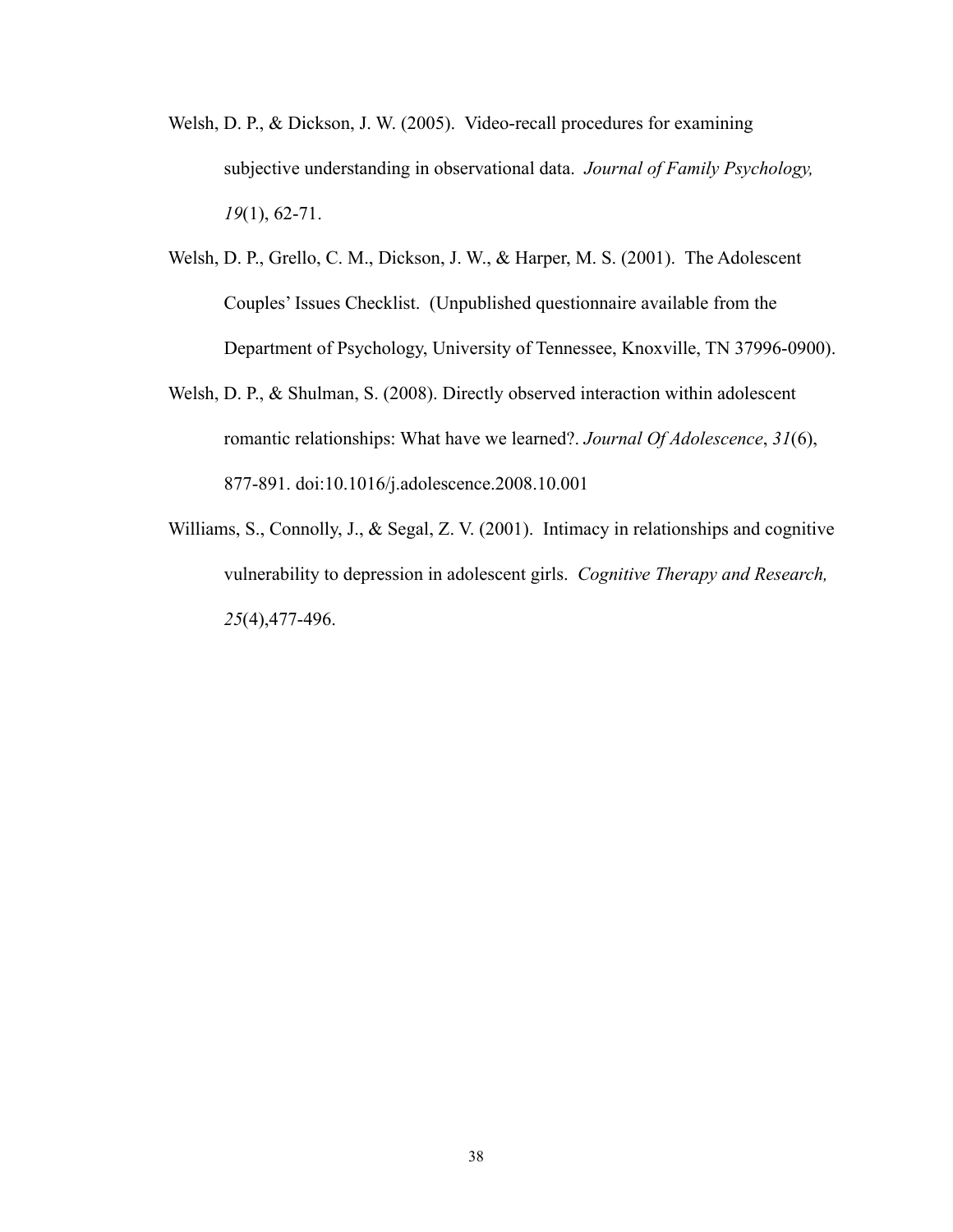# **APPENDIX A**

Demographic & Health Questionnaire

| 1. Birth date (Month/Day/Year):                                                                                                                                       |
|-----------------------------------------------------------------------------------------------------------------------------------------------------------------------|
| $2.\text{Age}$                                                                                                                                                        |
| 3. Sex: (check one):                                                                                                                                                  |
| Male Female                                                                                                                                                           |
| 4. Race (check one):                                                                                                                                                  |
| $\underbrace{\hspace{2cm}}$ White $\underbrace{\hspace{2cm}}$ Black<br>Latino/a $\underbrace{\hspace{2cm}}$ Asian<br>American Indian/Native American<br>other (please |
| specify):                                                                                                                                                             |
| 5. How many adults are there in your household of origin (where you grew up)?                                                                                         |
| 6.Adult #1                                                                                                                                                            |
| a. Relationship to you (check one):<br>Biological parent                                                                                                              |
| ___ Adoptive parent                                                                                                                                                   |
| Stepparent                                                                                                                                                            |
|                                                                                                                                                                       |
| b.Sex (check one):                                                                                                                                                    |
| Male Female                                                                                                                                                           |
| c. Current occupation (job-please be specific):                                                                                                                       |
| d.Does he/she work:                                                                                                                                                   |
| full time part time?                                                                                                                                                  |
|                                                                                                                                                                       |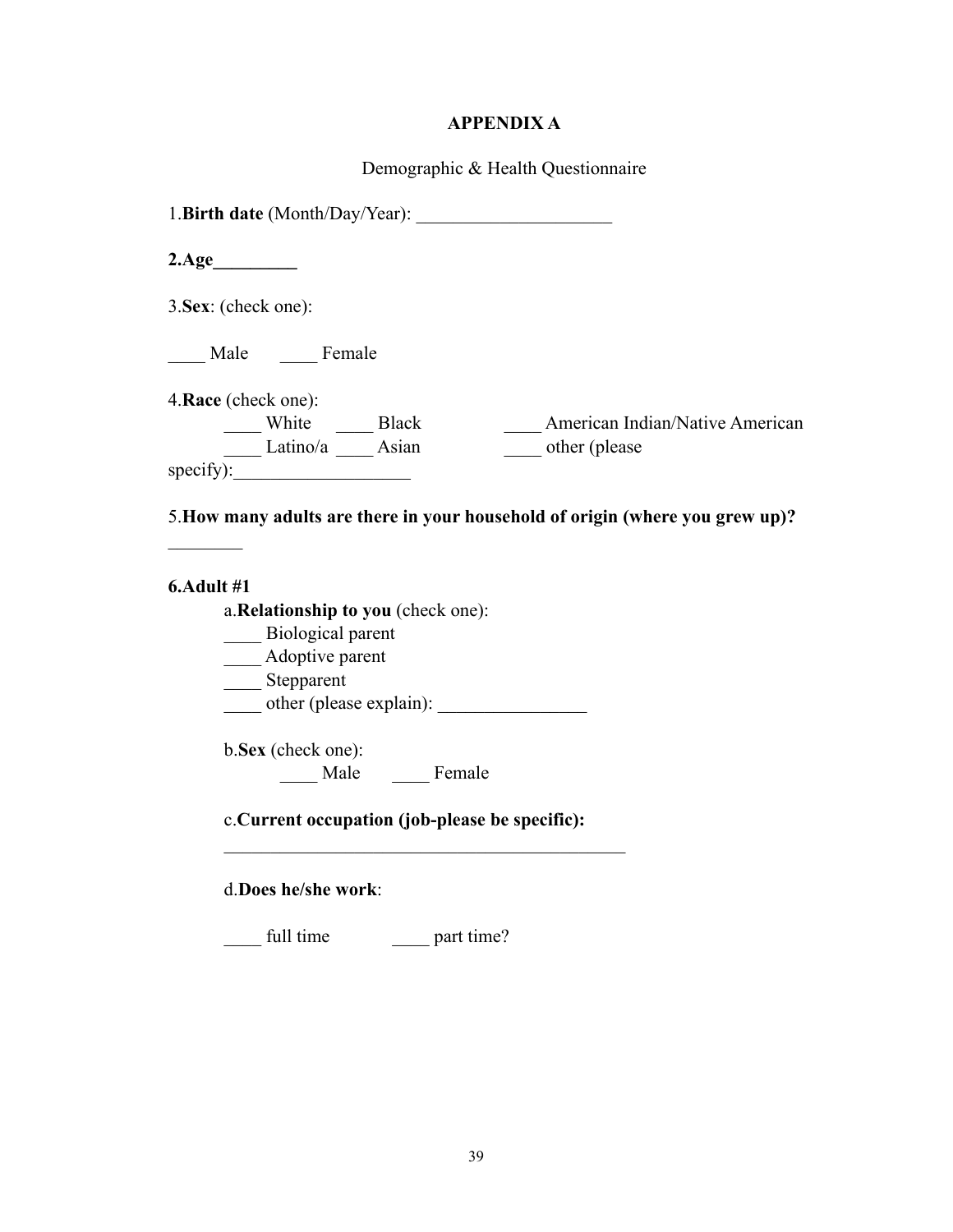| e. Highest level of education completed? (check one only) |  |
|-----------------------------------------------------------|--|
|-----------------------------------------------------------|--|

Less than 7th grade

- Junior high school (9th grade)
- Partial high school (10th or 11th grade)
- \_\_\_\_ High school graduate
- Partial college or specialized training
- \_\_\_\_ University or college graduate
- \_\_\_\_ Graduate professional training (graduate degree)
- $\longrightarrow$  other (please specify):

### **7.Adult #2**

### a.**Relationship to you** (check one):

- \_\_\_\_ Biological parent
- \_\_\_\_ Adoptive parent
- \_\_\_\_\_ Stepparent
- other (please explain):
- b.**Sex** (check one):
	- \_\_\_\_ Male \_\_\_\_ Female

c.**Current occupation (job- please be specific):**

 $\mathcal{L}_\text{max}$  , and the contract of the contract of the contract of the contract of the contract of the contract of the contract of the contract of the contract of the contract of the contract of the contract of the contr

### d.**Does he/she work**:

full time  $part time?$ 

e.**Highest level of education completed?** (check one only)

- Less than 7th grade
- \_\_\_\_ Junior high school (9th grade)
- Partial high school (10th or 11th grade)
- \_\_\_\_ High school graduate
- Partial college or specialized training
- \_\_\_\_ University or college graduate
- \_\_\_\_ Graduate professional training (graduate degree)
- other (please specify):

| 8. Are you dating the person you are participating in this study with?YES/ |  |
|----------------------------------------------------------------------------|--|
| NO.                                                                        |  |

| 9. How long has this romantic relationship lasted?<br>vears. | months |
|--------------------------------------------------------------|--------|
|--------------------------------------------------------------|--------|

**10. Do you live with this person?** (circle one)…………………………….YES/NO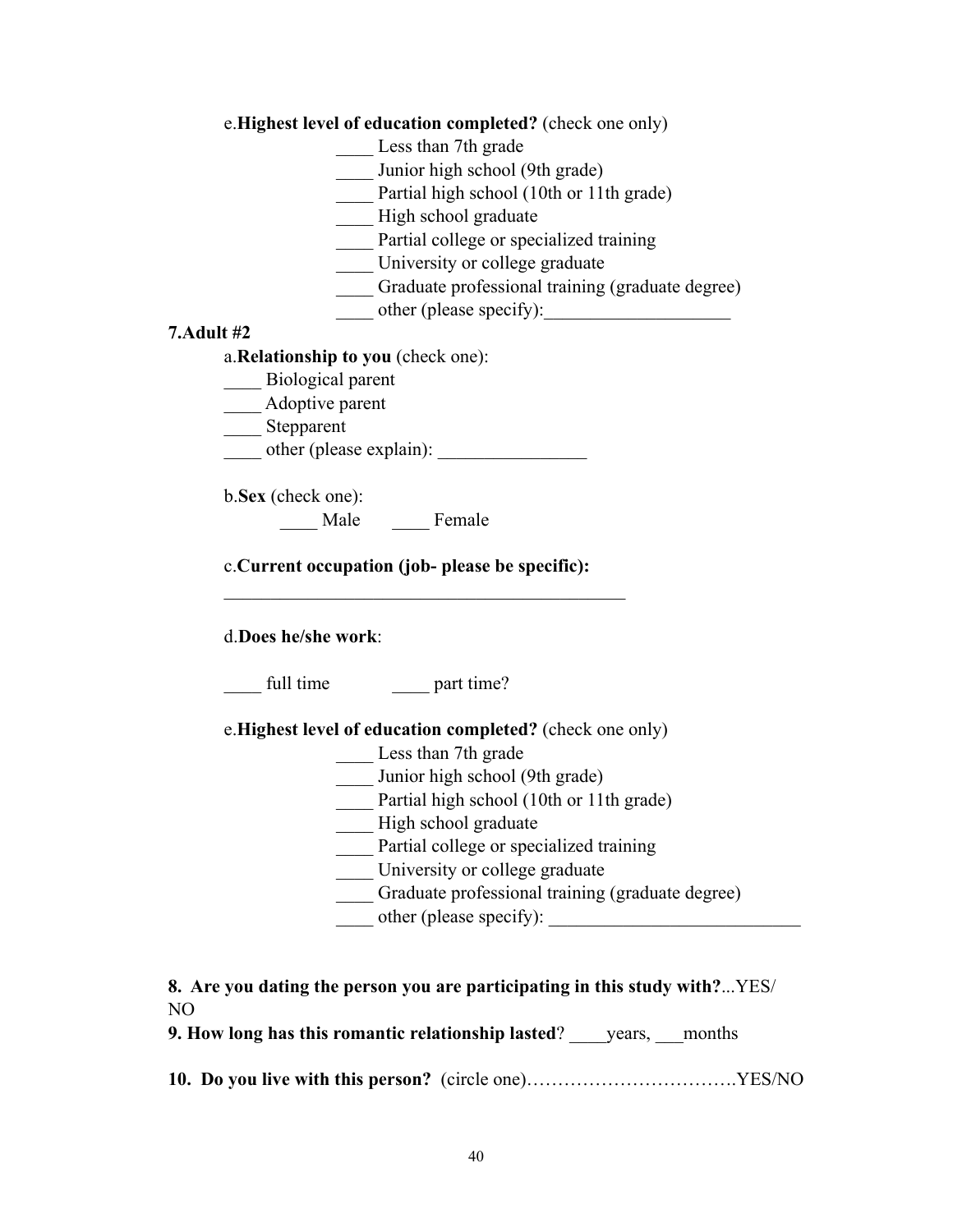### **11. Are you:** (check one)

- Casually dating (you also date other people)
- \_\_\_\_ Exclusively dating (you only date each other)
- \_\_\_\_ Engaged
- \_\_\_\_ Married
- We aren't really in a relationship, we just wanted the money/credit

### **12. Have you considered breaking up with this person?** (circle one)……YES/NO

**13. Do you want to break up with this person?** (circle one)……………...YES/NO/ UNSURE

**14. Do you think this person wants to break up with you?** (circle one)....YES/NO/ UNSURE

**The items on this page (Questions 12-16) ask about your sexual orientation. If these items make you uncomfortable, please skip them and move on to the next page.** 

12. Who are you sexually attracted to?

| Males                  |
|------------------------|
| Females                |
| Both males and females |

- I am not sexually attracted to anyone
- 13. How many different males have you had sexual experiences with in your life?
	- \_\_\_\_\_ None
	- $\frac{1}{2}$  person
	- $\frac{1}{2}$  people
	- \_\_\_\_\_ 3 or more
- 14. How many different females have you had sexual experiences with in your life?
	- \_\_\_\_\_ None
	- $\frac{1}{1}$  person
	- \_\_\_\_\_ 2 people
	- \_\_\_\_\_ 3 or more
- 15. How would you describe your sexual orientation?
	- \_\_\_\_\_ Heterosexual (sexually attracted to the opposite sex)
	- \_\_\_\_\_ Mostly heterosexual
	- Bisexual (attracted to both men and women)
	- \_\_\_\_\_ Gay or lesbian (attracted to the same sex)
	- Other  $\Box$
	- I am not sure
	- I don't understand this question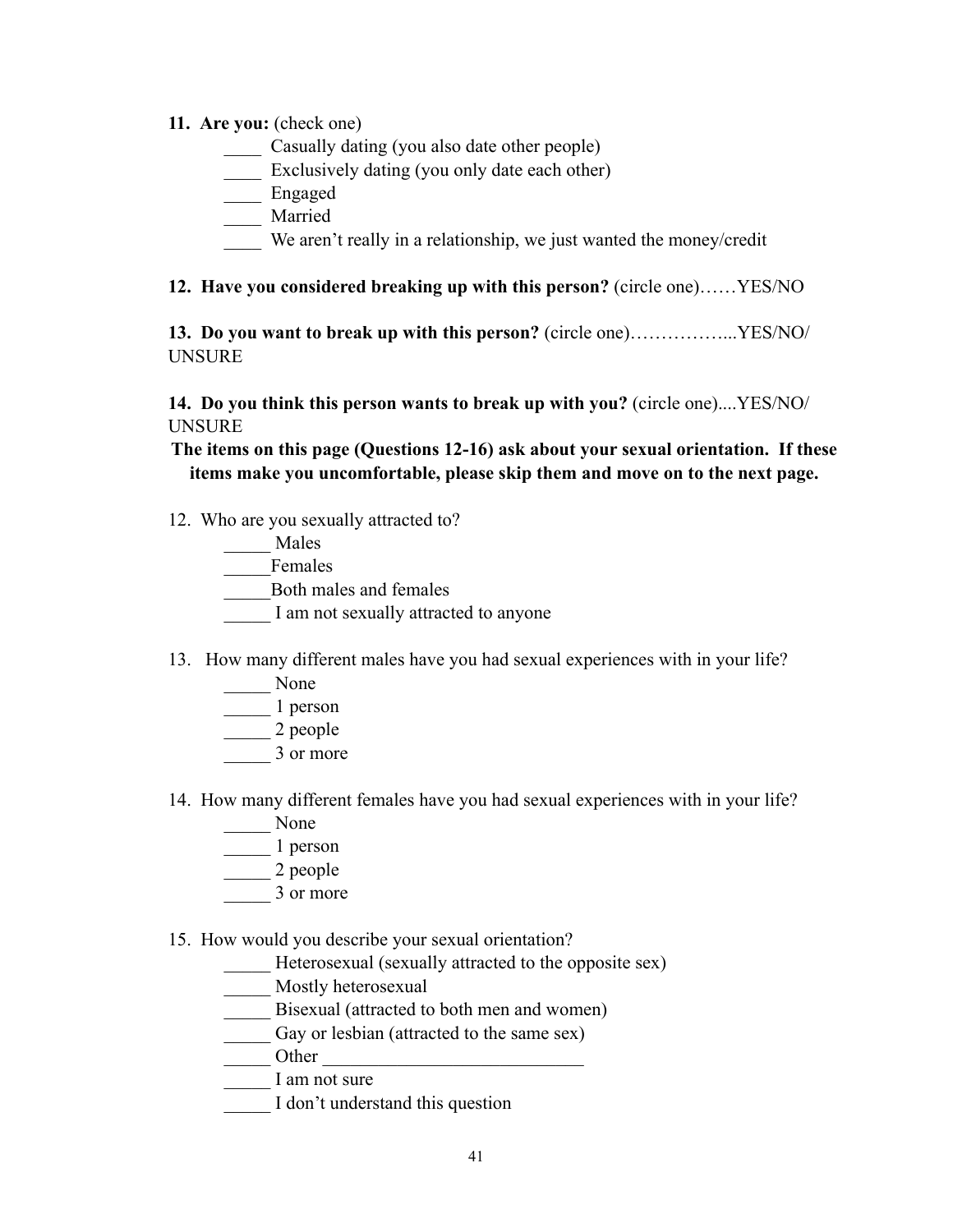16. When you think or daydream about sex, do you dream about:

| Males                                                                                         |
|-----------------------------------------------------------------------------------------------|
| Females                                                                                       |
| Both                                                                                          |
| I don't daydream about sex                                                                    |
| Height: Weight: Weight:                                                                       |
| Do you take any medications (e.g., prescription, over the counter, vitamins)? YES NO          |
|                                                                                               |
| Do you use birth control (e.g., pills, IUC, injections, patch)? YES<br>N <sub>O</sub>         |
| If so, please list the type and name of birth control:                                        |
| Do you have any health problems (e.g., asthma, diabetes, hypertension)? YES<br>N <sub>O</sub> |
|                                                                                               |
| Are you currently pregnant? YES NO                                                            |
| If so, how many weeks/months have you been pregnant?                                          |
| Do you have regular monthly periods (25-32 days)? YES NO                                      |
| If so, when did your last menstrual period begin (record date)? ________________              |
| Do you smoke cigarettes? YES NO                                                               |
| If so, when was the last time you had a cigarette?                                            |
| How many cigarettes do you smoke each day (e.g., 5 a day, pack a day)?                        |
| How long have you been smoking cigarettes on a regular basis (e.g., 5 years)?                 |
| Do you exercise on a regular basis? YES<br>N <sub>O</sub>                                     |
| If so, when was the last time you exercised?                                                  |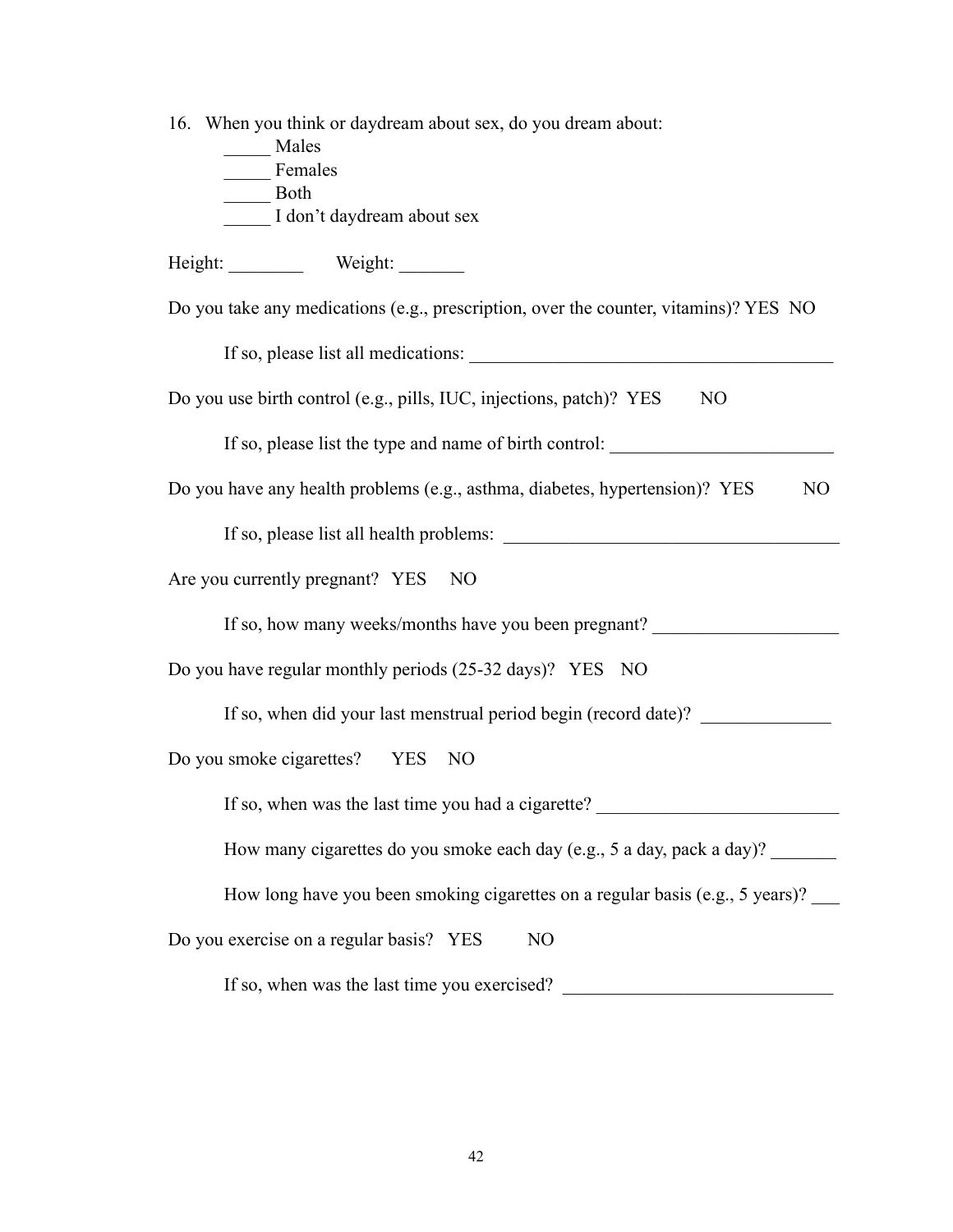Do you drink caffeine products (e.g., soda, tea, coffee, energy drinks) on a regular basis?

YES NO

| If so, how many caffeinated products do you drink each day? |
|-------------------------------------------------------------|
|                                                             |

Do you drink alcohol (e.g., beer, liquor) on a regular basis? YES NO

If so, how many alcoholic drinks do you drink in a typical week?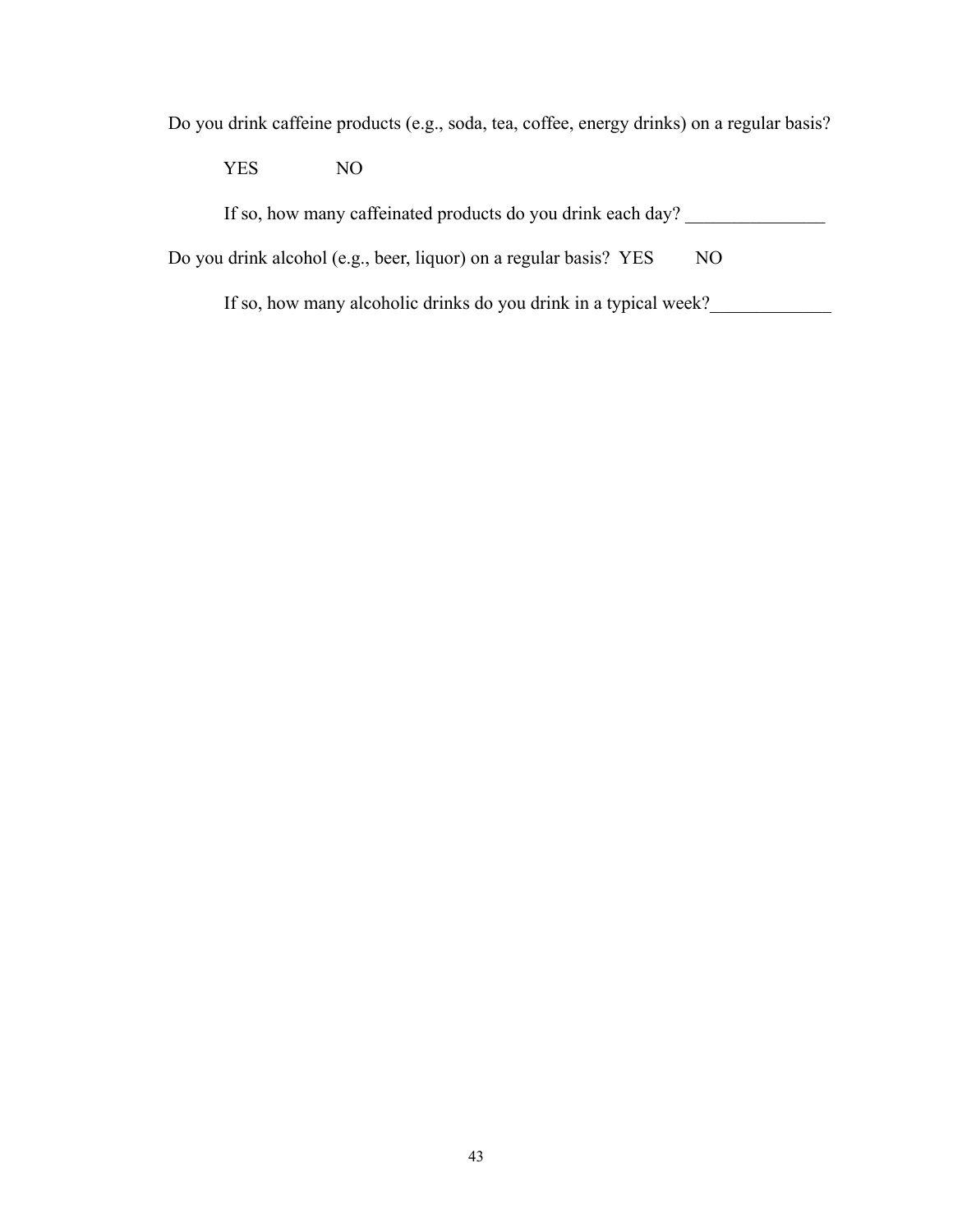### **APPENDIX B**

### Network of Relationships Inventory

**Everyone has a number of people who are important in his or her life. These questions ask you about your relationship with the following people: your boyfriend/girlfriend, a same-sex friend, and an opposite-sex friend.** 

### **The first questions ask you to identify the two friends about whom you will be answering the questions.**

Please choose the most important same-sex friend you have had in college. You may select someone who is your most important same-sex friend now, or who was your most important same sex friend earlier in high school. **Do NOT choose a sibling.** If you select a person with whom you are no longer friends, please answer the questions as you would have when you were in the relationship.

| Same-Sex Friend's First Name |
|------------------------------|
|------------------------------|

How long is/was the friendship? \_\_ years \_\_ months

Are you close friends now?

**A**. Yes **B.** Friends, but not as close as before **C.** No

Please choose the most important same-sex friend you have had in college. You may select someone who is your most important same-sex friend now, or who was your most important same sex friend earlier in high school. **Do NOT choose a sibling, relative, boyfriend or girlfriend—even if he or she was or is your best friend.** If you select a person with whom you are no longer friends, please answer the questions as you would have when you were in the relationship.

|       | Other-Sex Friend's First Name                 |       |
|-------|-----------------------------------------------|-------|
|       | How long is/was the friendship? years months  |       |
|       | Are you close friends now?                    |       |
| A Yes | <b>B.</b> Friends, but not as close as before | C. No |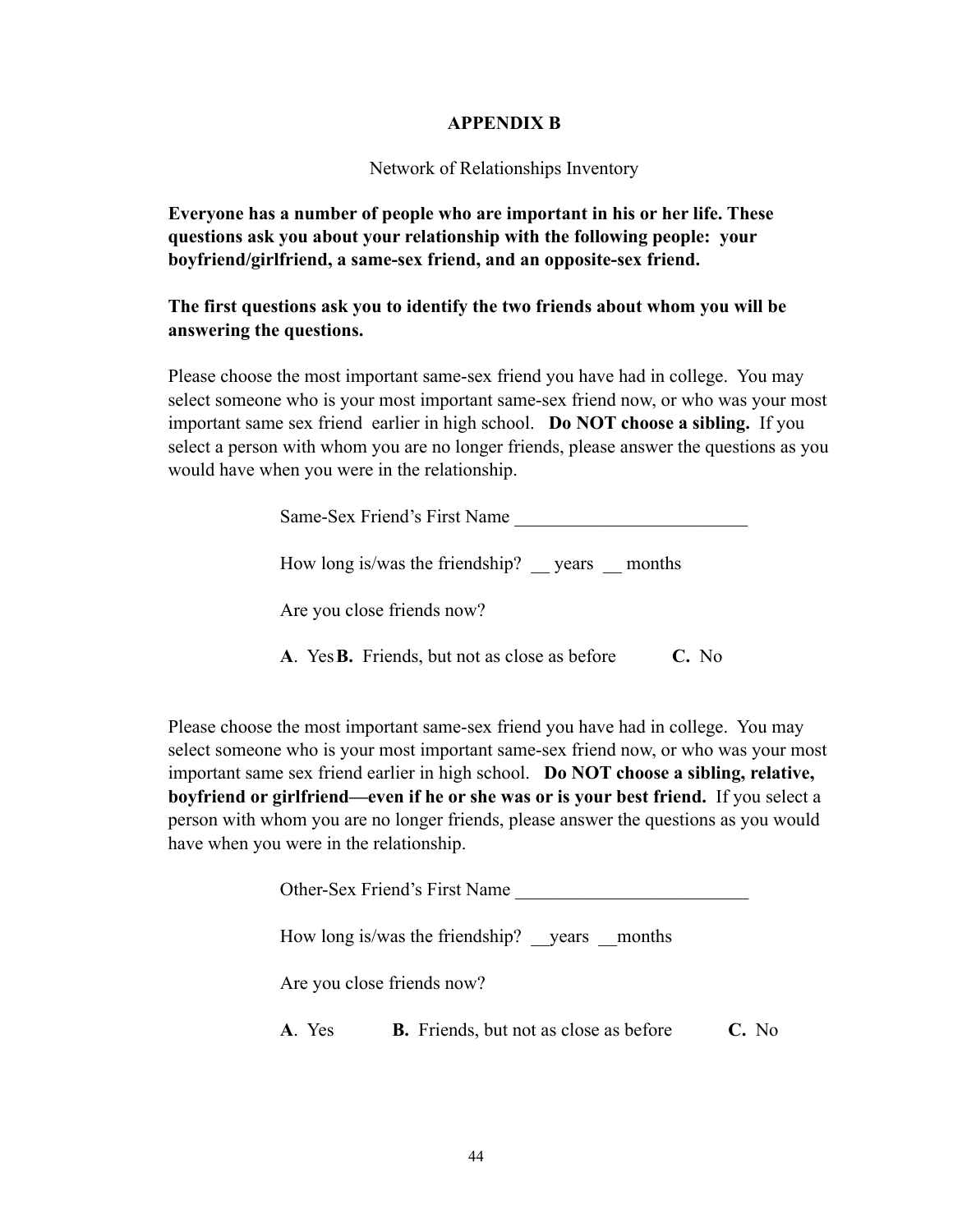|                          | Little or None | Somewhat | Very Much | Extremely<br>Much | The Most |
|--------------------------|----------------|----------|-----------|-------------------|----------|
| Boyfriend/<br>Girlfriend |                |          |           |                   |          |
| Best Same-Sex<br>Friend  |                |          |           |                   |          |
| Best Other-Sex<br>Friend |                |          |           |                   |          |

### 2. How much do you and this person get upset with or mad at each other?

|                          | Little or None | Somewhat | Very Much | Extremely<br>Much | The Most |
|--------------------------|----------------|----------|-----------|-------------------|----------|
| Boyfriend/<br>Girlfriend |                |          |           |                   |          |
| Best Same-Sex<br>Friend  |                |          |           |                   |          |
| Best Other-Sex<br>Friend |                |          |           |                   |          |

# 3. How much does this person teach you how to do things that you don't know?

|                          | Little or None | Somewhat | Very Much | Extremely<br>Much | The Most |
|--------------------------|----------------|----------|-----------|-------------------|----------|
| Boyfriend/<br>Girlfriend |                |          |           |                   |          |
| Best Same-Sex<br>Friend  |                |          |           |                   |          |
| Best Other-Sex<br>Friend |                |          |           |                   |          |

4. How much do you and this person get on each other's nerves?

|                          | Little or None | Somewhat | Very Much | Extremely<br>Much | The Most |
|--------------------------|----------------|----------|-----------|-------------------|----------|
| Boyfriend/<br>Girlfriend |                |          |           |                   |          |
| Best Same-Sex<br>Friend  |                |          |           |                   |          |
| Best Other-Sex<br>Friend |                |          |           |                   |          |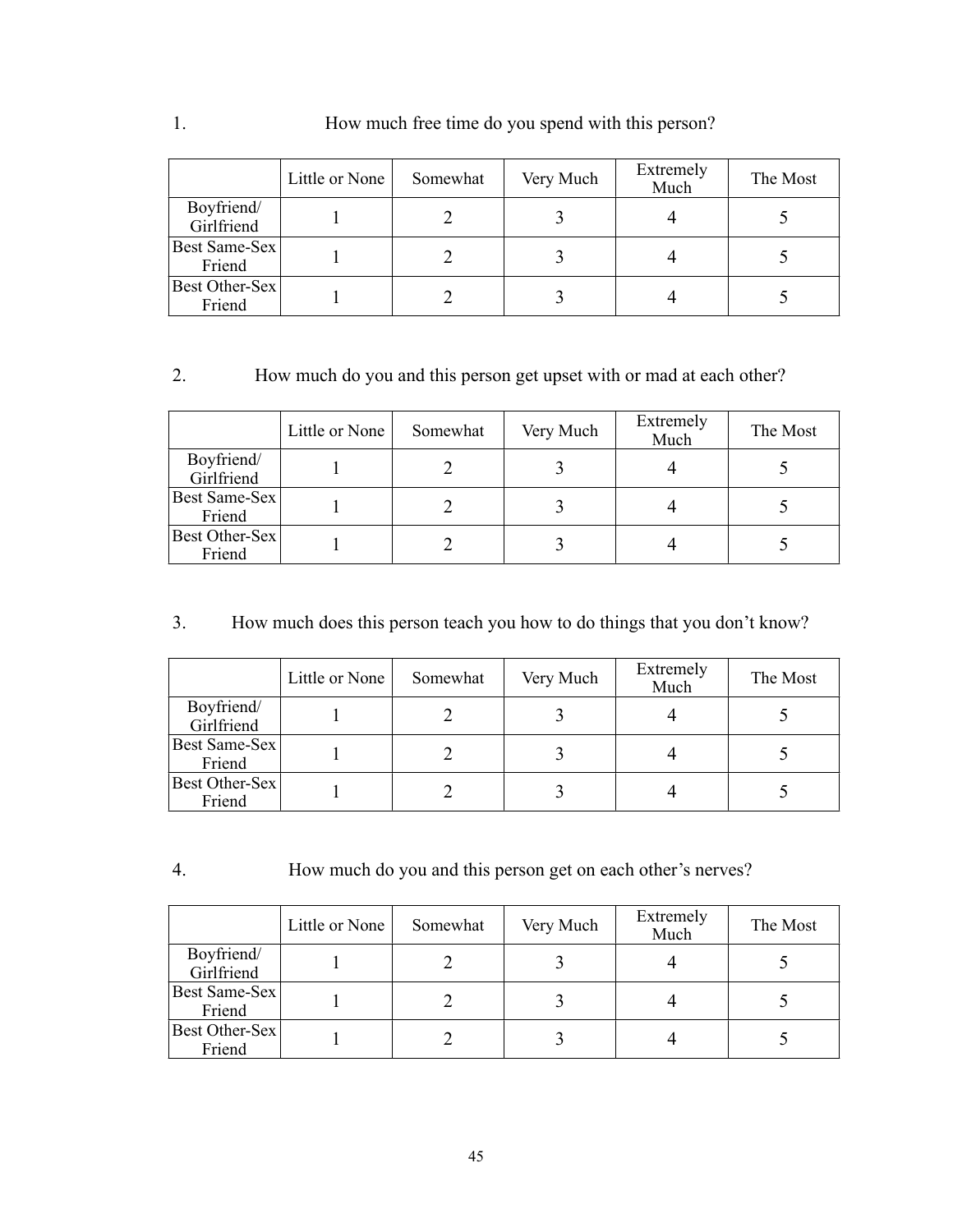|                          | Little or None | Somewhat | Very Much | Extremely<br>Much | The Most |
|--------------------------|----------------|----------|-----------|-------------------|----------|
| Boyfriend/<br>Girlfriend |                |          |           |                   |          |
| Best Same-Sex<br>Friend  |                |          |           |                   |          |
| Best Other-Sex<br>Friend |                |          |           |                   |          |

# 6. How much do you help this person with things she can't do by herself?

|                          | Little or None | Somewhat | Very Much | Extremely<br>Much | The Most |
|--------------------------|----------------|----------|-----------|-------------------|----------|
| Boyfriend/<br>Girlfriend |                |          |           |                   |          |
| Best Same-Sex<br>Friend  |                |          |           |                   |          |
| Best Other-Sex<br>Friend |                |          |           |                   |          |

# 7. How much does this person like or love you?

|                          | Little or None | Somewhat | Very Much | Extremely<br>Much | The Most |
|--------------------------|----------------|----------|-----------|-------------------|----------|
| Boyfriend/<br>Girlfriend |                |          |           |                   |          |
| Best Same-Sex<br>Friend  |                |          |           |                   |          |
| Best Other-Sex<br>Friend |                |          |           |                   |          |

8. How much does this person treat you like you're admired and respected?

|                          | Little or None | Somewhat | Very Much | Extremely<br>Much | The Most |
|--------------------------|----------------|----------|-----------|-------------------|----------|
| Boyfriend/<br>Girlfriend |                |          |           |                   |          |
| Best Same-Sex<br>Friend  |                |          |           |                   |          |
| Best Other-Sex<br>Friend |                |          |           |                   |          |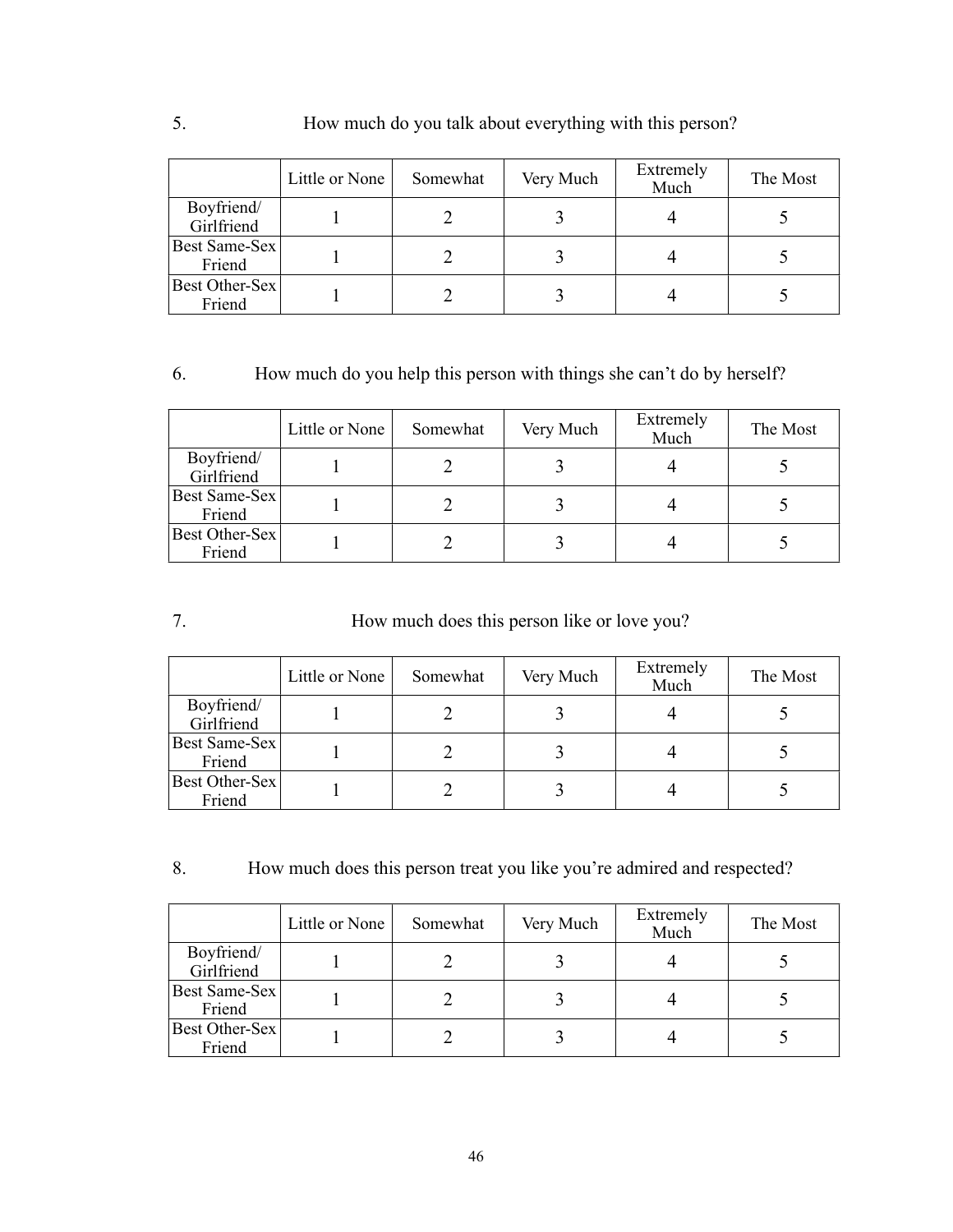# 9. How sure are you that this relationship will last no matter what?

|                          | Little or None | Somewhat | Very Much | Extremely<br>Much | The Most |
|--------------------------|----------------|----------|-----------|-------------------|----------|
| Boyfriend/<br>Girlfriend |                |          |           |                   |          |
| Best Same-Sex<br>Friend  |                |          |           |                   |          |
| Best Other-Sex<br>Friend |                |          |           |                   |          |

# 10. How often does this person point out your faults or put you down?

|                          | Little or None | Somewhat | Very Much | Extremely<br>Much | The Most |
|--------------------------|----------------|----------|-----------|-------------------|----------|
| Boyfriend/<br>Girlfriend |                |          |           |                   |          |
| Best Same-Sex<br>Friend  |                |          |           |                   |          |
| Best Other-Sex<br>Friend |                |          |           |                   |          |

# 11. How much do you play around and have fun with this person?

|                          | Little or None | Somewhat | Very Much | Extremely<br>Much | The Most |
|--------------------------|----------------|----------|-----------|-------------------|----------|
| Boyfriend/<br>Girlfriend |                |          |           |                   |          |
| Best Same-Sex<br>Friend  |                |          |           |                   |          |
| Best Other-Sex<br>Friend |                |          |           |                   |          |

12. How much do you and this person disagree and quarrel?

|                                | Little or None | Somewhat | Very Much | Extremely<br>Much | The Most |
|--------------------------------|----------------|----------|-----------|-------------------|----------|
| Boyfriend/<br>Girlfriend       |                |          |           |                   |          |
| <b>Best Same-Sex</b><br>Friend |                |          |           |                   |          |
| Best Other-Sex<br>Friend       |                |          |           |                   |          |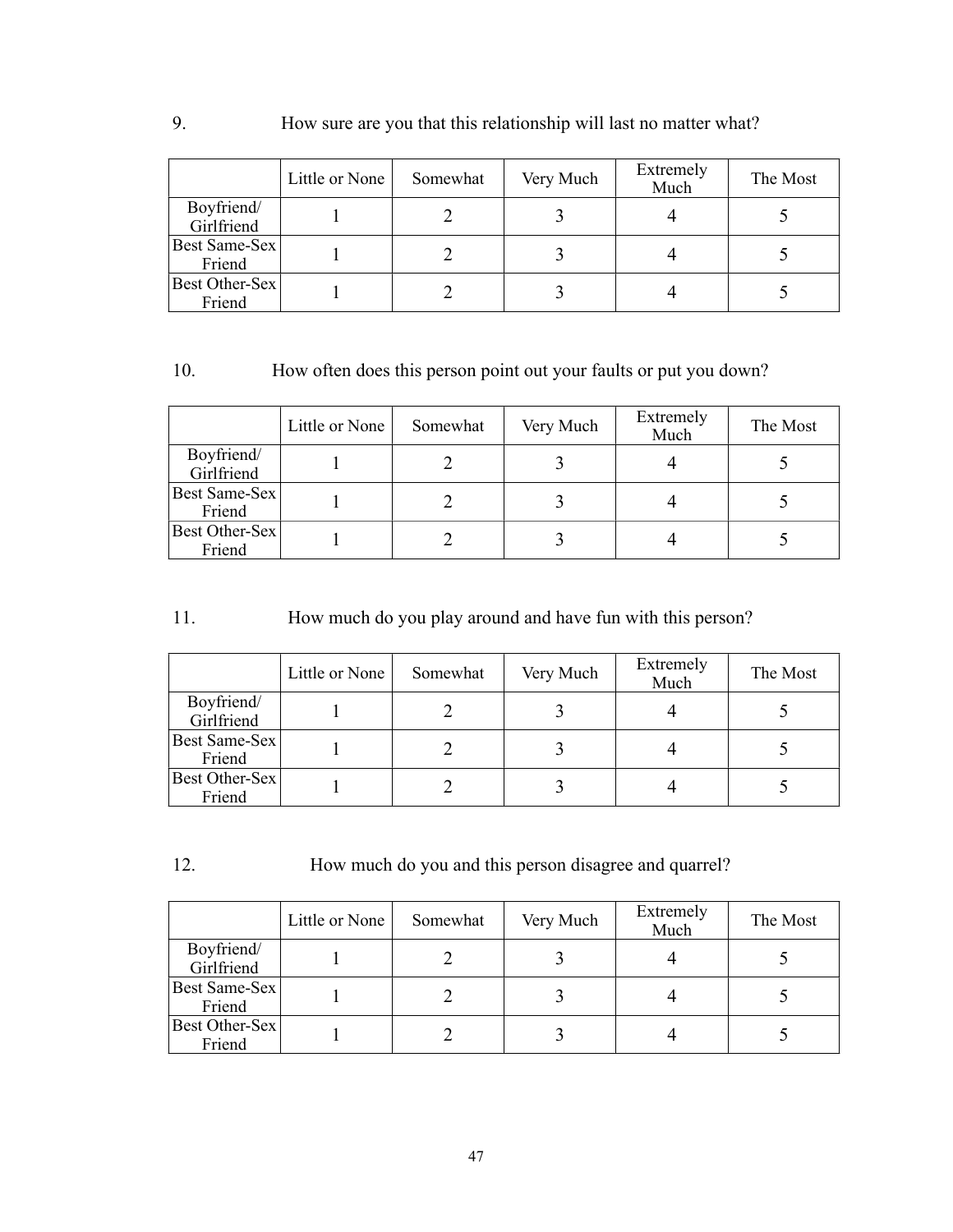# 13. How much does this person help you figure out or fix things?

|                                 | Little or None | Somewhat | Very Much | Extremely<br>Much | The Most |
|---------------------------------|----------------|----------|-----------|-------------------|----------|
| Boyfriend/<br>Girlfriend        |                |          |           |                   |          |
| Best Same-Sex<br>Friend         |                |          |           |                   |          |
| <b>Best Other-Sex</b><br>Friend |                |          |           |                   |          |

### 14. How much do you and this person get annoyed with each other's behavior?

|                          | Little or None | Somewhat | Very Much | Extremely<br>Much | The Most |
|--------------------------|----------------|----------|-----------|-------------------|----------|
| Boyfriend/<br>Girlfriend |                |          |           |                   |          |
| Best Same-Sex<br>Friend  |                |          |           |                   |          |
| Best Other-Sex<br>Friend |                |          |           |                   |          |

# 15. How much do you share your secrets and private feelings with this person?

|                          | Little or None | Somewhat | Very Much | Extremely<br>Much | The Most |
|--------------------------|----------------|----------|-----------|-------------------|----------|
| Boyfriend/<br>Girlfriend |                |          |           |                   |          |
| Best Same-Sex<br>Friend  |                |          |           |                   |          |
| Best Other-Sex<br>Friend |                |          |           |                   |          |

16. How much do you protect and look out for this person?

|                          | Little or None | Somewhat | Very Much | Extremely<br>Much | The Most |
|--------------------------|----------------|----------|-----------|-------------------|----------|
| Boyfriend/<br>Girlfriend |                |          |           |                   |          |
| Best Same-Sex<br>Friend  |                |          |           |                   |          |
| Best Other-Sex<br>Friend |                |          |           |                   |          |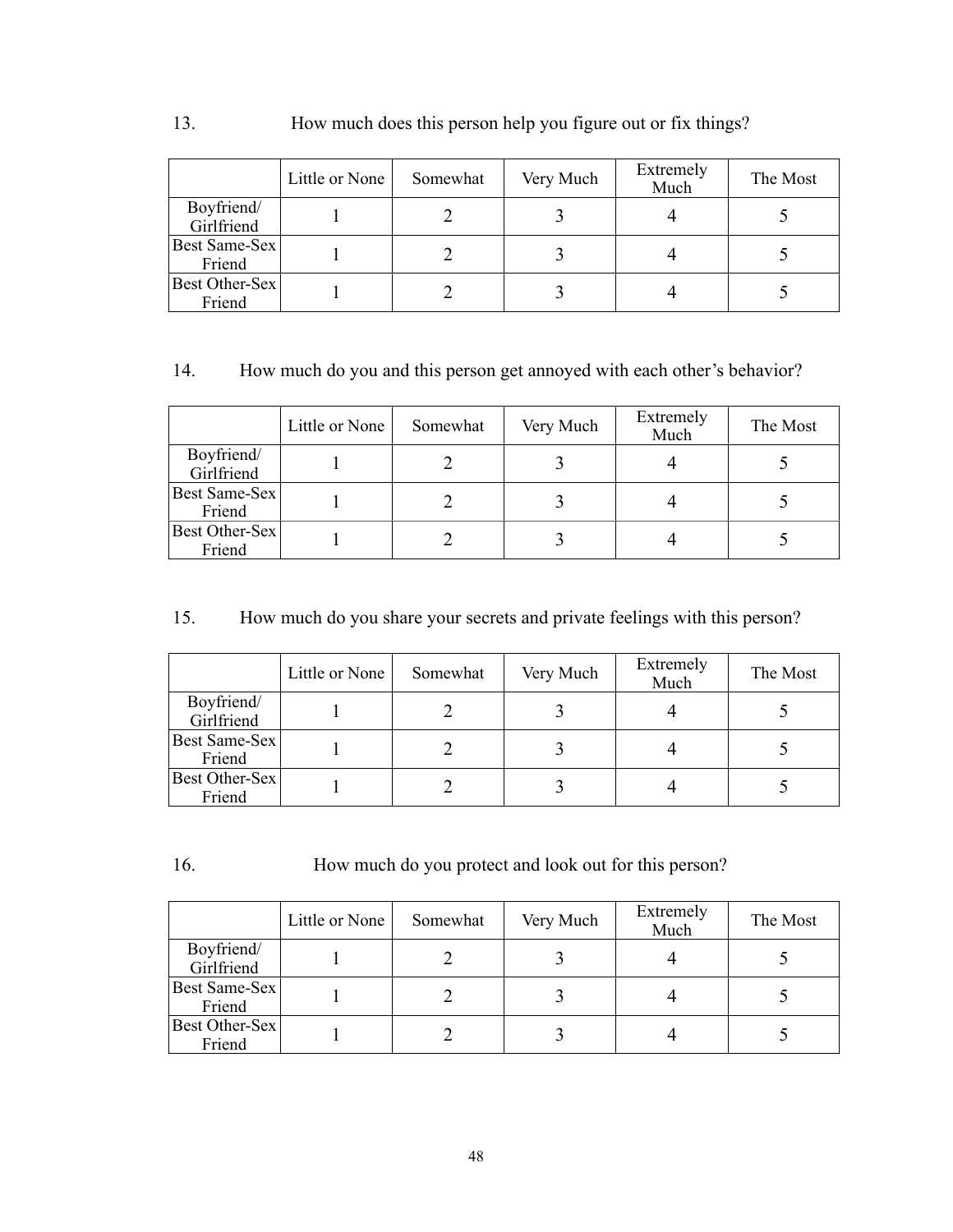|                          | Little or None | Somewhat | Very Much | Extremely<br>Much | The Most |
|--------------------------|----------------|----------|-----------|-------------------|----------|
| Boyfriend/<br>Girlfriend |                |          |           |                   |          |
| Best Same-Sex<br>Friend  |                |          |           |                   |          |
| Best Other-Sex<br>Friend |                |          |           |                   |          |

# 18. How much does this person treat you like you're good at many things?

|                          | Little or None | Somewhat | Very Much | Extremely<br>Much | The Most |
|--------------------------|----------------|----------|-----------|-------------------|----------|
| Boyfriend/<br>Girlfriend |                |          |           |                   |          |
| Best Same-Sex<br>Friend  |                |          |           |                   |          |
| Best Other-Sex<br>Friend |                |          |           |                   |          |

# 19. How sure are you that your relationship will last in spite of fights?

|                          | Little or None | Somewhat | Very Much | Extremely<br>Much | The Most |
|--------------------------|----------------|----------|-----------|-------------------|----------|
| Boyfriend/<br>Girlfriend |                |          |           |                   |          |
| Best Same-Sex<br>Friend  |                |          |           |                   |          |
| Best Other-Sex<br>Friend |                |          |           |                   |          |

20. How often does this person criticize you?

|                          | Little or None | Somewhat | Very Much | Extremely<br>Much | The Most |
|--------------------------|----------------|----------|-----------|-------------------|----------|
| Boyfriend/<br>Girlfriend |                |          |           |                   |          |
| Best Same-Sex<br>Friend  |                |          |           |                   |          |
| Best Other-Sex<br>Friend |                |          |           |                   |          |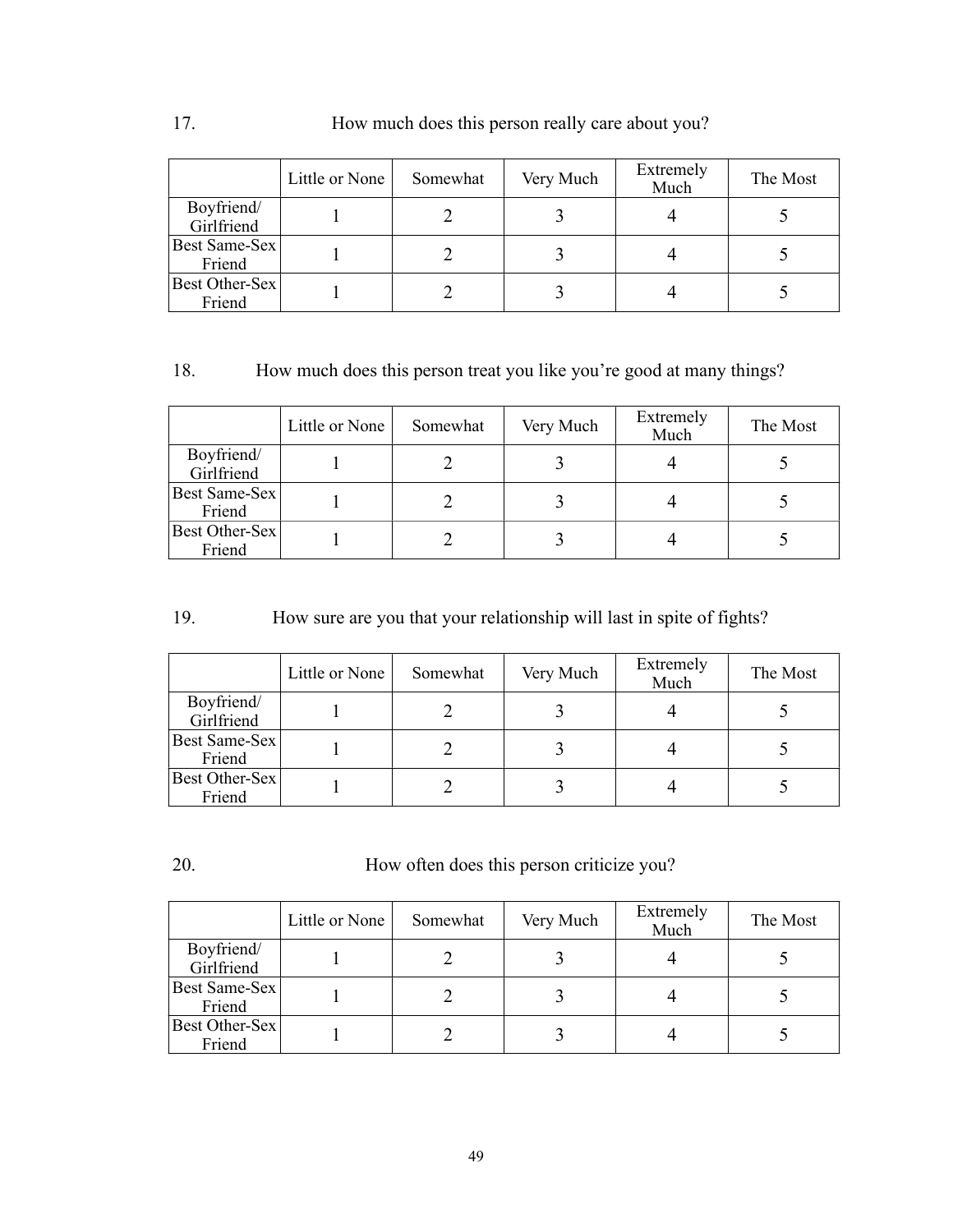|                          | Little or None | Somewhat | Very Much | Extremely<br>Much | The Most |
|--------------------------|----------------|----------|-----------|-------------------|----------|
| Boyfriend/<br>Girlfriend |                |          |           |                   |          |
| Best Same-Sex<br>Friend  |                |          |           |                   |          |
| Best Other-Sex<br>Friend |                |          |           |                   |          |

# 21. How often do you go places and do enjoyable things with this person?

# 22. How much do you and this person argue with each other?

|                          | Little or None | Somewhat | Very Much | Extremely<br>Much | The Most |
|--------------------------|----------------|----------|-----------|-------------------|----------|
| Boyfriend/<br>Girlfriend |                |          |           |                   |          |
| Best Same-Sex<br>Friend  |                |          |           |                   |          |
| Best Other-Sex<br>Friend |                |          |           |                   |          |

# 23. How often does this person help you when you need to get something done?

|                          | Little or None | Somewhat | Very Much | Extremely<br>Much | The Most |
|--------------------------|----------------|----------|-----------|-------------------|----------|
| Boyfriend/<br>Girlfriend |                |          |           |                   |          |
| Best Same-Sex<br>Friend  |                |          |           |                   |          |
| Best Other-Sex<br>Friend |                |          |           |                   |          |

24. How much do you and this person hassle or nag one another?

|                          | Little or None | Somewhat | Very Much | Extremely<br>Much | The Most |
|--------------------------|----------------|----------|-----------|-------------------|----------|
| Boyfriend/<br>Girlfriend |                |          |           |                   |          |
| Best Same-Sex<br>Friend  |                |          |           |                   |          |
| Best Other-Sex<br>Friend |                |          |           |                   |          |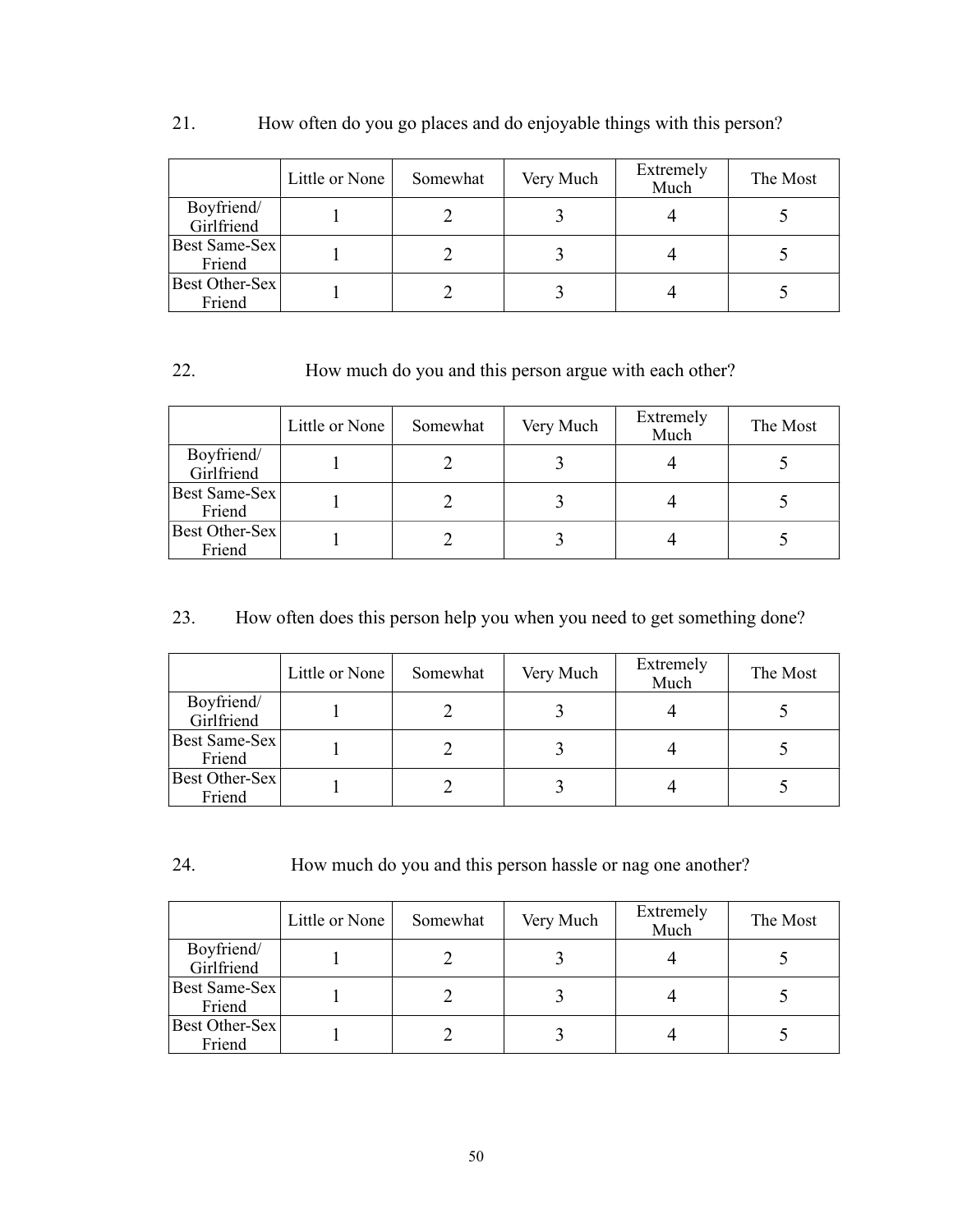# 25. How much do you talk to this person about things that you don't want others to

|                          | Little or None | Somewhat | Very Much | Extremely<br>Much | The Most |
|--------------------------|----------------|----------|-----------|-------------------|----------|
| Boyfriend/<br>Girlfriend |                |          |           |                   |          |
| Best Same-Sex<br>Friend  |                |          |           |                   |          |
| Best Other-Sex<br>Friend |                |          |           |                   |          |

### know?

# 26. How much do you take care of this person?

|                          | Little or None | Somewhat | Very Much | Extremely<br>Much | The Most |
|--------------------------|----------------|----------|-----------|-------------------|----------|
| Boyfriend/<br>Girlfriend |                |          |           |                   |          |
| Best Same-Sex<br>Friend  |                |          |           |                   |          |
| Best Other-Sex<br>Friend |                |          |           |                   |          |

27. How much does this person have a strong feeling of affection (loving or liking)

# toward you?

|                          | Little or None | Somewhat | Very Much | Extremely<br>Much | The Most |
|--------------------------|----------------|----------|-----------|-------------------|----------|
| Boyfriend/<br>Girlfriend |                |          |           |                   |          |
| Best Same-Sex<br>Friend  |                |          |           |                   |          |
| Best Other-Sex<br>Friend |                |          |           |                   |          |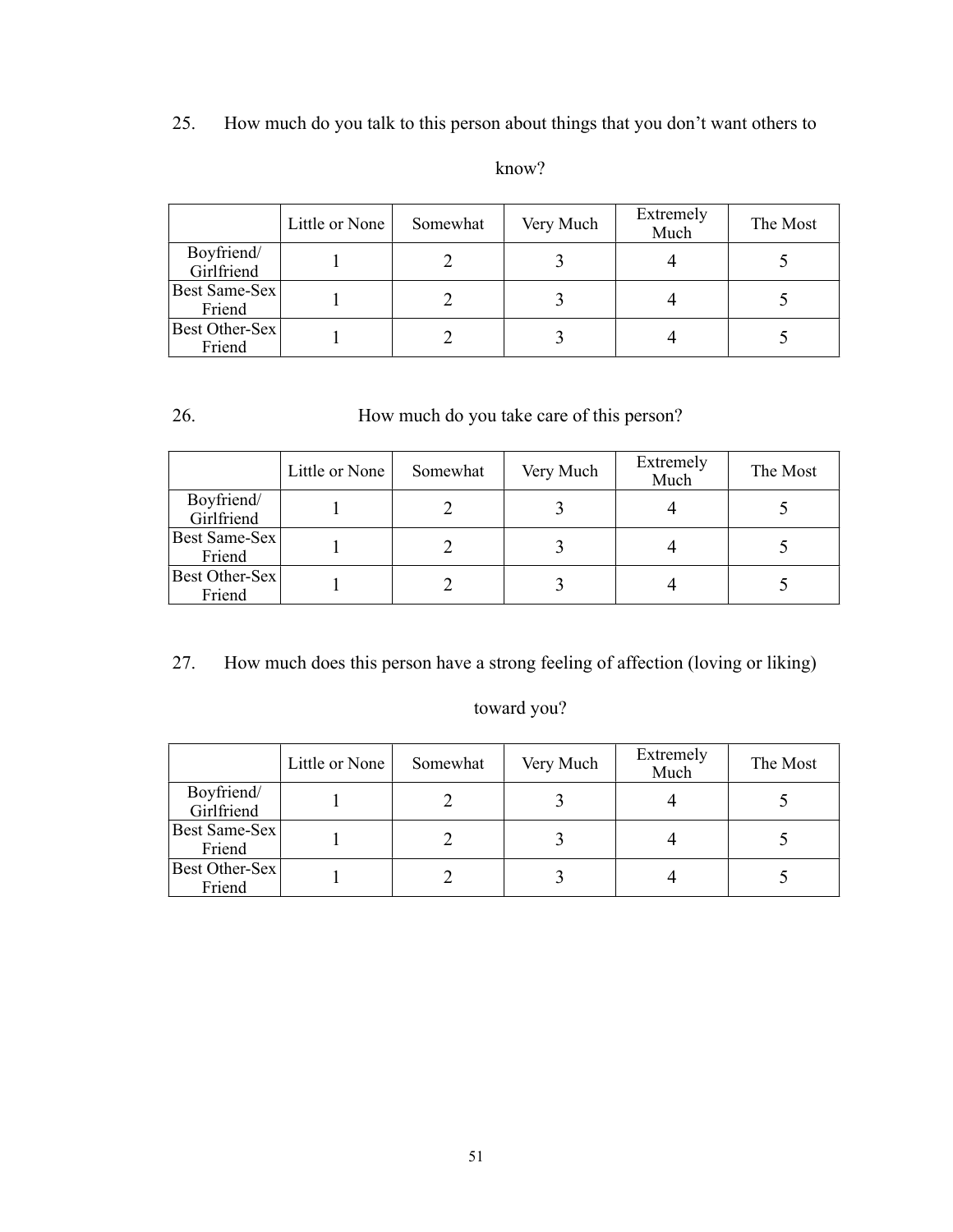# 28. How much does this person like or approve of the things you do?

|                                 | Little or None | Somewhat | Very Much | Extremely<br>Much | The Most |
|---------------------------------|----------------|----------|-----------|-------------------|----------|
| Boyfriend/<br>Girlfriend        |                |          |           |                   |          |
| Best Same-Sex<br>Friend         |                |          |           |                   |          |
| <b>Best Other-Sex</b><br>Friend |                |          |           |                   |          |

# 29. How sure are you that your relationship will continue in the years to come?

|                          | Little or None | Somewhat | Very Much | Extremely<br>Much | The Most |
|--------------------------|----------------|----------|-----------|-------------------|----------|
| Boyfriend/<br>Girlfriend |                |          |           |                   |          |
| Best Same-Sex<br>Friend  |                |          |           |                   |          |
| Best Other-Sex<br>Friend |                |          |           |                   |          |

# 30. How often does this person say mean or harsh things to you?

|                          | Little or None | Somewhat | Very Much | Extremely<br>Much | The Most |
|--------------------------|----------------|----------|-----------|-------------------|----------|
| Boyfriend/<br>Girlfriend |                |          |           |                   |          |
| Best Same-Sex<br>Friend  |                |          |           |                   |          |
| Best Other-Sex<br>Friend |                |          |           |                   |          |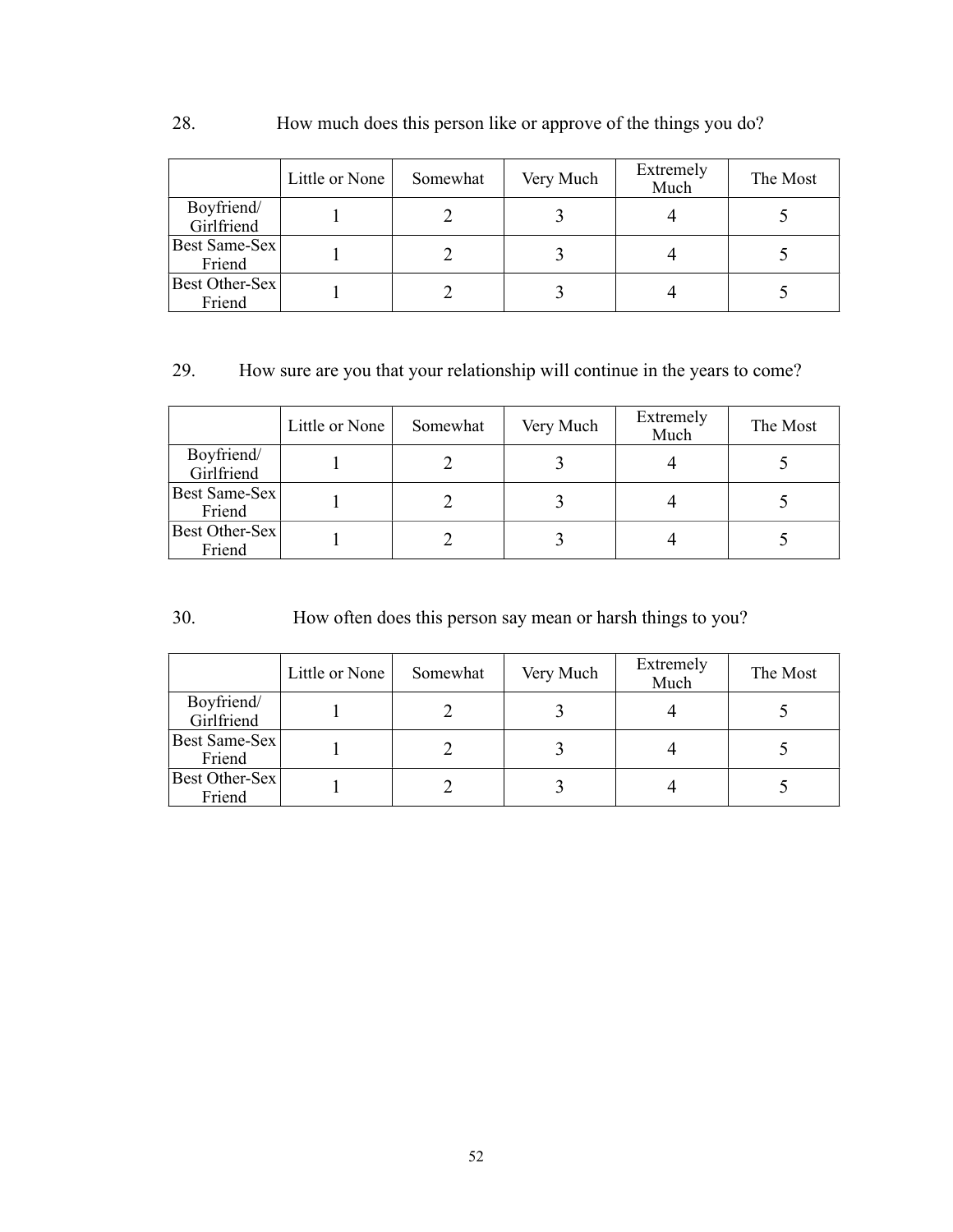### **APPENDIX C**

Beck Depression Inventory-II

### **Permission to reproduce this measure not obtained by the copyright holder.**

To obtain a copy of the original measure, please contact:

The Psychological Corporation 19500 Bulderve San Antonio, TX 78259 Phone: (800) 872-1726 [www.psychcorp.com](http://www.psychcorp.com)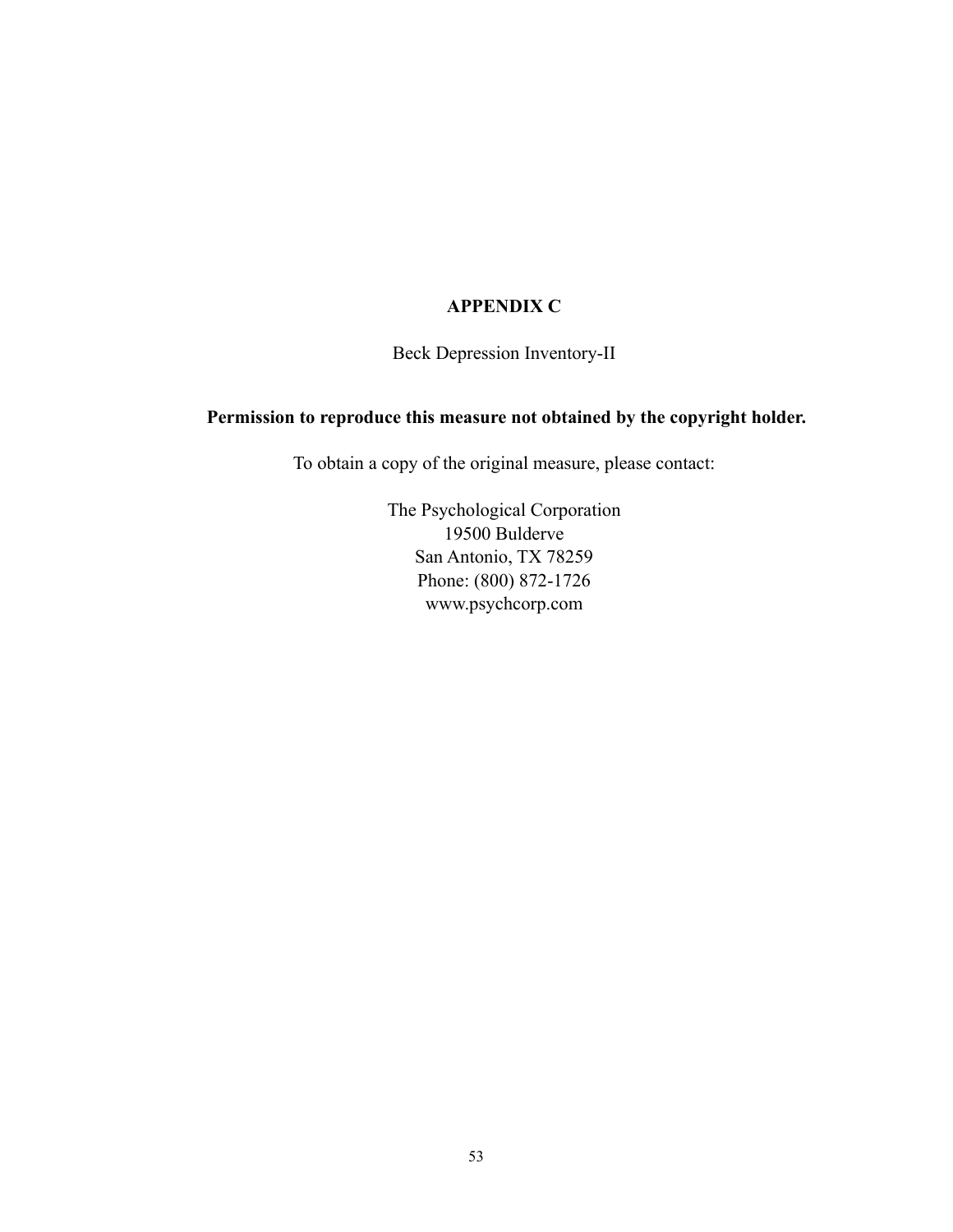### **APPENDIX D**

### Couples' Issue Checklist

Listed below are some things which can cause problems for dating couples. We'd like you to pick up to three issues that you've had with your partner. We'll ask you to discuss these issues for seven minutes with your partner during the videotaping. If you would rather discuss a topic or issue that is not on the list, please write it in at the bottom, and you can discuss that instead. Please circle the issues that you have picked, and place a star next to the issue you would most like to discuss.

- 1. Partner promising to do something and then not doing it.
- 2. Partner expecting you to do everything with them when you'd like to spend time with other friends.
- 3. Partner being jealous if you talk to other men/women.
- 4. Partner flirting with other men/women.
- 5. Never having enough money/partner not having a job.
- 6. Who should pay on dates.
- 7. Not having a car or other transportation for dates.
- 8. Parents not liking your boyfriend/girlfriend.
- 9. Sex, sexual behaviors, or contraception issues.
- 10. Expecting you to drop your own interests or hobbies and do theirs.
- 11. Expecting you to spend so much time either with them or talking on the phone that you can't get your work, or other things you have to do, done.
- 12. Having a hard time talking to each other, knowing what to talk about.
- 13. Not feeling able to be yourself around them.
- 14. Boyfriend/girlfriend not taking an interest in things you are interested in.
- 15. Not liking your boyfriend's/girlfriend's attitudes or behaviors.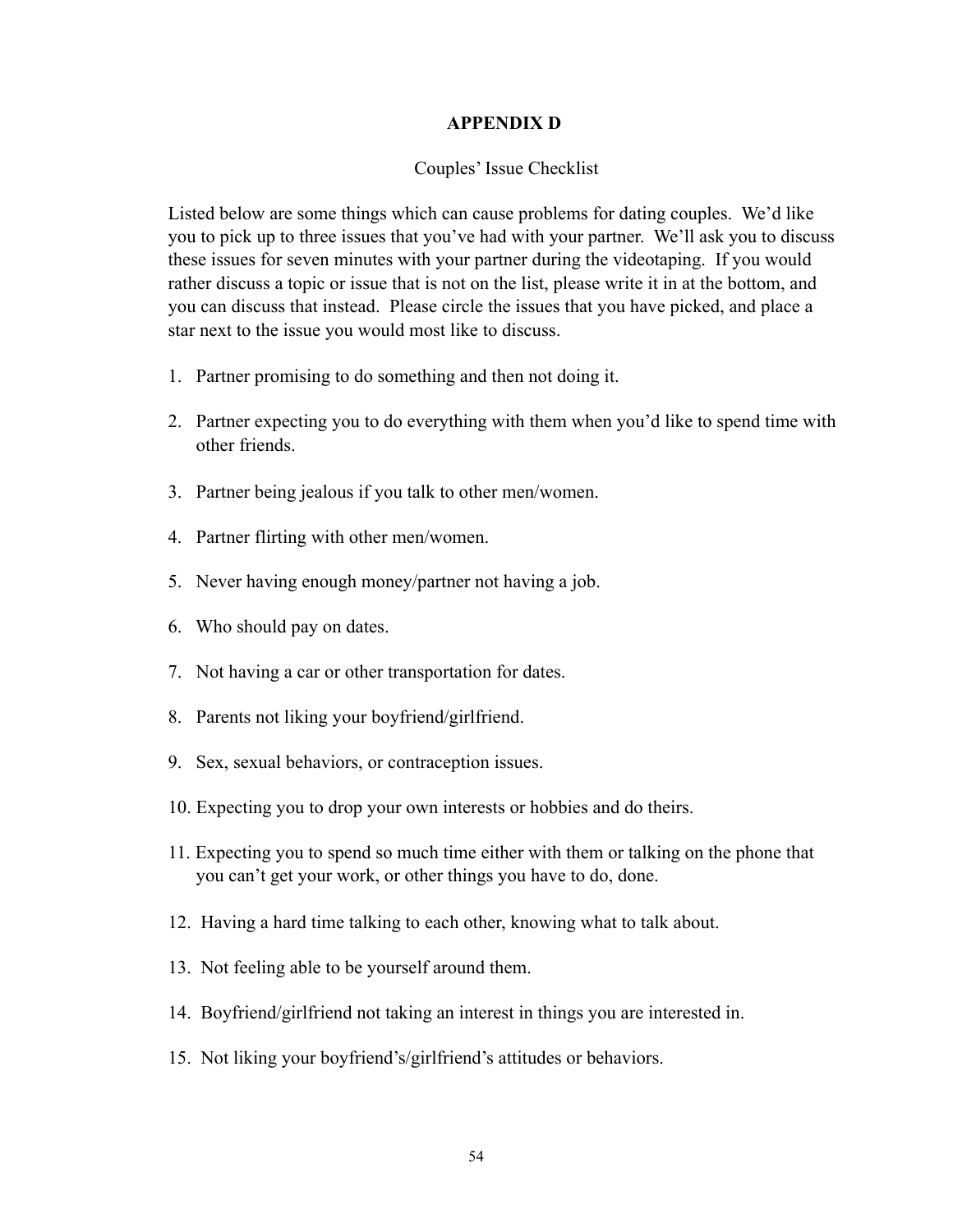16. Not liking the way your partner drinks alcohol, smokes cigarettes, or uses marijuana or other drugs.

 $\mathcal{L}_\text{max}$  , and the contribution of the contribution of the contribution of the contribution of the contribution of the contribution of the contribution of the contribution of the contribution of the contribution of t

- 17. Not liking some of your boyfriend's/girlfriend's friends.
- 18. How often to go on dates.
- 19. Whether to go out as a couple or with friends.
- 20. Where to go when you go out together.
- 21. Partner not spending enough time with you.
- 22. How to end a relationship.
- 23. Partner putting you down in front of others.
- 24. Partner not washing, taking care of hair, or clothes.
- 25. Partner avoiding talking about difficult issues.
- 26. Other: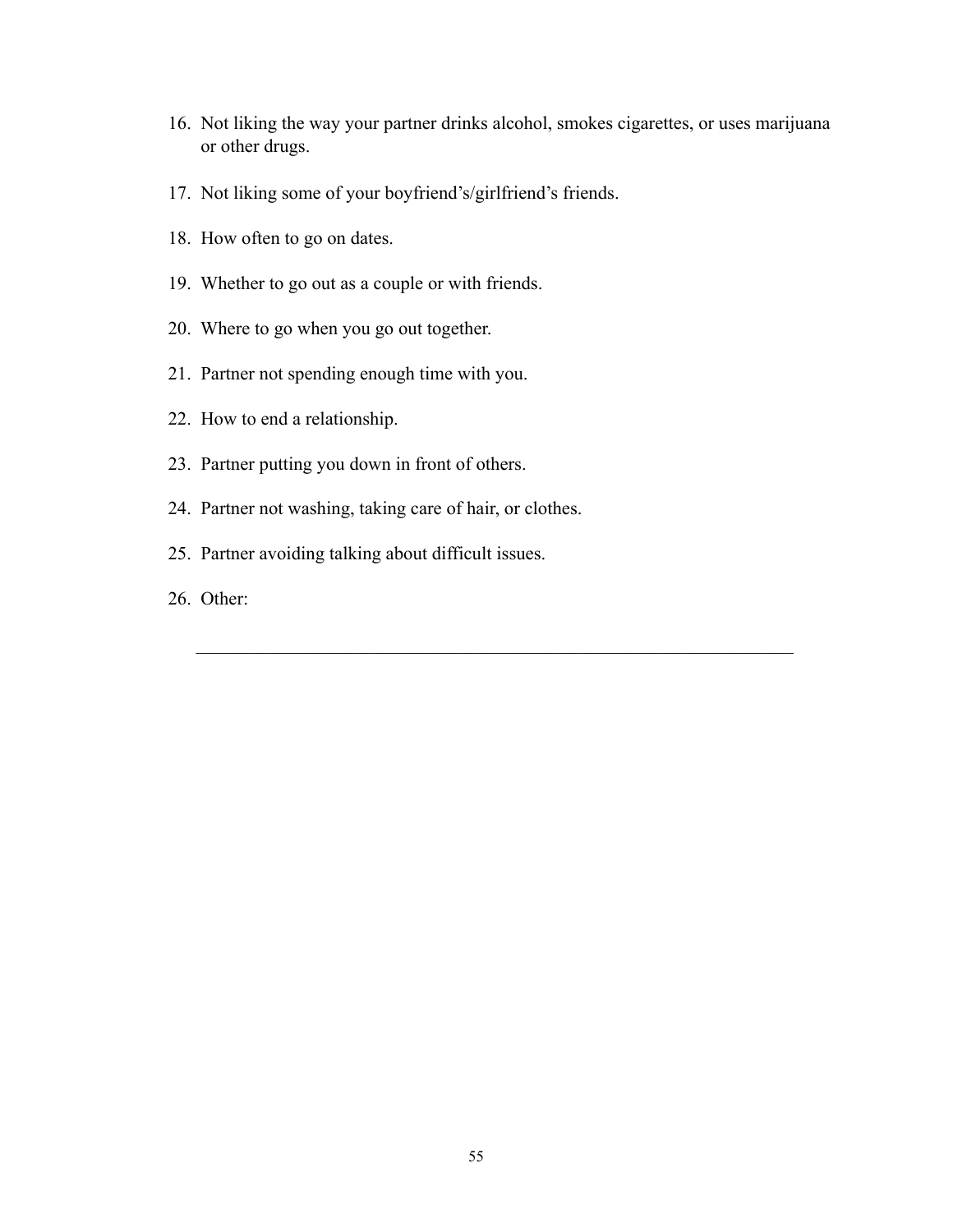### **APPENDIX E**

#### Global Interaction Scale

INSTRUCTIONS: The following questions refer to the discussion you and your partner just had during the recording. Please fill in the box that you feel best answers the questions.

1. How often do the two of you have a discussion like this?

- o Never
- o Seldom
- o Sometimes
- o Usually
- o Always

2. Who do you feel controlled the conversation?

|       |                | $\frac{3}{2}$ $\frac{4}{2}$ |                    |
|-------|----------------|-----------------------------|--------------------|
| I did | $\overline{a}$ |                             | O O My Partner Did |

|                                       | Never            | Seldom             | Sometimes Usually  |                  | Always             |
|---------------------------------------|------------------|--------------------|--------------------|------------------|--------------------|
| 3. Were you honest?                   | ( )              | $\lambda$          | $\theta$           | $\epsilon$       | O                  |
| 4. Were you trying to make your       | $\Omega$         | $\Omega$           | O                  | $\left( \right)$ | $\Omega$           |
| partner laugh?                        |                  |                    |                    |                  |                    |
| 5. Were you hiding something from O   |                  | $\theta$           | $\left( \right)$   | $\lambda$        | $\Omega$           |
| your partner?                         |                  |                    |                    |                  |                    |
| 6. Were you able to express your      | $\Omega$         | $\left( \right)$   | $\left( \right)$   | $\left( \right)$ | $\left( \right)$   |
| true thoughts and feelings?           |                  |                    |                    |                  |                    |
| 7. Were you trying to attack or       | $\left( \right)$ | $\left( \right)$   | $\left( \right)$   | $\left( \right)$ | O                  |
| bully your partner?                   |                  |                    |                    |                  |                    |
| 8. Did you feel attacked or bullied O |                  | $\left( \right)$   | $\left( \right)$   | $\left( \right)$ | $\left( \ \right)$ |
| by your partner?                      |                  |                    |                    |                  |                    |
| 9. Did you withdraw from your         | $\left( \right)$ | $\theta$           | $\left( \right)$   | $\Omega$         | ∩                  |
| partner?                              |                  |                    |                    |                  |                    |
| 10. Did you feel connected to your O  |                  | $\Omega$           | $\left( \right)$   | $\Omega$         | ∩                  |
| partner?                              |                  |                    |                    |                  |                    |
| 11. Was your partner honest?          | ( )              | $\theta$           | $\left( \ \right)$ | 0                | $\left( \ \right)$ |
| 12. Was your partner trying to        | $\left( \right)$ | $\left( \ \right)$ | $\left( \right)$   | $\left( \right)$ | $\left( \ \right)$ |
| make you laugh?                       |                  |                    |                    |                  |                    |
| 13. Was your partner trying to hide O |                  | $\left( \ \right)$ | $\left( \right)$   | 0                | $\left( \ \right)$ |
| something from you?                   |                  |                    |                    |                  |                    |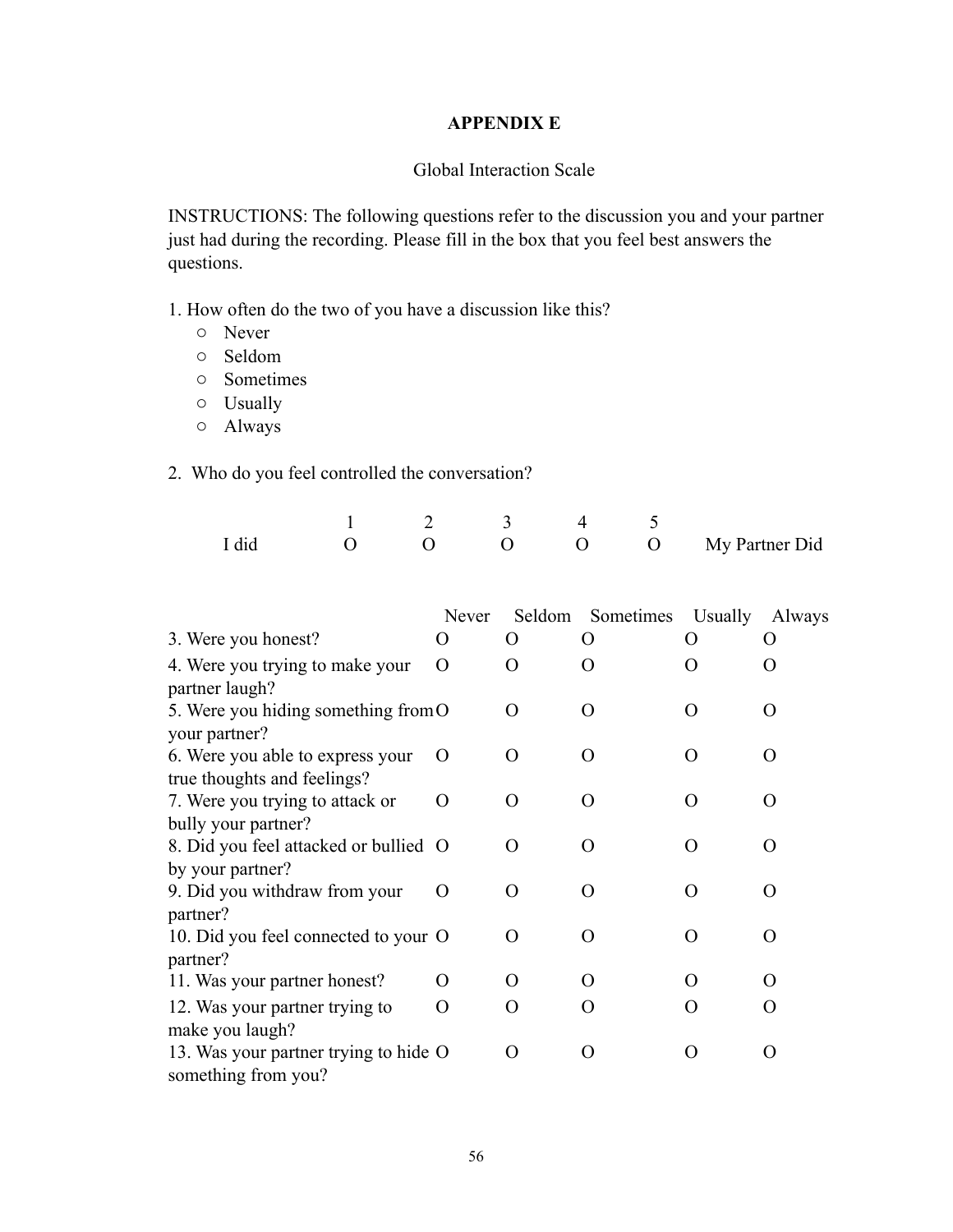| 14. Was your partner able to          |  |  |  |
|---------------------------------------|--|--|--|
| express their true thoughts and       |  |  |  |
| feelings?                             |  |  |  |
| 15. Was your partner trying to bullyO |  |  |  |
| or attack you?                        |  |  |  |
| 16. Did your partner withdraw         |  |  |  |
| from you?                             |  |  |  |
| 17. Did your partner feel connected O |  |  |  |
| to you?                               |  |  |  |
|                                       |  |  |  |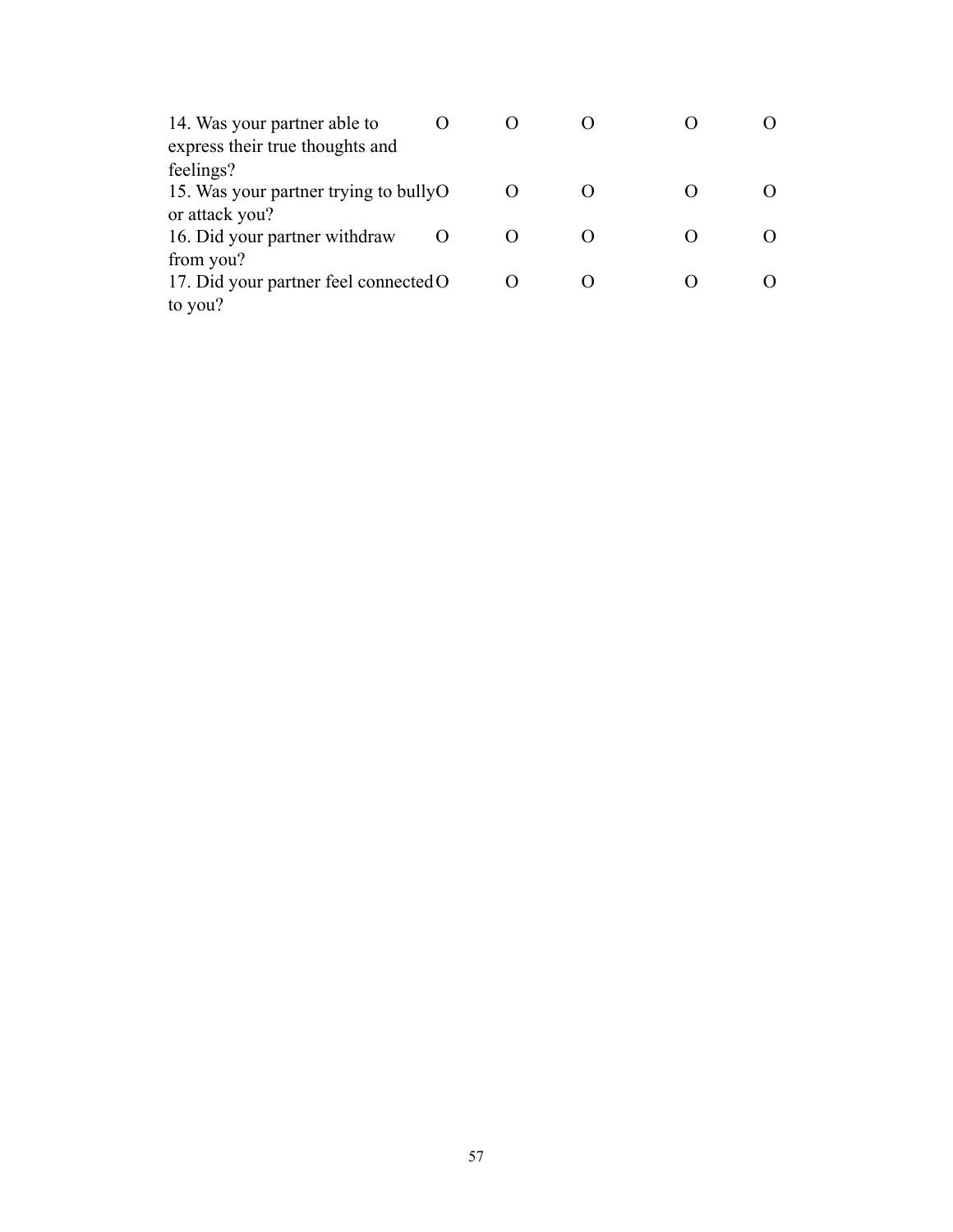### **APPENDIX F**

#### Informed Consent

Dear Participant, Spring 2012

You are being asked to participate in a University of Maine research project. The study is being conducted by Jessica Fales, doctoral candidate in the Department of Psychology and Dr. Douglas W. Nangle, Professor in the Department of Psychology. The purpose of this research is to learn more about your thoughts and feelings, features of your romantic relationship, and how your respond to stress within this relationship. You must be at least 18 years of age, be physically healthy, and not be pregnant to participate in this study. *We believe you can help us and other adolescents by participating in our study.*

**What's involved?** The total time to complete this project is approximately 3 hours total. This project involves completion of a series of surveys, a videotaped interaction task, and provision of saliva samples. Female participants will be asked to provide follow-up information approximately 6 weeks following the laboratory session. The first set of questionnaires will take approximately 20 minutes to complete, the laboratory session will take approximately 160 minutes, and the second set of questionnaires will take approximately 15 minutes.

#### **Questionnaires at Time 1**

- · You will be asked to complete a series of questionnaires online at a secure website ([www.surveymonkey.com](http://www.surveymonkey.com)).
- · You will be asked to answer questions about:
	- o feelings of loneliness, depression, and social anxiety
	- o how you communicate with others
	- o the quality of your relationships with significant others
	- o health related information (e.g., height, weight, medication use, drug and alcohol use, sexual behaviors, sexual orientation)
- · Examples of items you will be responding to include:

 *How often do you feel that you have a lot in common with the people around you?*

 *Do you find yourself often asking the people you feel close to how they truly feel about* 

*you?* 

 *How sure are you that this relationship will last no matter what?*

 *Do you drink alcohol (e.g., beer, liquor) on a regular basis?*

#### **Laboratory Session**

· Interaction task: Upon completion of the surveys, you and your partner will be asked to participate in a video-taped interaction task where you will have three short conversations with each other. First you will be asked to plan a party together. Then, you and your partner will discuss an issue related to your relationship that you selected during the questionnaire portion of the study. Some examples of discussion topics include: "Partner promising to do something and then not doing it," "Where to go when you go out together," "Not liking some of your boyfriend's/girlfriend's friends." Your partner will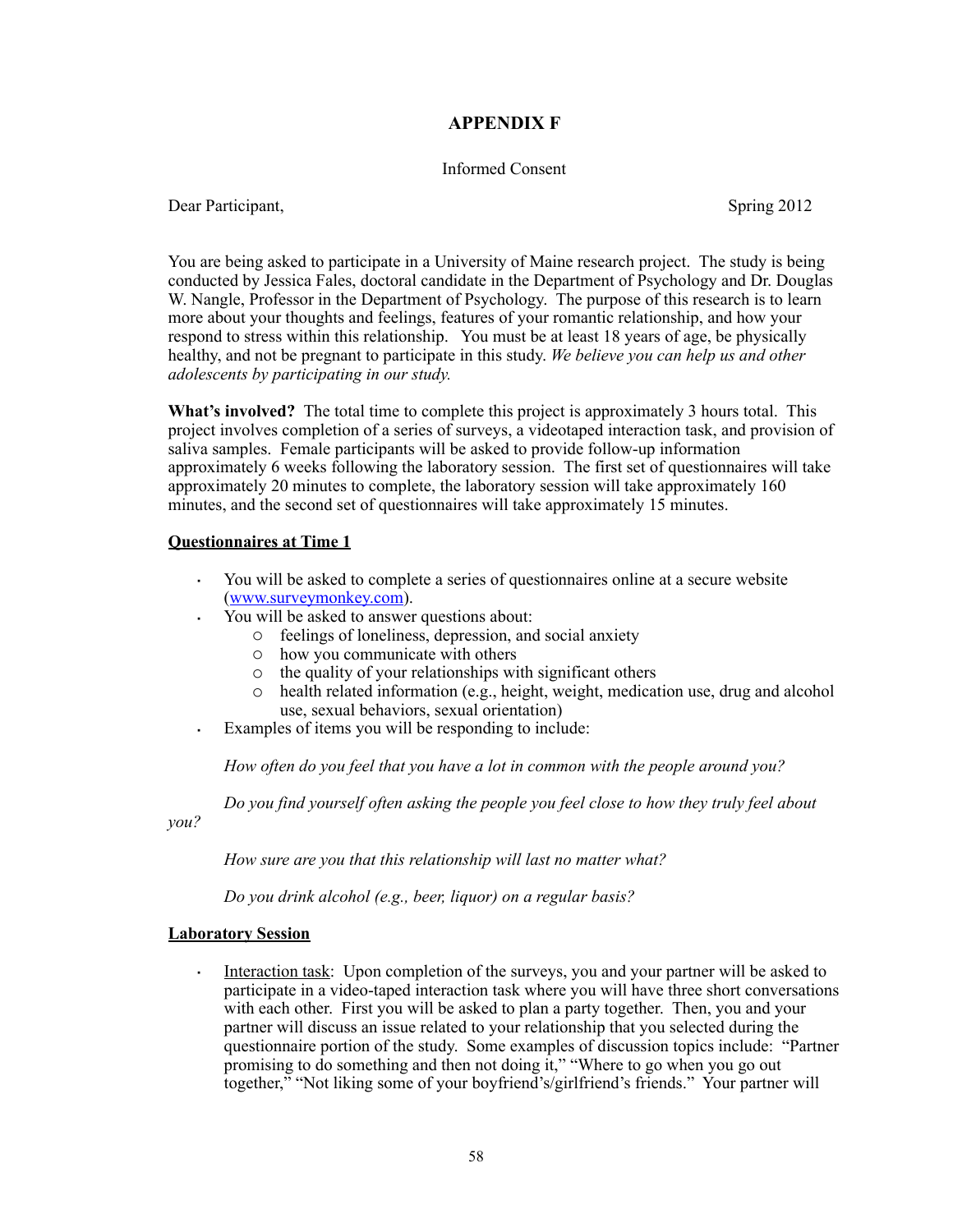have the opportunity to discuss similar issues with you. Each of these discussions will last approximately 7 minutes.

- · Measuring Stress Levels: You will be asked to give a saliva sample (e.g., drool into a small straw) when you arrive to the session, and at 4 regularly spaced intervals following the interaction task.
- Recall procedure: After the final saliva sample is collected, you will be asked to watch portions of the interaction that you had with your partner and rate how you felt and what you were thinking during your conversations.

#### **Questionnaires at Time 2**

Female participants will be contacted via email and provided with a link to an online questionnaire where they will be asked to report on the status of their relationship with their partner, and answer questions concerning their mood and relationship quality. This portion of the study will take approximately 10-15 minutes.

**What are the Risks?** Some individuals may feel uncomfortable during the interaction task with their partner due to the nature of the discussion. While similar discussions occur naturally within the context of any close relationship, it is possible that discussing problematic issues in your relationship during a videotaped laboratory session could have a negative effect on your relationship.

There is also a chance that you may feel uncomfortable answering some of the questionnaire items. You may leave any question blank that you do not feel comfortable answering. **You may choose to end participation at any time; however, ending participation early will result in a loss of credit**. If you choose to end participation early, you will receive the credits that you have earned up to that point (1 credit for each hour of participation). Completion of the full laboratory portion of the study is required to earn the \$15 gift certificates. There is a referral list provided at the end of this form if you would like to speak with someone about any physical or emotional effects you experience as a result of your participation.

As for the risks associated with completing the online questionnaires at SurveyMonkey, they are thought to be no greater than the risks encountered during routine internet access. SurveyMonkey has enhanced security and safety measures in place to protect the website and its uses from fraud, and states that customers' information will not be used for any other purposes. You can find out more information about their security by clicking on the privacy statement found at [www.survemonkey.com](http://www.survemonkey.com).

**What are the Benefits?** While there are no direct benefits to participants, your participation will be very valuable in helping us learn the kinds of social processes people engage in in their relationships with others, how such interactions might be related to negative thoughts and feelings, and whether these factors are related to our experience of stress. This knowledge will help psychologists design more effective intervention programs for individuals who engage in less adaptive social behaviors.

**Is there Compensation?** PSY 100 students will receive three research credits in their introductory psychology course for participating in this study (1 credit for each hour of participation). In addition, you and your partner will each receive a \$15 gift certificate (choice of iTunes or Target) upon completion of the laboratory portion of the study.

**Will my answers be private?** Names will not be attached to the data collected and the information will only be used for research purposes. A code number (e.g., 101A) will be used on the information that you provide in this study to protect your identity. Your partner will also be assigned a code number (e.g.,  $101B$ ). Your partner will not be able to see your responses to questionnaire items, rating responses, or cortisol results, and you will not be able to see your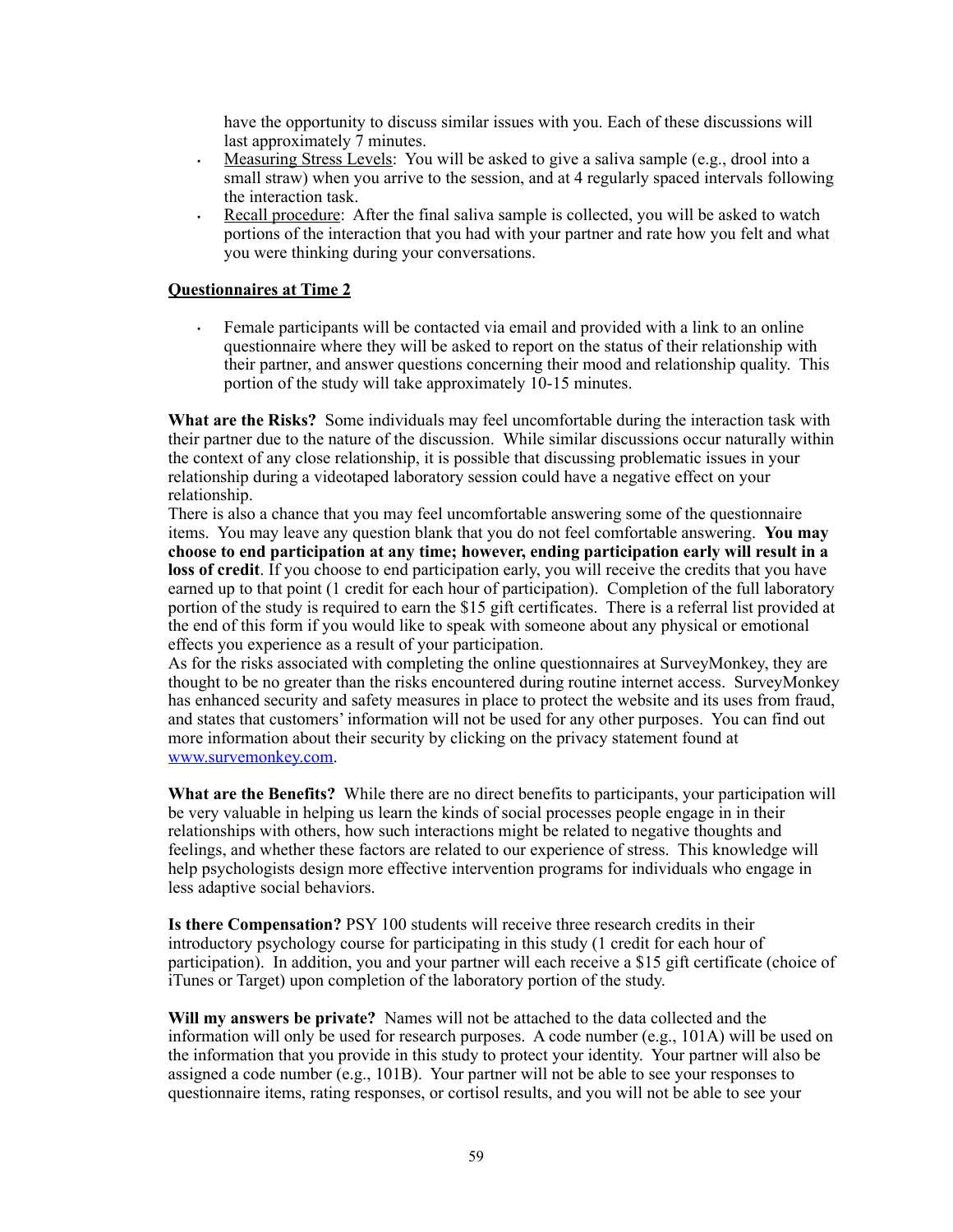partner's data. Only advanced and trained research assistants will have access to a list that links your name to your assigned code number. This list will be kept separate from your data.

The Psychology Department's SurveyMonkey account has enhanced security features that help keep your information private. Some of the questionnaire items you will be asked to answer are about alcohol consumption. Answers to these questions will also be kept confidential regardless of your age.

Your saliva samples will be sent away to a laboratory for analysis. No names are attached to the samples and samples are destroyed at the lab. All other data will be stored in a locked laboratory room that is only available to the principal investigators and research assistants. The list that links your name to your ID number is maintained in a separate locked laboratory room on a separate computer and will be kept indefinitely.

**Is this Voluntary?** Your participation is voluntary. You do not have to answer any questions or ask any questions that you do not want to. You can end participation at any time; however, terminating early may result in a loss of credits (as per the schedule described in the above section on "Risks"). If a question makes you uncomfortable, you can skip it and move onto the next question.

**Questions/Concerns?** If you have any questions about your rights as a research participant, please contact Gayle Jones, Assistant to the University of Maine's Protection of Human Subjects Review Board, at 581-2049, or e-mail at [gayle.jones@umit.maine.edu.](mailto:gayle.jones@umit.maine.edu) There is a referral list provided at the end of this form if you would like to speak with someone about any physical or emotional effects you experience as a result of your participation. If you have questions regarding this project, please feel free to email Jessica Fales, [Jessica.fales@umit.maine.edu](mailto:Jessica.fales@umit.maine.edu) or Dr. Douglas Nangle, *[doug.nangle@umit.maine.edu](mailto:doug.nangle@umit.maine.edu).* We love to talk about our research!

Sincerely,

 $\mathcal{L}_\text{max}$  and the contract of the contract of the contract of the contract of the contract of the contract of the contract of the contract of the contract of the contract of the contract of the contract of the contrac Jessica L. Fales, M.A. Douglas W. Nangle, Ph.D.<br>Doctoral Candidate, Clinical Psychology Professor of Psychology Doctoral Candidate, Clinical Psychology

 $\mathcal{L}_\text{max}$  and the contract of the contract of the contract of the contract of the contract of the contract of the contract of the contract of the contract of the contract of the contract of the contract of the contrac Participant Signature Date

*I have read and understood the above information and I understand that signing the form indicates my consent to participate in the project. I understand that I have the right to end my participation at any time, though there may be some loss of benefits.*

Referral List

Referrals listed below are provided as options and do not reflect an endorsement by the University of Maine.

| Cutler Health Center (free to University of Maine students)       | 581-4000 |
|-------------------------------------------------------------------|----------|
| Psychological Services Center (sliding fee scale based on income) | 581-2034 |
| Dr. Peter Ippoliti (charges by the hour)                          | 852-2982 |
| Dr. Lucy Quimby (charges by the hour)                             | 945-3675 |